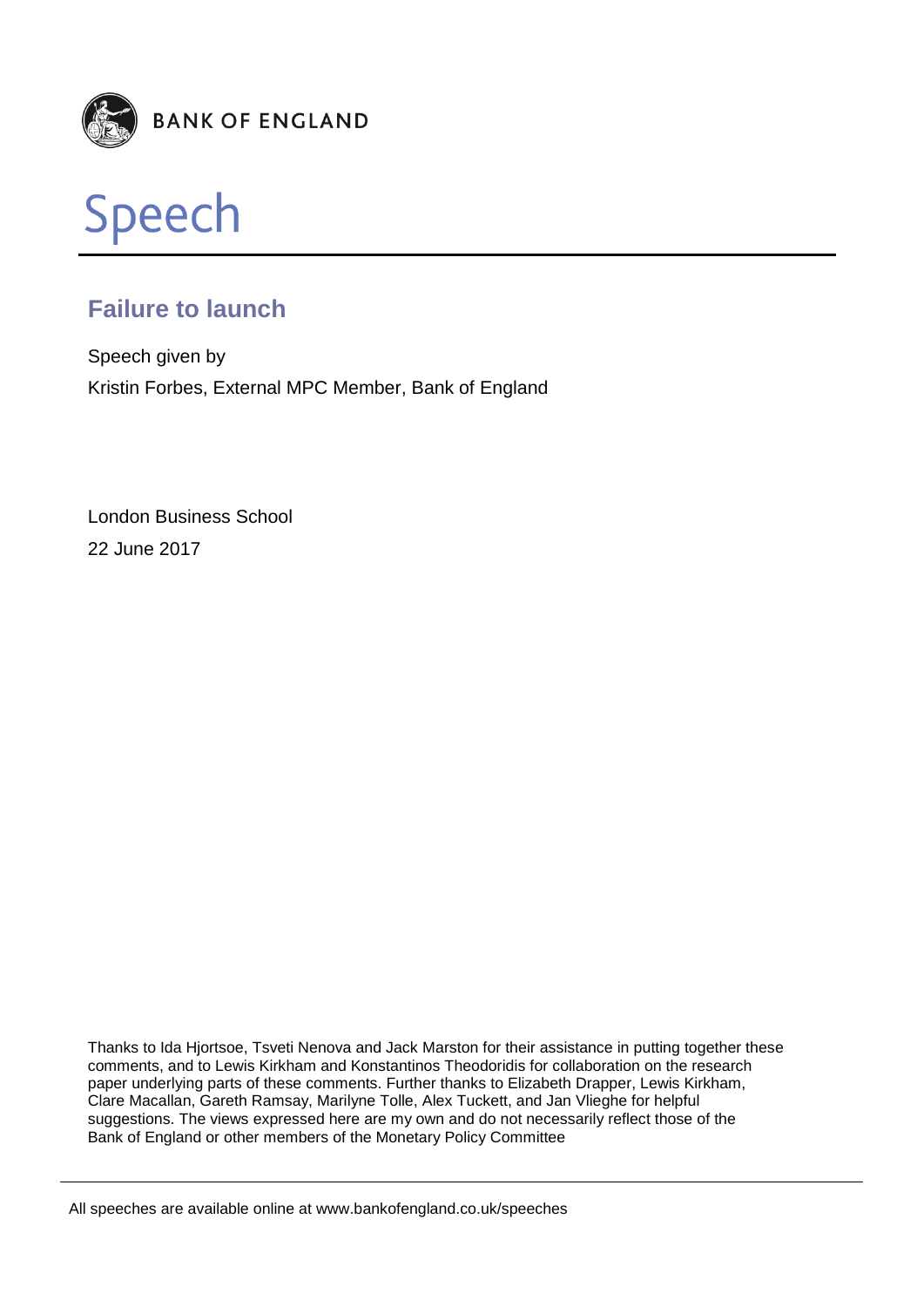Central banks around the world have experienced a "failure to launch". And by "failure to launch", I do not mean the decision by some thirty-somethings to remain living with their parents – as parodied in a 2006 movie of the same name. Instead, I mean the inability of central banks in almost all developed countries to launch interest rates off the emergency levels adopted in response to the Global Financial Crisis.

Why are interest rates still near zero in so many countries – even though it has been almost nine years since the peak of the crisis? Why is so much monetary stimulus still believed to be needed – even as global economic growth has been above 3% for 7 years in a row and global inflation expected to pick up to about 3.5% by year end<sup>1</sup>? Why are central banks so reticent to raise rates given their experience that interest rates at such low levels, especially for a prolonged period of time, can increase risks – such as fostering financial market bubbles and unsustainable borrowing, supporting an inefficient allocation of resources, and creating challenges for pension funds, savers and banks?<sup>2</sup>

The US is the closest to achieving a successful "launch" – having now raised interest rates four times starting in late-2015. The top part of Figure 1, however, puts this into context. The U.S. Federal Reserve has only raised the US federal funds rate to 1.00% - 1.25%, well below the 5.25% before the crisis began in 2008 (and even ignoring the \$3.4 trillion of asset purchases since then). And the US "launch speed" has been so slow compared to past launches that one could argue that it does not even qualify as a "rate hiking cycle" until this March. Over the last twenty years, the average rate hiking cycle in the US has involved 8 increases in interest rates, averaging 2 percentage points over 13 months. In this context, the US may have hit the launch button, but it has clearly not yet flown high enough to elude the reach of the earth's gravitational pull.

Even more striking is the lack of other countries' ability to sustain any tightening in monetary policy since the crisis. No advanced economy in our sample – other than the US – has maintained an increase in policy rates since 2011.<sup>3</sup> Nine other central banks in our sample of advanced economics have "lifted off", in the sense of increasing their respective policy rates at least once since 2009, but all of them subsequently reversed that increase. Even more disconcerting, in almost all of these cases (with Canada and Taiwan the exceptions), the central banks then lowered rates to well below the levels from which they initially increased them. Figure 1 (panel b) shows each of these lift-offs that were then aborted before becoming a full-fledged launch.

Many other advanced economies have only eased monetary policy since the crisis. The bottom of Figure 1 shows some examples of countries where official interest rates have remained grounded – from the Czech

All speeches are available online at www.bankofengland.co.uk/speeches

<sup>1</sup> Based on IMF data for the *World Economic Outlook*, April 2017. Global growth is the percent change in GDP at constant prices on an annualized basis.

<sup>&</sup>lt;sup>2</sup> For a discussion of the costs of low interest rates, see Forbes (2015a), ["Low Interest Rates: King Midas' Golden Touch?"](http://www.bankofengland.co.uk/publications/Documents/speeches/2015/speech798.pdf). Also see Coimbra and Rey (2017), which shows how reducing interest rates when rates are already low can disproportionately increase systemic financial risk.

<sup>&</sup>lt;sup>3</sup> For this comparison of advanced economies, we do not include Denmark, Hong Kong or Singapore (as their monetary policies are focused on managing exchange rates) or Iceland (given the special circumstances around its crisis).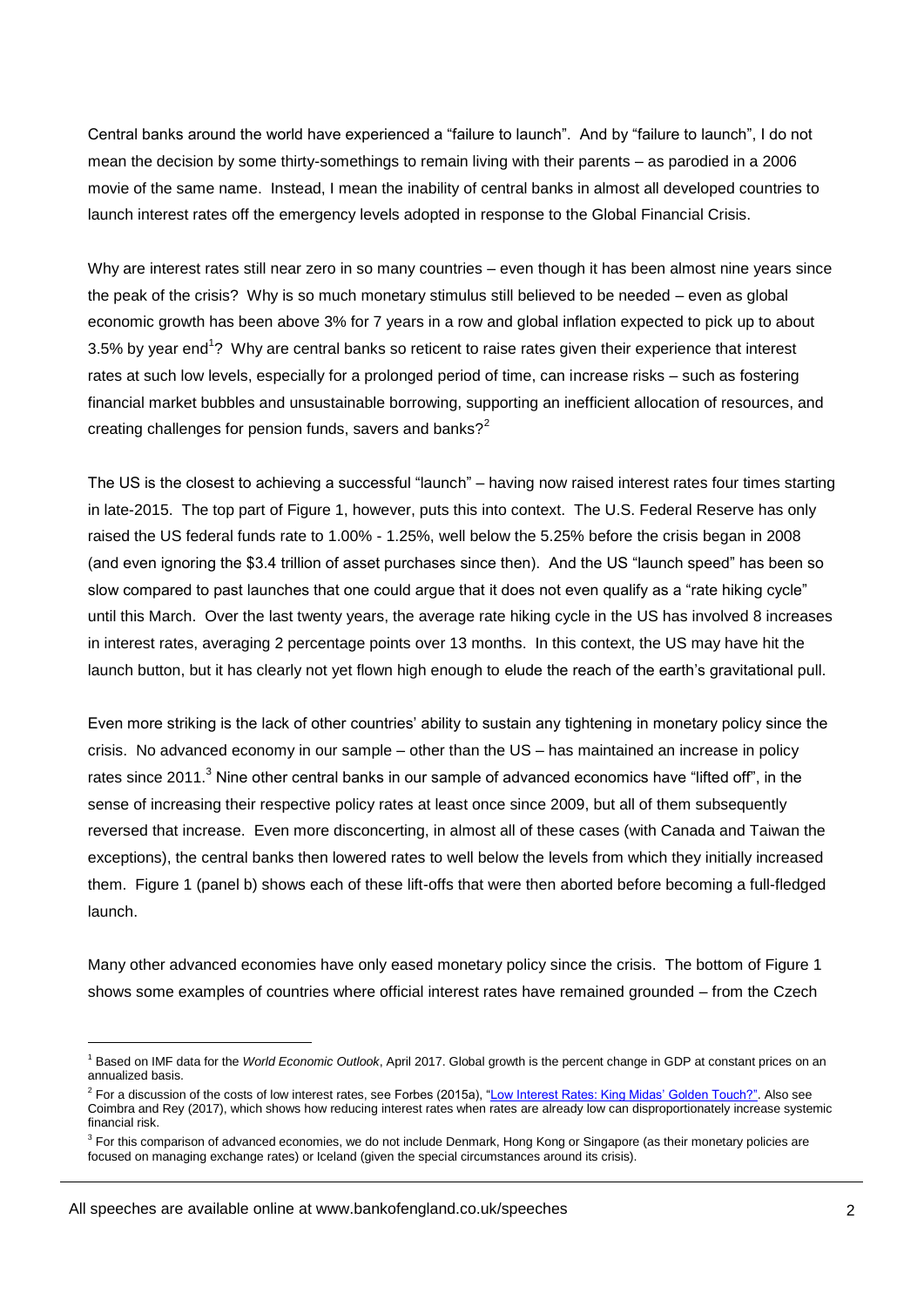Republic to Japan to Switzerland and, of course, the United Kingdom. Some of these countries have tried to lay the groundwork to get a lift-off on the calendar, but never got the rocket to the launch pad.

This "failure to launch" has been particularly meaningful on a personal level. In July 2014, when I started on the Bank of England's Monetary Policy Committee, it was widely expected (including by me) that we would begin increasing interest rates soon. It has been almost three years – and growth has averaged a healthy and above trend 2.3% (year-on-year) over this period. Yet interest rates are now lower – instead of higher – than when I started my term. And that doesn't even include the additional monetary easing in the form of £70 billion of government and corporate bond purchases announced in August. Granted, monetary policy was loosened in August in response to unique circumstances related to concerns about how the Brexit decision would impact the economy. But why was there no consensus to tighten monetary policy before then?

And as the UK economy has held up well since the Brexit vote, why has there been no consensus to tighten monetary policy – or at least slightly reduce the substantial amount of stimulus provided in August – since then? A key justification for the large amount of stimulus that many people (albeit not me) supported in August was a forecast for a sharp contraction in growth to near recession levels and sharp increase in unemployment that would leave a meaningful increase in the number of people without a job. That forecast has not materialized. Instead, over the three full quarters since the referendum, GDP has increased by over three times more (by almost 1 percentage point more) than forecast in the August *Inflation Report,* and unemployment is 0.5 percentage points lower. Put slightly differently, instead of increasing, unemployment has fallen so much that it is now at its lowest level in over 40 years. At the same time, inflation spiked to 2.9% in May. It is expected to continue increasing over the next few months and remain above target for over three years. Why has there been no reduction in the substantial amount of emergency stimulus still being provided given that the sharp slowdown that motivated the emergency response has not materialized and inflation is well above target? Although I have been voting to increase Bank Rate in the UK since March, and two of my colleagues on the MPC (Ian McCafferty and Michael Saunders), also voted to increase Bank Rate last week, a majority on the MPC does not support reversing a small portion of last August's stimulus (although Andy Haldane indicated in a speech yesterday that he was also considering this). Each member has valid arguments supporting their votes each month, but when taken together, the outcome is quite a change from the series of rate hikes that I had expected to occur over the last three years.

This personal experience – combined with the failure of most major central banks to successfully "launch" – raises the question that I will address today: Why has it been so hard to raise interest rates around the world from their emergency levels adopted during the crisis? I will focus on the experience of the UK, but many of the insights also apply to other economies around the world.

My comments will begin by quickly discussing the obvious economic challenges to raising rates – arguments which have dominated most of the discussion: the fragile recovery (including headwinds from the crisis), the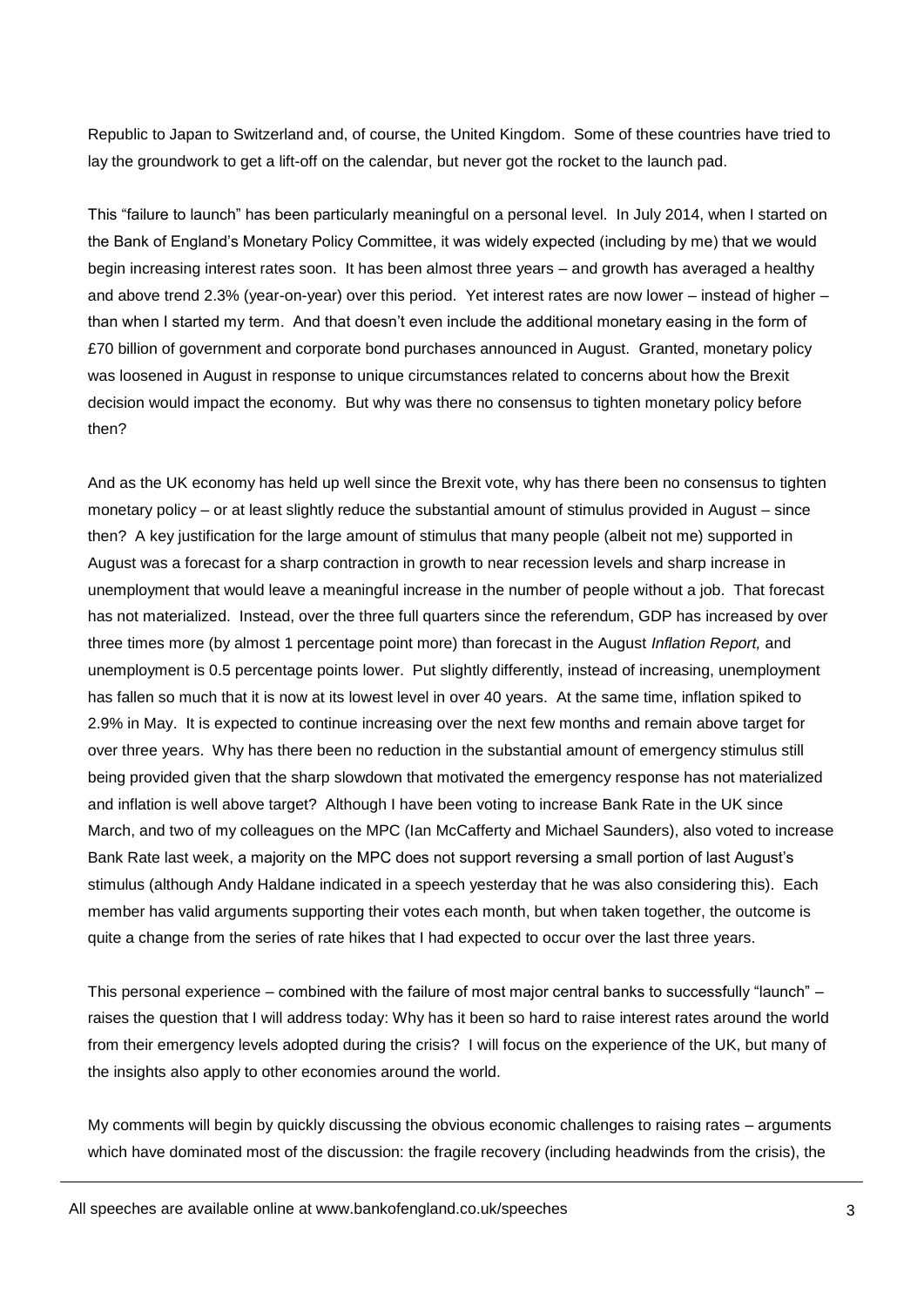low natural rate of interest (including secular stagnation), and the series of "unfortunate events". All of these factors have undoubtedly played some role. The UK economy has faced no shortage of challenges. But an assessment of the key characteristics of the UK economy that are critical for monetary policy, including adjustments for structural changes that affect sustainable levels of growth, inflation, and unemployment, have led me to believe that these economic arguments are not the full reason why interest rates have not been raised even once since the crisis. In fact, in my view, a simple assessment of key variables suggests that although the UK may still require some support from monetary policy, the substantial amount that is in place today is not currently warranted by standard economic measures. It is increasingly difficult to make the case that fundamental economic weakness (whether couched in terms of secular stagnation, low r\*, or a series of unfortunate events) is the main reason why it has been so hard to increase interest rates at all from emergency levels in the UK. There must be other factors at play.

The second part of my comments will then shift to other factors that have received less attention: a series of ways in which the monetary policy process has fundamentally changed since the crisis and could raise the hurdle to increasing interest rates. I will discuss whether the new tools used by central banks (such as quantitative easing and macroprudential policy), expanded roles for central bankers (such as changes in their remits, greater emphasis on financial sector risks, greater public role, and greater demands on their time), and increased constraints on central banks (due to the lower bound and sensitivity of the exchange rate) may be complicating their ability to raise rates. This part of the discussion is more speculative and harder to measure concretely – but in my view – these factors have become increasingly important in explaining the "failure to launch" interest rates as the economic recovery has solidified.

The final part of my comments will discuss another hypothesis – based on a new research paper with two colleagues at the Bank of England – Lewis Kirkham and Konstantinos Theodoridis.<sup>4</sup> This analysis suggests that UK inflation dynamics may be more persistent than generally believed and less affected by many of the variables on which central bankers focus – such as inflation expectations and slack. This research also highlights the role of the exchange rate in meaningfully affecting the slow-moving and persistent component of UK inflation. Sterling's appreciation in 2014-2015 seems to have played a powerful role in dampening UK inflation, and thereby making it more difficult to launch a cycle of interest rate hikes until recently. But that cycle has now gone into reverse. Sterling's recent depreciation appears to be shifting the trend component of UK inflation upward quickly, potentially generating more persistent inflationary pressures and providing a powerful reason to raise interest rates now.

My comments will conclude by evaluating how these different sets of factors that contributed to a "failure to launch" interest rates over the past three years have recently evolved, and if these factors continue to provide a reason to delay raising interest rates today. This evaluation suggests that although some of the reasons why it has been difficult to raise interest rates – especially the changes in the monetary policy

1

All speeches are available online at www.bankofengland.co.uk/speeches

<sup>&</sup>lt;sup>4</sup> Forbes, Kirkham and Theodoridis (2017).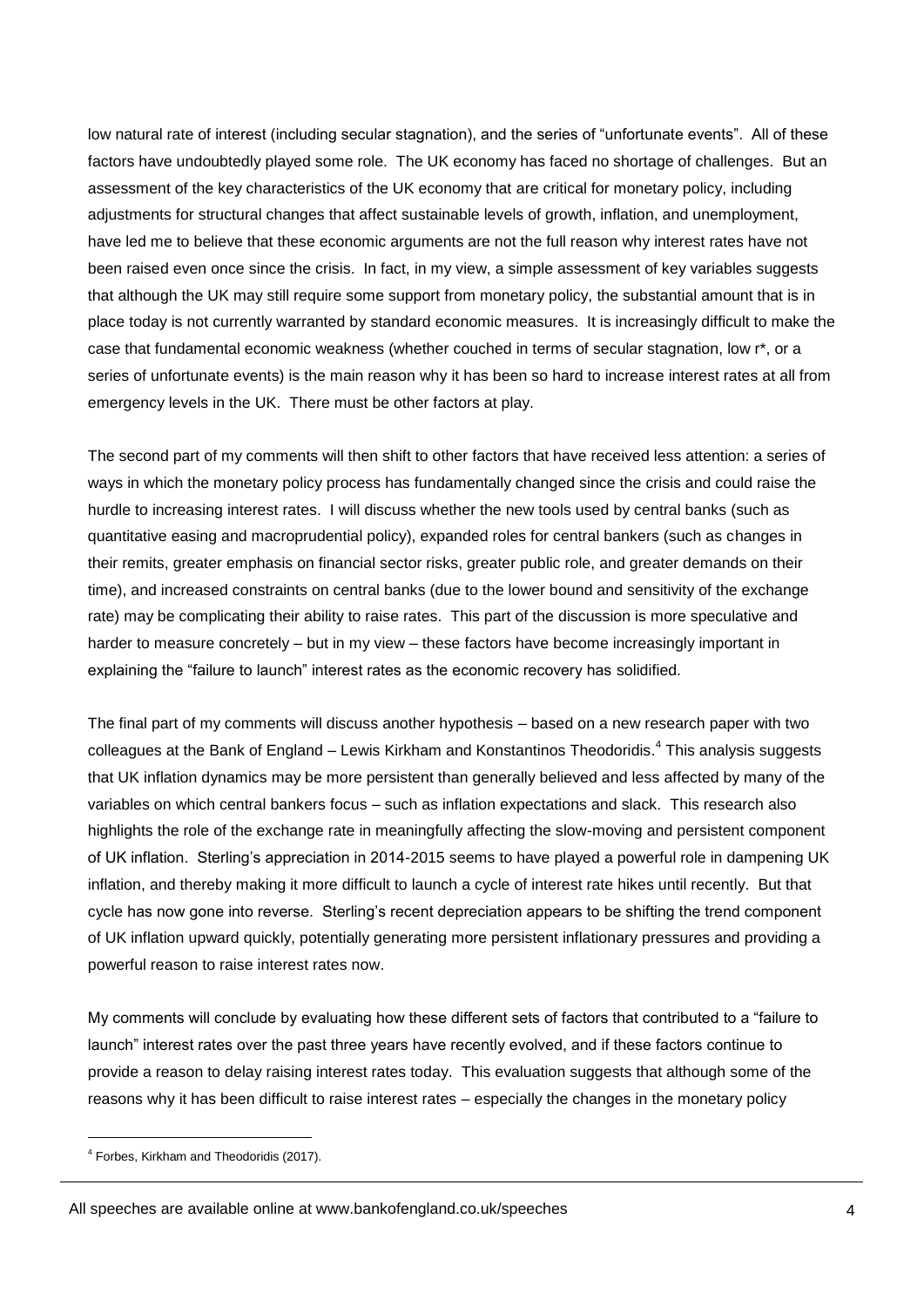process—are likely to continue playing a role, other economic factors are moving in the opposite direction. Potentially most important, the powerful dampening effect on the persistent trend component of inflation from sterling's past appreciation has now gone into reverse. Instead, sterling is now creating a fairly persistent upward pressure on prices. In my view, if this is not countered soon by a moderate tightening in monetary policy, a "failure to launch" in the UK could soon generate even greater challenges than having a thirty-something remain in their parents' home indefinitely.

## *I. Fragile Economies (and its Many Iterations)*

A central theme of many explanations for why advanced economies have had difficulty launching interest rates above the emergency levels adopted during the crisis is the fragility of the recovery and underlying economies. Put simply, the economies have not been strong enough to sustain growth around trend, unemployment around its natural rate, and inflation around target without continued, aggressive support from monetary policy. This could result from headwinds related to the crisis, the low natural rate of interest (which reduces the amount of stimulus from low interest rates), or simply a series of unfortunate economic events and challenges. I will quickly review each of these arguments – all of which have been made in detail elsewhere. But then I will make the case that although these factors have all played a role, they are unlikely to fully explain why interest rates have not been raised from emergency levels in countries such as the UK.

#### *a. Crisis-Related Headwinds and Other Enduring Factors Holding Back Growth*

One prominent set of arguments is that a series of "headwinds" that were induced by the crisis are holding back growth. This line of reasoning argues that monetary policy has needed to continue to be extremely supportive to provide a "tailwind" against these headwinds. There are many possible headwinds that could still be important – even though the peak of the crisis was almost 9 years ago.

Reinhart and Rogoff (2014) show that severe banking crises weigh on economies for many years, with the countries in their sample taking an average of eight years for incomes just to recover to pre-crisis levels after a severe banking crisis. Even after this period, however, and after a financial system has largely healed, a financial crisis can leave other legacies that continue to hold back growth. Probably most important is the higher government debt accumulated during the crisis – a burden which requires tighter fiscal policy and thereby acts as a direct drag on growth.<sup>5</sup> Another headwind could be lower productivity growth – whether resulting from lower levels of investment during the crisis, or from any reduced efficiency in the allocation of resources (see Borio *et al*., 2016). There could also be continued effects in the financial system influencing the demand for safe assets, and reduced credit and liquidity due to increased regulation aimed at reducing

<sup>&</sup>lt;sup>5</sup> For example, in ["The Spectre of Monetarism"](http://www.bankofengland.co.uk/publications/Documents/speeches/2016/speech946.pdf) given in December 2016, Mark Carney suggests that fiscal austerity has on average subtracted 1pp from demand each year since 2010.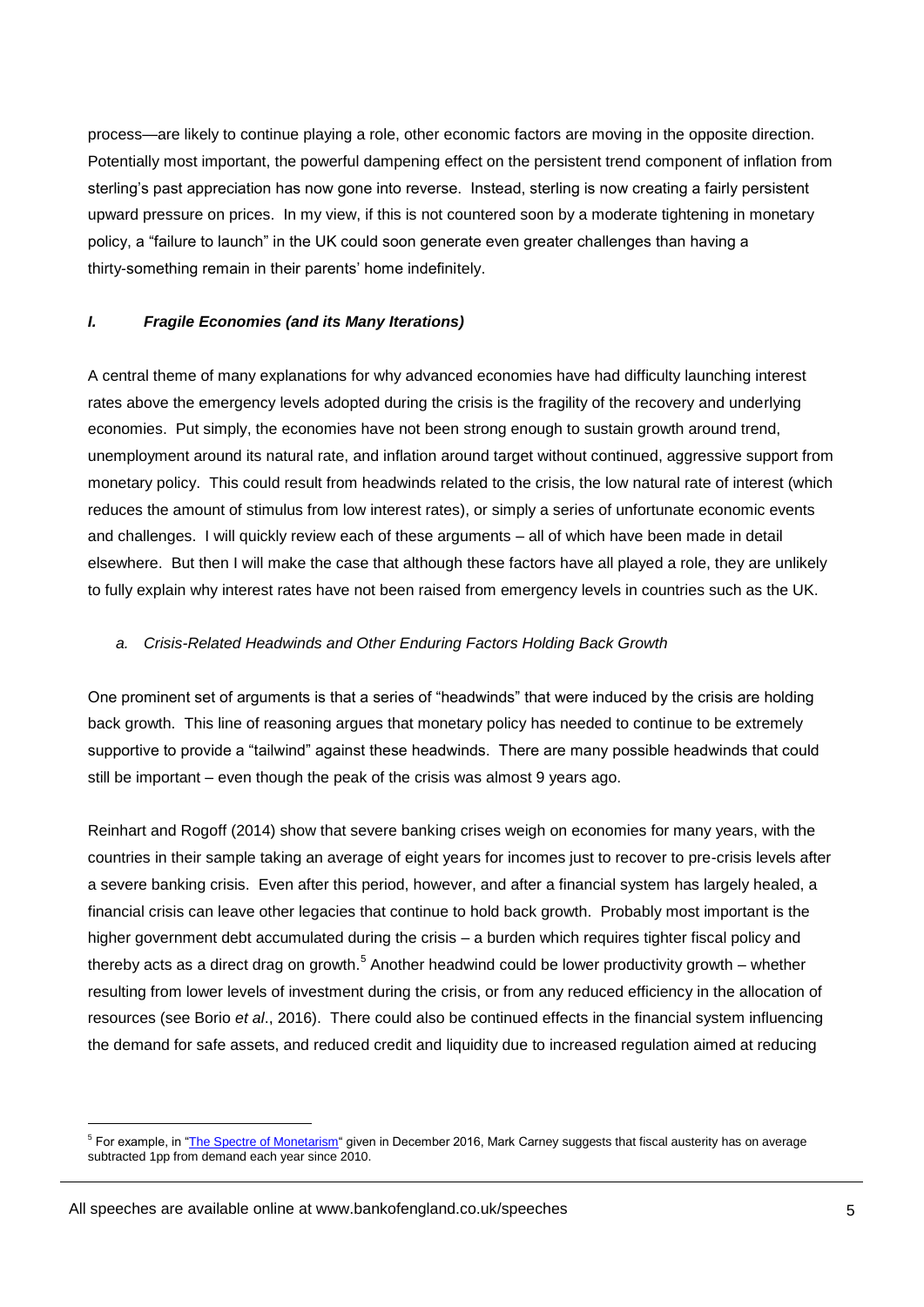the risk of future crises.<sup>6</sup> Consumers and workers scarred from the crisis could also continue to be more cautious – such as in their willingness to switch jobs or bargain for higher wages – possibly driving lower earnings growth.<sup>7</sup> Any of these headwinds could persist for years after a financial crisis, continuing to drag on growth and justifying some degree of continued support from monetary policy.

An extension of this argument that crisis-related headwinds are restraining growth is that the low interest rates adopted in response to the crisis are now generating their own set of headwinds – especially as rates have been so low for so long. For example, one issue that I've been concerned about for years is that low interest rates can reduce the "churn" in an economy, an important (albeit often painful) process by which new and more efficient companies replace older, highly indebted, and less efficient companies.<sup>8</sup> This "churn" has historically been an important driver of productivity growth – but has fallen notably in many developed countries. Another potential headwind from an extended period of low rates is abysmal returns for savers and pension funds.<sup>9</sup> If consumers are "target savers" (meaning they adjust the amount they save to ensure a certain income stream), lower returns could cause them to increase savings and reduce spending – thereby slowing overall GDP growth.<sup>10</sup> Similarly, companies whose pension funds are earning lower returns than expected could cut back investment and spending in other areas in order to replenish pensions – further slowing overall GDP growth. $^{11}$ 

These arguments suggest that low interest rates could provide drags or headwinds to growth – especially if the low rates persist for an extended period – in addition to the other headwinds that are legacies of the crisis. Granted, the evidence suggests that the "tailwinds" from low rates supporting overall growth still outweigh the headwinds – but if these headwinds from low rates build over time (while the support from the initial easing of monetary policy fades over time), then the cumulative effects could imply somewhat slower growth that makes it even more challenging to increase interest rates over time.

#### *b. R\* and Secular Stagnation*

1

A closely related set of explanations for the combination of the slow recovery and low interest rates since the crisis is that the "natural rate of interest" (often called  $r^*$  for short) has fallen.<sup>12</sup> This  $r^*$  is basically the level of real interest rates which should sustain growth around the economy's potential growth rate with inflation

 $12$  See Rachel and Smith (2015) and Hall (2016).

 $6$  See Gourinchas and Rey (2016) for a discussion of how many of these factors could lead to a scarcity of safe assets and global savings glut.

 $7$  See Malmendier and Nagel (2011) for evidence on the long-lasting effects of crises on behaviour.

<sup>&</sup>lt;sup>8</sup> See my discussion of this concern for the UK in Forbes (2015a), ["Low interest rates: King Midas' golden touch"](http://www.bankofengland.co.uk/publications/Documents/speeches/2015/speech798.pdf). Also see Haldane (2017a) and Charlie Bean's comments in "Low interest rates depress productivity, Bank deputies warn", *The Times*, 14 March 2017. [Barnett](http://www.bankofengland.co.uk/research/Documents/workingpapers/2014/wp495.pdf) *et al.* (2014), find that 1/3 of the shortfall in UK productivity since 2007 can be attributed to slower reallocation of resources – although they do not explicitly link this to lower interest rates. McGowan *et al.* (2017) provide evidence on the role of zombie firms in reducing productivity growth recently in OECD economies.

<sup>9</sup> Of course, many savers also have substantial wealth holdings and will have benefitted from higher asset prices over this period, as discussed in Carney (2016b).

<sup>&</sup>lt;sup>10</sup> See Ford and Vlasenko (2011) for an analysis of such effects in the US.

<sup>&</sup>lt;sup>11</sup> See the Bank Underground post ["Low for long: what does this mean for defined-benefit pensions in the UK?"](https://bankunderground.co.uk/2017/03/02/low-for-long-what-does-this-mean-for-defined-benefit-pensions-in-the-uk/) for further detail.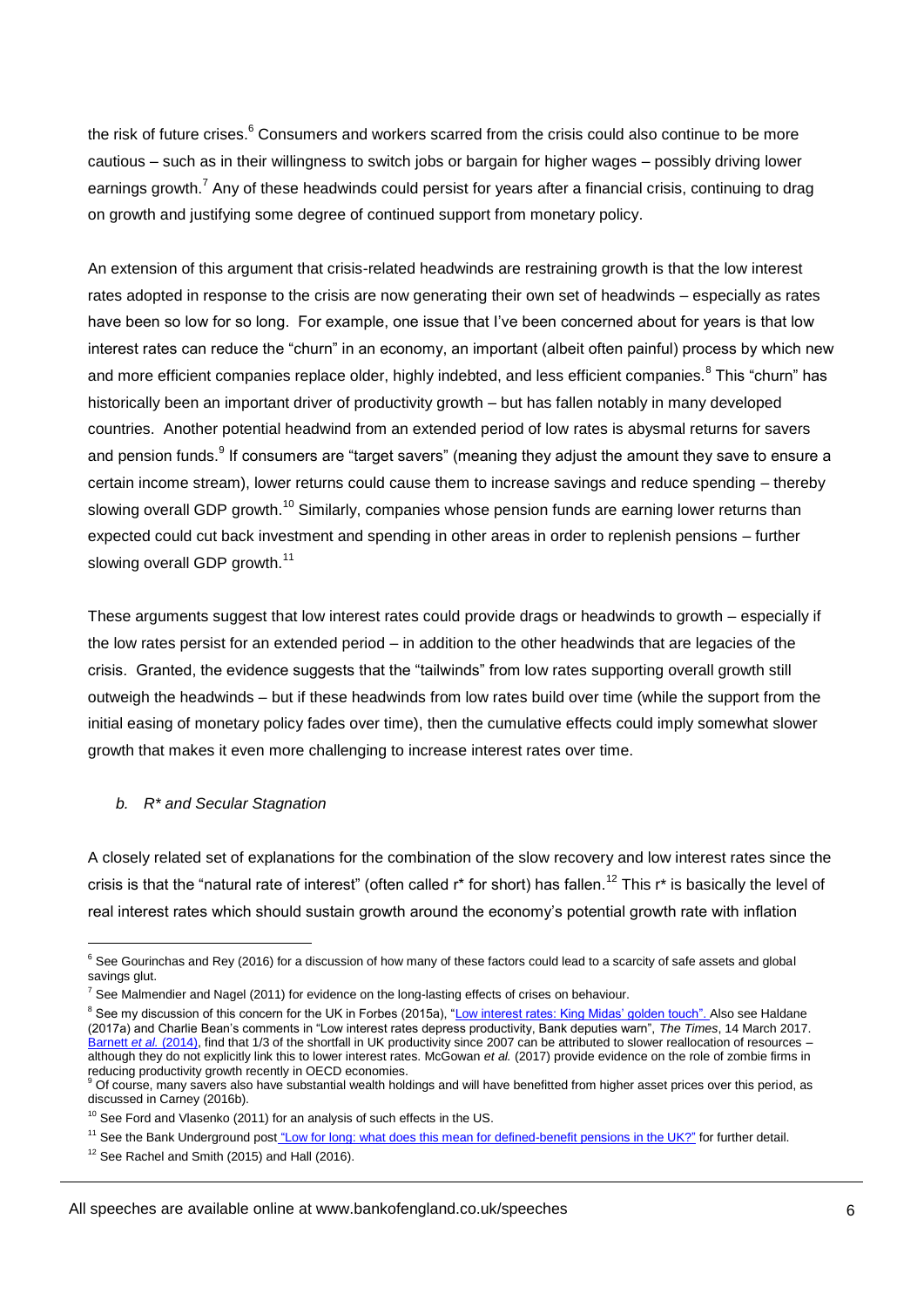around target. If this has fallen, today's low interest rates are not providing nearly as much support to the economy as in the past (as the amount of stimulus corresponds to the size of the gap between r\* and the main policy interest rate). If r\* has fallen, interest rates would also not need to rise to levels anywhere near past averages – and may not even need to increase much at all to be at a new, lower equilibrium that implies neutral monetary policy.<sup>13</sup> An extreme variant of this line of argument is that r<sup>\*</sup> is so low that it causes "secular stagnation"; central banks cannot lower nominal rates (which cannot fall below zero) by enough below  $r^*$  to provide the desired amount of economic stimulus to avoid stagnation.<sup>14</sup>

There is no doubt that r\* has fallen over time. There is also little disagreement that this fall reflects changes in desired savings and investment around the world. Demographics have likely played an important role in the slow downward movement of r\*, while factors related to the crisis (such as greater financial market regulation) and other longer-term trends may also have contributed to a more recent decline.<sup>15</sup> But there are a number of ways to calculate r\* (none of which is ideal) and quite a bit of disagreement about where the level actually is today in any country. There is even more disagreement on where it is heading in the next few years. With those caveats, Figure 2 shows recent calculations of  $r^*$  for the US and UK since 1960.<sup>16</sup> These graphs suggest that r\* is much lower today in both countries than in the mid-2000s before the crisis, and the amount of stimulus provided by rates around 0.25% in the UK and 1.00%-1.25% in the US is much less than would have resulted from rates at those levels in 2005.<sup>17</sup>

Yet, even though today's low interest rates are not providing as much stimulus as they would have in the past, these calculations still suggest that rates in the UK are well below estimates of r\*, and therefore monetary policy is providing a meaningful amount of stimulus today. But even if r\* has been this low, I am not convinced by arguments that r\* will stay around today's levels in the future. In fact, there are more convincing arguments why r\* may already be beginning to increase – which suggests that keeping rates constant at their current low levels may already be providing more stimulus – instead of less.<sup>18</sup>

I do not want to wade further into this already extensive debate on where r<sup>\*</sup> is, why it is there, and where it is going. This is a topic on which far too much precision has already been claimed given the little we actually know and can calculate in real time. Instead, let me just quickly summarize how I think it matters for the key question of my comments today. While r<sup>\*</sup> has fallen, and this implies that today's low rates are providing

<sup>&</sup>lt;sup>13</sup> See Vlieghe (2016b) and Broadbent (2014) for details on these arguments.

<sup>14</sup> Summers (2013).

<sup>&</sup>lt;sup>15</sup> See Rachel and Smith (2015), Bouis *et al.* (2014) and IMF (2014) for different estimates of the factors behind this decline in r<sup>\*</sup>. See also Vlieghe (2016a).

 $16$  This estimate for the UK is a little higher than implied in work by Jan Vlieghe, as discussed at his appointment hearing before the Treasury Select Committee on October 13, 2015, when Vlieghe suggested that the natural nominal rate is likely to be between 1% and 3% for the UK.

<sup>17</sup> For other evidence, see Bernanke (2016), Fisher (2016), Johannsen and Mertens (2016), Laubach and Williams (2015), Bean *et al.* (2015), Rachel and Smith (2015), Summers (2014) and Vlieghe (2016b).

<sup>&</sup>lt;sup>18</sup> Bean et al. [\(2015\)](http://voxeu.org/sites/default/files/file/Geneva17_28sept.pdf) note that some of the forces that have driven interest rates down are likely to go into reverse, with time. Similarly, [Kindberg-Hanlon \(2017\)](https://bankunderground.co.uk/2017/02/16/low-real-interest-rates-depression-economics-not-secular-trends/) finds that the low post-crisis level of real interest rates cannot be explained by the secular drivers usually pointed out, implying that interest rates are likely to be due to more temporary factors and thus reverse over time.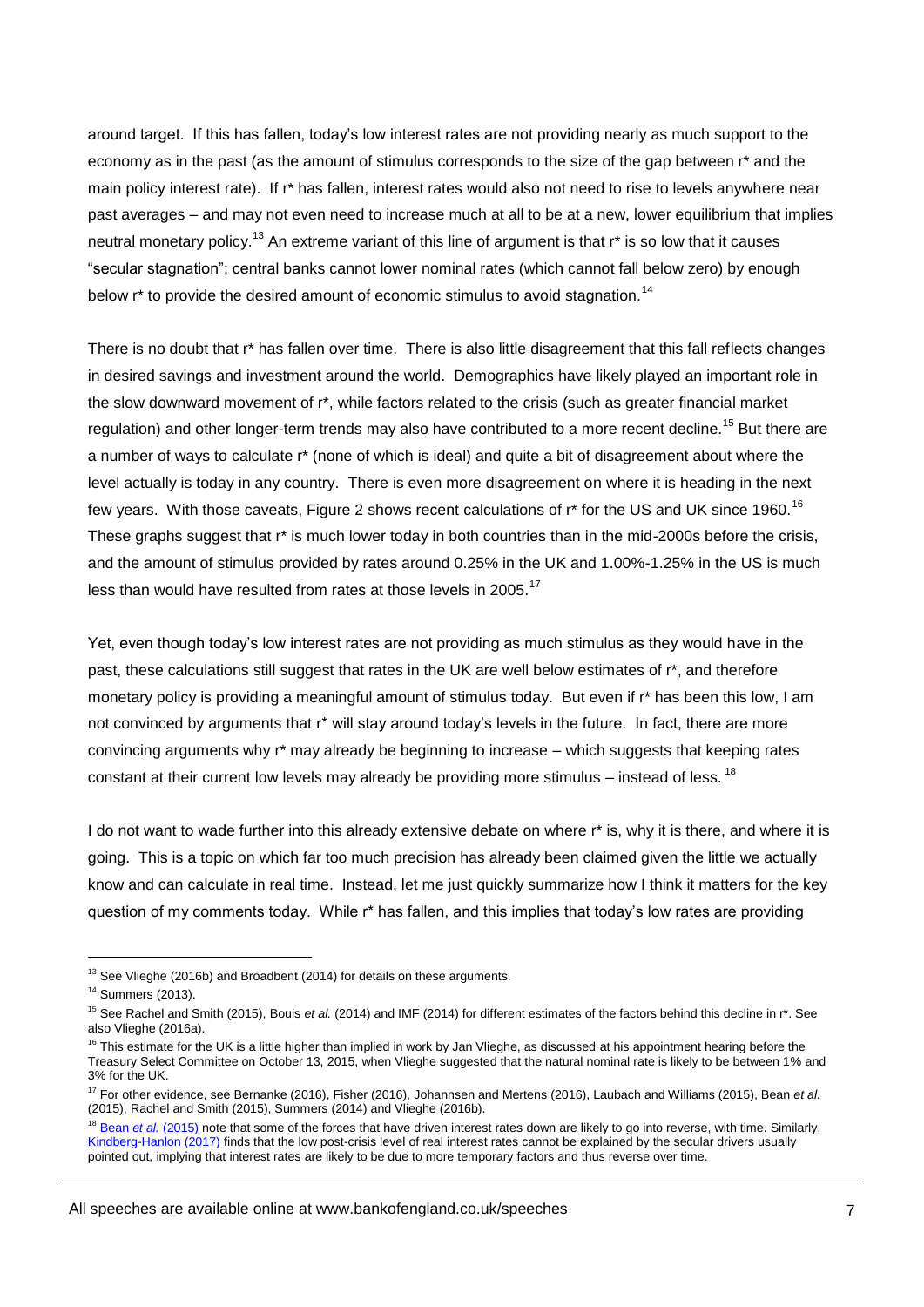less stimulus than they would have in the past, I do not believe this is the main reason why rates have not been lifted in so many countries. This is especially true when trying to explain why rates have not been raised recently as inflation has picked up in most countries and r\* might be beginning to rise. Higher inflation, combined with steady nominal policy rates, implies that central banks are providing more stimulus today, instead of starting to withdraw the emergency stimulus provided during the crisis.

## *c. A Series of Unfortunate Events<sup>19</sup>*

Another set of economic arguments for why interest rates have remained so low, without growth picking up more, focuses less on longer-term factors holding back growth, and instead on a "series of unfortunate events". This line of reasoning argues that advanced economies have been on the verge of strong recoveries and periods when they could successfully "launch" a series of sustained interest rate hikes – and then an external shock, increased risk of a major external event, or a political event provides reasons to delay. Although this is certainly not the whole explanation, and I can't remember when we lived in a period without surprises and shocks of some type or another, my experience on the Monetary Policy Committee over the last three years has made me sympathetic to these arguments. At the very least, there have been a number of times where increased global risks – or a configuration of global shocks – have been important considerations in my decision not to support an immediate increase in interest rates.

For example, Figure 3 shows a timeline of the periods when there were heightened global economic risks (in grey) and major domestic political events (in red for the UK and black for the US) affecting the UK and US since 2014.<sup>20</sup> The year 2014 is a useful starting point as this was a period when the output gap was believed to be fairly small in the US and UK (albeit with a huge degree of uncertainty about how big it actually was), inflation was closing in on target, and the growth outlook strong enough that it was possible to make a case to begin increasing interest rates. In fact, some central bankers and market analysts in both the US and UK began to suggest "lift-off" would begin soon.<sup>21</sup> Market curves suggested investors expected lift-off to be around 2015Q2 in the UK and around 2015Q3 in the US $^{22}$ .

Then oil prices began to fall…and fall…and fall some more. Other commodity prices followed suit. The fall in oil prices over the course of mid-2014 to start-2016 was the largest since the 1980s. This significantly reduced headline inflation in most countries around the world – and the effects were fairly extended as the declines in oil prices had several legs. In fact, the drag from lower oil prices that started in 2014 helped reduce inflation for over two years in the UK – with the effects still rolling off the price indices at the start of

All speeches are available online at www.bankofengland.co.uk/speeches

<sup>&</sup>lt;sup>19</sup> As I noted in "A MONIAC (not manic) economy" given in February 2017, my colleagues on the MPC Minouche Shafik and Jon Cunliffe have fretted about the series of unfortunate events which were dragging on the UK economy in 2015.

<sup>&</sup>lt;sup>20</sup> For the EU referendum, the period from when the election date is announced until the result is known is highlighted in light grey. There was also heightened uncertainty around the other elections, but we've chosen not to highlight those uncertain periods as there was not always a clear start or end date to the corresponding uncertainty.

<sup>&</sup>lt;sup>21</sup> See Governor Carney's Mansion House Speech from 2014 and the transcript from Chair Yellen's March 19, 2014 Press Conference. <sup>22</sup> For the UK, according to the 2014 February *Inflation Report, a*veraged over the same 15 business days to 5 February. For the US, as implied by the US dollar OIS curve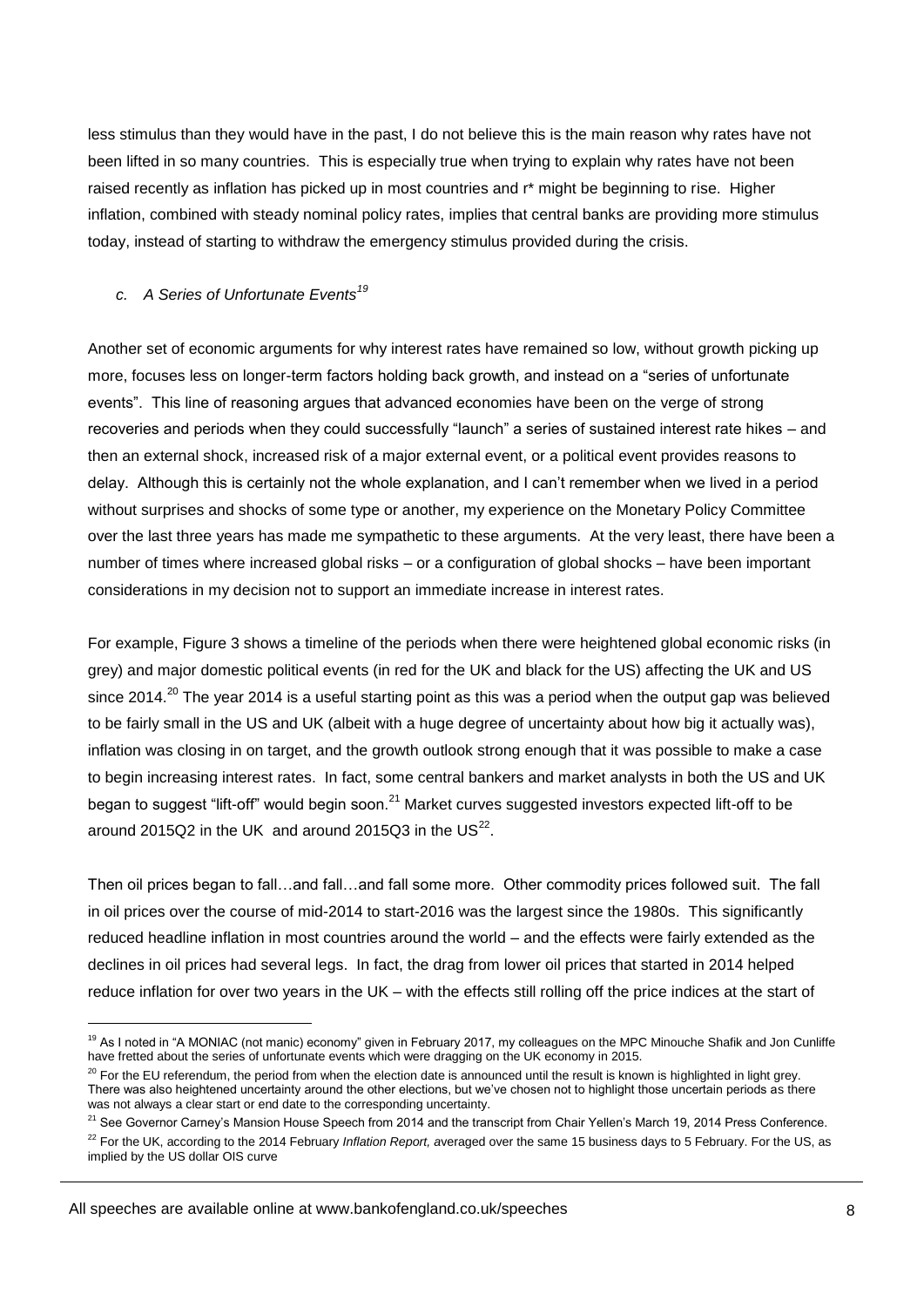2017. Although these drags on headline inflation from commodity price movements are usually temporary and can be "looked through" from the viewpoint of monetary policy, the magnitude and duration of the oil price falls undoubtedly reduced pressures to begin the process of raising interest rates. The falls in headline inflation also likely reduced pressures for wage increases – just as workers in many countries were beginning to feel more confident after the crisis – thereby further slowing the growth in labour costs and reducing inflationary pressures.

Moreover, the decline in oil prices was not the only major global event to affect inflation prospects and the outlook for monetary policy in advanced economies. Although concerns about the sustainability of China's economic growth model have existed for some time, these concerns increased notably in late 2015. Growth in China slowed, capital outflows increased, reserve levels started to fall, credit concerns increased, and the weakness in China seemed to be shared more broadly as other emerging markets experienced disappointing growth and global trade growth stagnated. This weakness in major emerging markets – and especially the risk of a much sharper slowdown or financial crisis in China – began to affect financial markets and advanced economies. If a crisis or sharper slowdown emerged, it would undermine the recovery and case for raising interest rates. The heads of the Bank of England and US Federal Reserve both highlighted concerns about weakness in emerging markets as being a factor behind their monetary policy decisions around this time.<sup>23</sup> Figure 4 shows this shift in concerns in an analysis of the frequency by which different words are used in the Federal Reserve's minutes in conjunction with the term "risks"; "inflation" was the prominent concern in Dec 2015, but then in Jan 2016, the prominent concerns (according to this word cloud) were "foreign" and "market".

Moreover, the fall in oil prices and weakness in major emerging markets weren't the only "unfortunate events" that provided an incentive to delay raising interest rates in advanced economies. In the few windows when these risks appeared to be easing, there inevitably seemed to be some major election, political event, or debt negotiation that was generating heightened volatility in financial markets and that could potentially undermine the broader recovery. In the case of just the US and UK, there was the Scottish referendum on UK membership, the UK referendum on EU membership, two general elections in the UK, and a tight presidential election in the US. In the early summer of 2015, there was a period when negotiations on Greece's debts appeared to be about to collapse, with risks to the stability of the euro area (a deal was reached on July 13, after 17 hours of talks). These events all increased uncertainty – and given the evidence that heightened uncertainty can weigh on an economy in multifaceted ways that can reduce economic growth<sup>24</sup> – any of these events could provide a reason to delay increasing interest rates.

All speeches are available online at www.bankofengland.co.uk/speeches

 $23$  In "The Turn of the Year", given in January 2016, Mark Carney notes that the volatility in China has played a role in his monetary policy decision. And, in a speech in March 2017, [\(From Adding Accommodation to Scaling it Back\)](https://www.federalreserve.gov/newsevents/speech/yellen20170303a.htm) Yellen explains that "In 2015, the unemployment rate fell significantly faster than we generally had anticipated in 2014. However, a series of unanticipated global developments beginning in the second half of 2014—including a prolonged decline in oil prices, a sizable appreciation of the dollar, and financial market turbulence emanating from abroad—ended up having adverse implications for the *outlook* for inflation and economic activity in the United States, prompting the FOMC to remove monetary policy accommodation at a slower pace than we had anticipated in mid-2014."

 $24$ See Forbes (2016).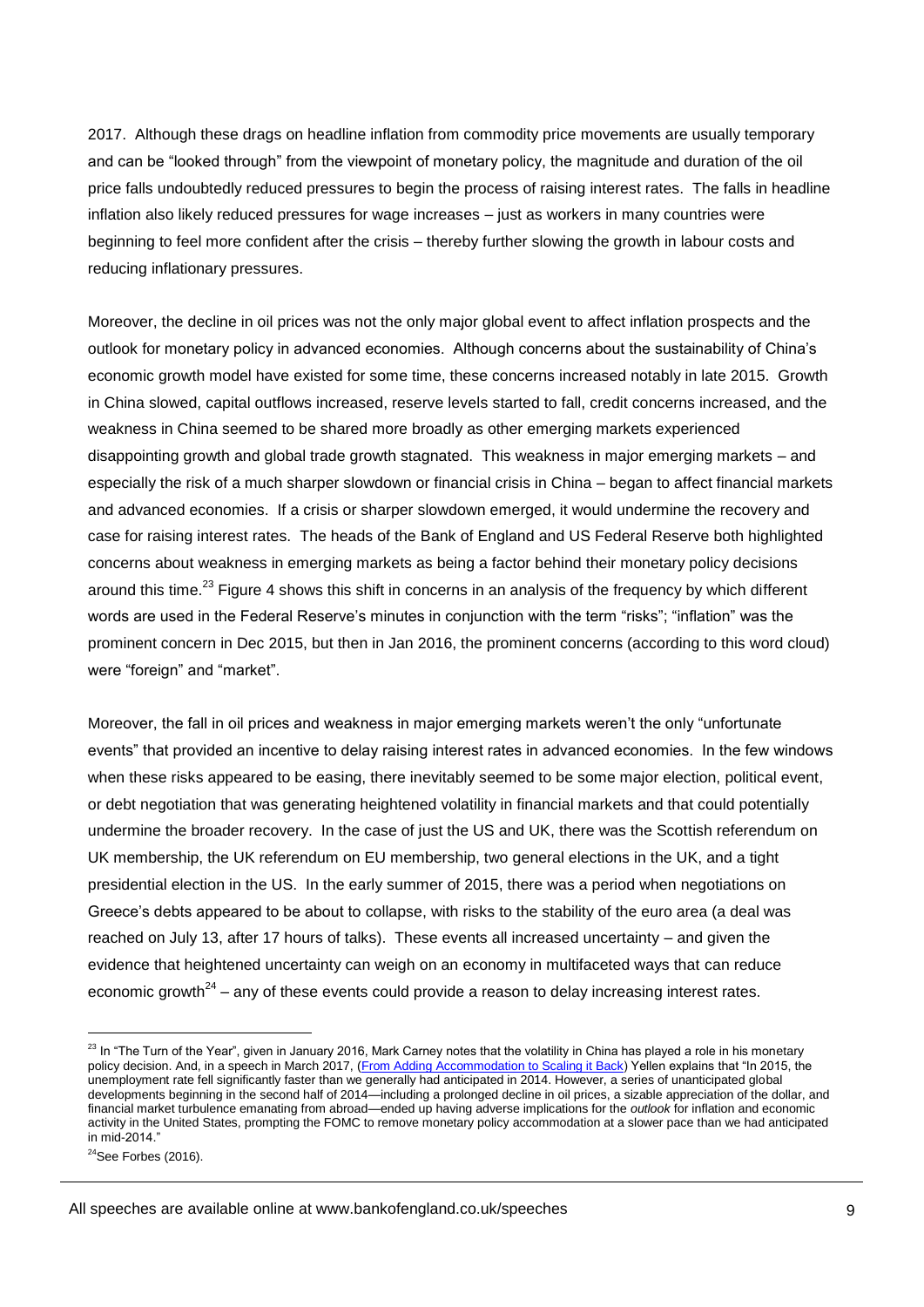And whatever one's views are on the economic effects of these events, many of them – especially the elections – would have a clear resolution (at least to the immediate issue) on a specific date, after which there would be substantially more information on the economic outlook. I personally would not delay a needed increase in interest rates due to an upcoming political election. But when the case for raising interest rates is not urgent, there is little cost to delay a decision for a few weeks until a major result is known – especially if it could provide more certainty on key economic variables. And even if policymakers try to ignore these influences—they could affect firm and work decisions in ways that in turn affect the outlook for monetary policy. For example, concerns around Brexit may have made UK workers more hesitant to quit, switch jobs, and bargain for higher wages – as shown in Figure 5. This recent fall in quits around the Brexit referendum is quite striking, especially in the context of unemployment being at the lowest level in over 40 years and other evidence of robust labour demand. For someone who is uncertain about the case for adjusting monetary policy, these types of uncertainties around political events and how they might affect the economy can provide a reason for delaying an increase in interest rates. There is always the hope that next month brings more clarity. Although, more often than not, greater clarity on one dimension of the data usually occurs with a new puzzle arising in another dimension.

#### *d. Is the Economy Really this Weak?*

Each of the arguments I just discussed for why growth has not been stronger and inflationary pressures have been subdued have some merit. The crisis has generated headwinds that slow economic growth and make the recovery more fragile; the natural rate of interest is lower today than before the crisis, and economies have experienced a number of short-term events and surprises that reduced inflationary pressures. But all of these arguments depend at least in part on the assumption that underlying economic growth and inflationary dynamics are too weak to support an increase in interest rates from emergency levels. And a simple look at the economic data suggests that this may not be true. Although major advanced economies certainly have economic challenges, and potential growth is lower than historic averages (if for no other reason than demographics), the key macroeconomic statistics central to monetary policy suggest that economies are as strong by many measures as they have traditionally been when monetary policy has been tightened.

For example, consider Figure 6a, which shows GDP growth, unemployment, headline and core CPI inflation, and wage growth for the US and UK for three time periods: today (in blue); historic averages since 1997 (in black dashes); and averages at the start of past tightening cycles (in red). For each indicator, the closer the point to the centre, the weaker the economy.<sup>25</sup> By some measures, such as unemployment and both measures of inflation, the UK is stronger than when past "launches" to higher interest rates occurred. By other measures, however, such as GDP growth and wage growth, the economy is not as strong as at the

 $25$  To be read consistently with the other measures, the axis for the unemployment rate is reversed.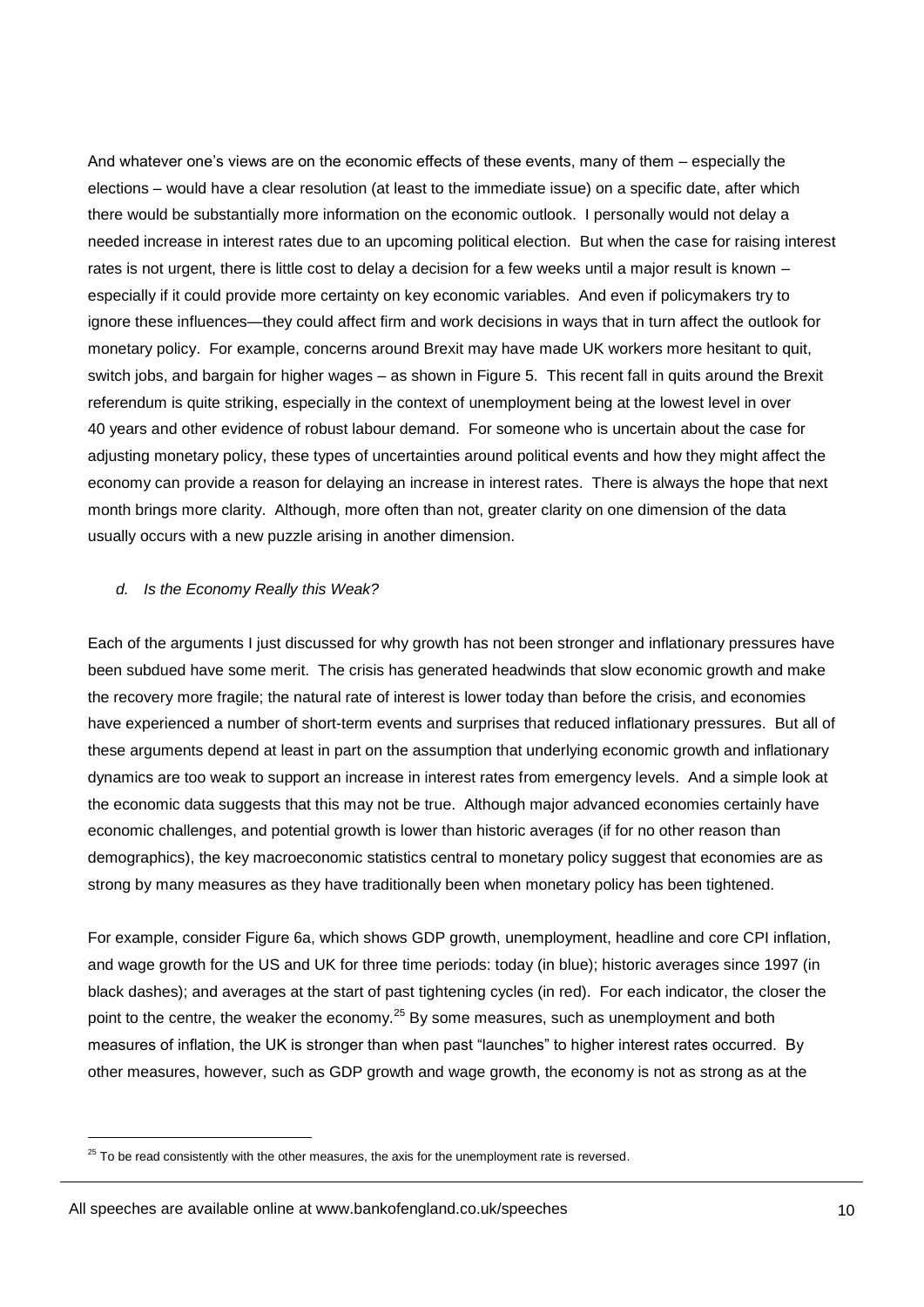start of past tightening cycles. It is also worth noting that by the simplistic measures on these graphs, the UK economy is more clearly positioned for a tightening cycle than the US, at least relative to past decisions.

These measures are not terribly informative for assessing the key variables relevant to monetary policy today, however, as the comparisons to historic averages do not capture structural changes in the economy which may change the thresholds by which to evaluate when tighter monetary policy is justified. For example, demographic changes and slower productivity growth have lowered the potential growth rate in the US and UK. Changes in the labour market have lowered the equilibrium unemployment rate. And slower productivity growth implies a lower rate of wage growth that would be consistent with keeping inflation around each country's target. A better comparison for this type of graph is where each variable is relative to the level consistent with maintaining inflation around the target.

Figure 6b makes this comparison. It shows the same variables as before, but instead of showing what happened in past lift-offs or the historical average, it shows where each of the indicators is relative to estimates of the "potential" or "steady-state" value – basically the value believed to be consistent with supporting growth as strong as possible while keeping inflation around target sustainably. Since these numbers are not directly comparable to those from past hiking cycles, it graphs the "target" for each point in red (the estimated potential GDP growth rate, the natural unemployment rate as estimated by the MPC and the Fed respectively, the equilibrium growth in wages consistent with productivity growth at the average rate over the past 15 years and inflation at target, and the targets of 2% for inflation). The most recent value for each variable continues to be shown in blue.

There is substantial uncertainty around exactly where these "targets" are (such as the debate on where the natural rate of unemployment is), but with this important caveat, the graphs in Figure 6b present a striking picture. The UK economy is clearly outperforming or close to equilibrium by every measure except wage growth – with headline inflation, core inflation, GDP growth, and unemployment around or above levels consistent with steady-state growth and inflation at target. This is not an economy that is too weak to support an increase in interest rates. Instead, it appears to be an economy that is "overstimulated" and where monetary policy has been set too loosely. In contrast, the US economy appears to be closer to a steady-state level by most variables – with GDP growth, unemployment, wage growth and headline inflation around steady-state levels, but core-inflation slightly lower.<sup>26</sup>

The bottom line: when considering the current structure of the economy and performance in the key variables critical for monetary policy, the US and UK are not doing badly. This is particularly true when considering the demographic changes which imply slower potential growth rates (as well as the structural changes which imply lower natural rates of unemployment). There are certainly economic challenges. The

<sup>&</sup>lt;sup>26</sup> Recent weakness in core-PCE inflation in the US appears to partly reflect declines in prices for cellular telephone services and prescription drugs, which may not persist. Recent strength in core inflation in the UK partially reflects the effects of sterling's depreciation.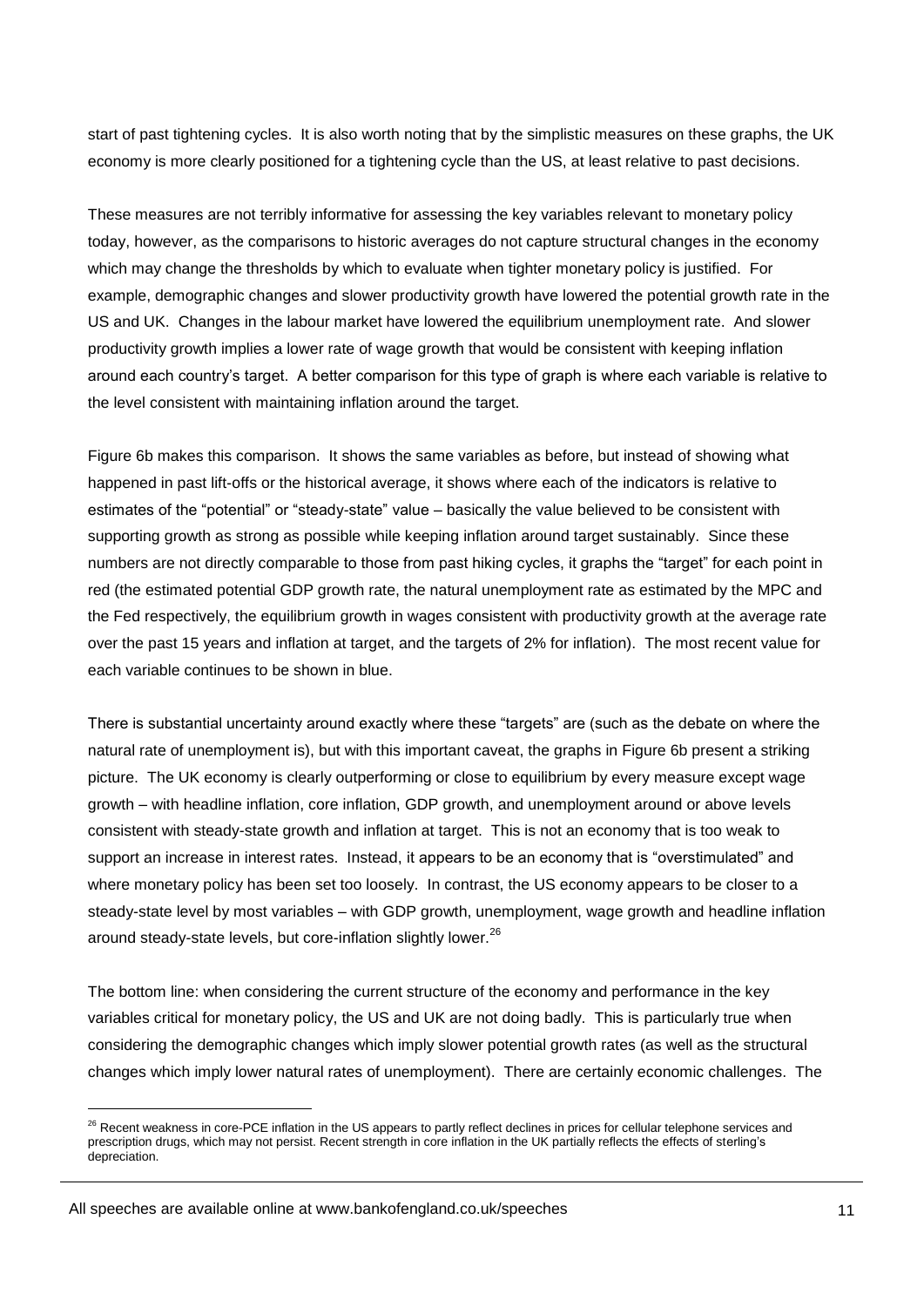recovery from the crisis has been prolonged and extremely accommodative monetary policy has been an important part of the recovery. Some support from monetary policy is likely still warranted in the UK – and may be for some time. But the data suggest economies have recovered enough that a gradual reduction in the substantial stimulus in place is warranted. This argument appears to be even stronger for the UK than the US – where the UK is showing signs of being "behind the curve" in terms of adjusting monetary policy. As a result, it is increasingly difficult to make the case that fundamental economic weakness (whether couched in terms of secular stagnation, low r\*, or a series of unfortunate events) is the main reason why it has been so hard to increase interest rates at all from emergency levels. There must be other factors at play.

## *II. The Nature of Policymaking and Policy Environment*

If it is not purely economic developments holding back a launch of interest rates from emergency levels, could characteristics of the policy environment and policy process be important? Monetary policy has fundamentally changed in many ways since the crisis – including new tools for central banks (such as quantitative easing and macroprudential tools), expanded roles for central bankers (such as greater emphasis on financial sector risks, more transparency and accountability, and greater political attention), and increased constraints on central banks (due to the zero lower bound and sensitivity of the exchange rate). This section will explore if these changes in the policy environment may be making it more difficult, or less necessary, to increase interest rates over the past few years as the economy has strengthened.

#### *a. New Tools Take the Burden off Interest Rate Adjustments*

One of the more striking changes in monetary policy since the crisis has been the expansion of tools in the standard central bank "toolkit". Central bank policy adjustments are no longer primarily about votes to change a key interest rate by a discrete amount. Instead, they regularly involve explicit forward guidance $^{27}$ , asset purchases, macroprudential tools, and even attempts to change the shape of the yield curve. Although some of these policies had been used selectively before the crisis (such as quantitative easing in Japan), many of these "unconventional" tools have now become not only conventional, but common. Ip (2010) describes the increased use of quantitative easing as the "Star Trek of central banking, taking the Fed into strange new worlds with unknown consequences."<sup>28</sup> Central banks have now made these new worlds part of their regular travelling routes. These additional tools have provided a number of benefits, such as when additional monetary stimulus was needed in countries with interest rates at their lower bound, as well as to help address additional mandates given to some central banks (such as for financial stability).<sup>29</sup> These additional tools, however, can also influence debates on when it is appropriate to increase interest rates by providing a way to tighten financial conditions without increasing the official policy rate.

 $^{27}$  Many central banks, including the Bank of England, regularly provided information on the likely path of future policy (such as through the fan charts in the Bank of England's *Inflation Report*), but this guidance has become more explicit. <sup>28</sup> lp (2010), pg. 159.

 $29$  According to the Tinbergen principle of "one objective-one tool".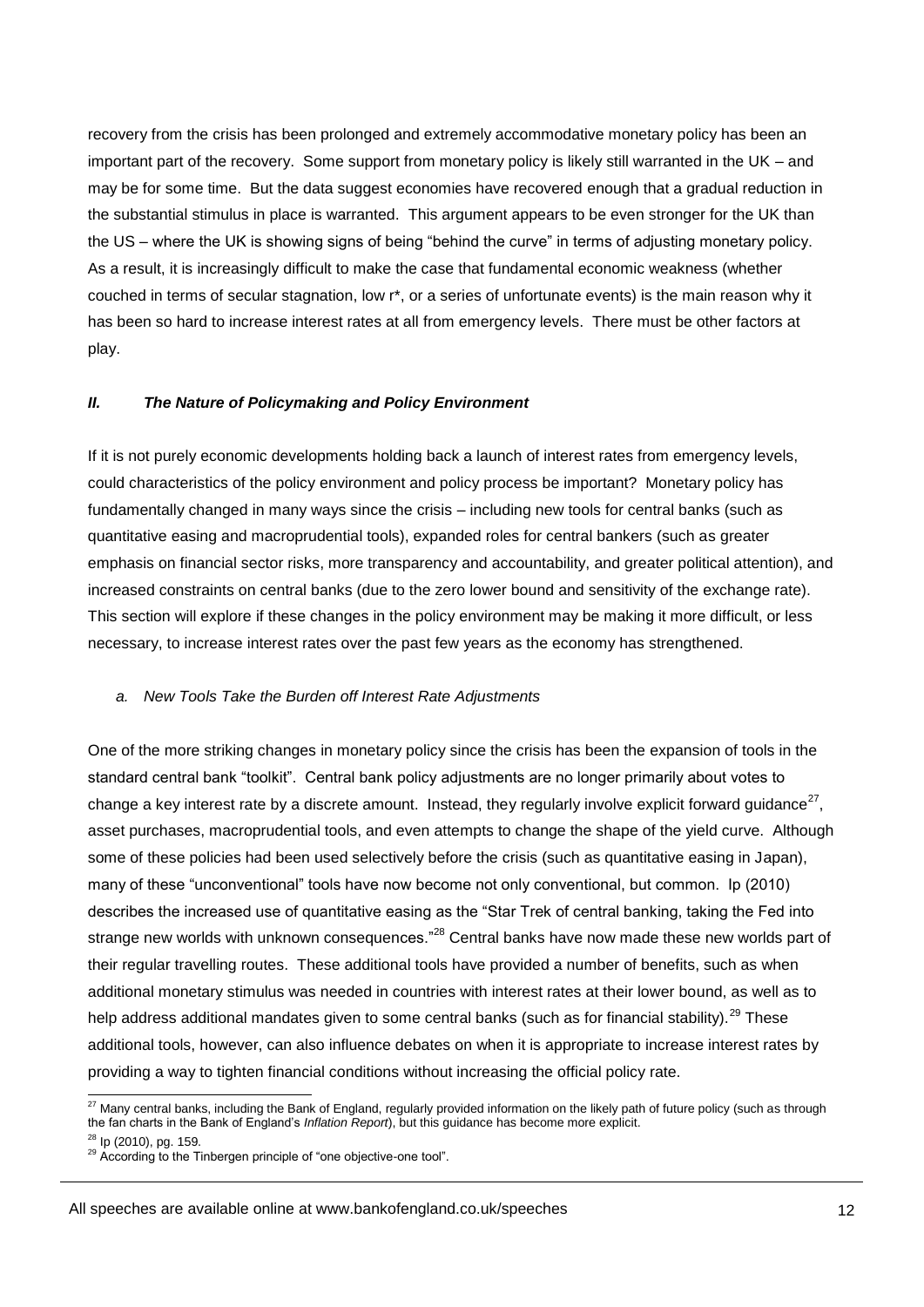For example, consider the now "conventional" tool of quantitative easing. Figure 7 shows the massive growth in asset holdings of around \$10 trillion since the crisis in four major central banks. Any reduction in the rate of asset purchases, or corresponding information about when the expected stock of asset holdings would stop increasing, could have similar effects as increasing interest rates.<sup>30</sup> The experience of the "taper tantrum" in 2013, when the US Federal Reserve hinted that at some point in the future it would gradually reduce its rate of asset purchases, supports this hypothesis. Figure 8 shows the response over the subsequent two months until July: US 10-year interest rates increased by about 90 basis points, the US exchange rate index strengthened by 2.7%, spreads on emerging market debt increased sharply, and emerging market currencies depreciated abruptly. Over \$20 billion of private capital flew out of emerging markets.<sup>31</sup> The effects were qualitatively similar to what one would have expected if the US had instead tightened monetary policy using the traditional tool of increasing interest rates.

Macroprudential instruments provide another example of how the expanded toolkit of central banks may be taking the burden off adjusting interest rates  $32$ . In some cases, macroprudential tools could be used to address concerns which might otherwise have contributed to a decision to tighten monetary policy (such as rapid credit growth or vulnerabilities related to an overheating property market)<sup>33</sup>. Although the desirability of raising interest rates to address credit concerns or vulnerabilities in certain sectors (such as housing), is a controversial topic $34$ , these concerns often factor into monetary policy discussions. For example, Australia was the second central bank in an advanced economy (after Israel) to begin increasing interest rates after the crisis, and raised them 7 times before reversing course and reducing them to an even lower rate. There were a number of reasons why Australia tightened monetary policy so aggressively – including a robust economy by many measures. Australia is also a central bank that does not have control over the major macroprudential tools and cited concerns about the "unsustainable growth" in dwelling prices and "build-up of other imbalances in the economy" as factors behind its rate increase decisions. It is impossible to know the counterfactual, but if Australia (and other central banks who also lacked macroprudential tools) had more potent use of policies other than interest rates, could they have used those other tools to address their concerns and not increased interest rates as aggressively?

An even clearer example of how macroprudential policy can reduce incentives to increase interest rates comes from my own experience at the Bank of England. In 2014, UK house prices were increasing rapidly and consumer borrowing to finance home purchases was accelerating to levels that could indicate future

All speeches are available online at www.bankofengland.co.uk/speeches

<sup>&</sup>lt;sup>30</sup> See D'Amico and King (2013).

<sup>&</sup>lt;sup>31</sup> The number refers to the sum of net private portfolio capital outflows in May and June 2013, as reported in the Monthly EM Portfolio Flows Database compiled by the Institute of International Finance.

<sup>32</sup> See Akinci and Olmstead-Rumsey (2017), Cerutti *et al.* (2017) and Reinhardt and Sowerbutts (2015).

 $33$  See Forbes, Reinhardt and Wieladek (2016) for discussion of how macroprudential policy affected UK international bank lending.

<sup>34</sup> For samples of this debate, see Adrian and Liang (2016), Stein (2014), Svensson (2013), Ajello *et al.* (2015) and Woodford (2012).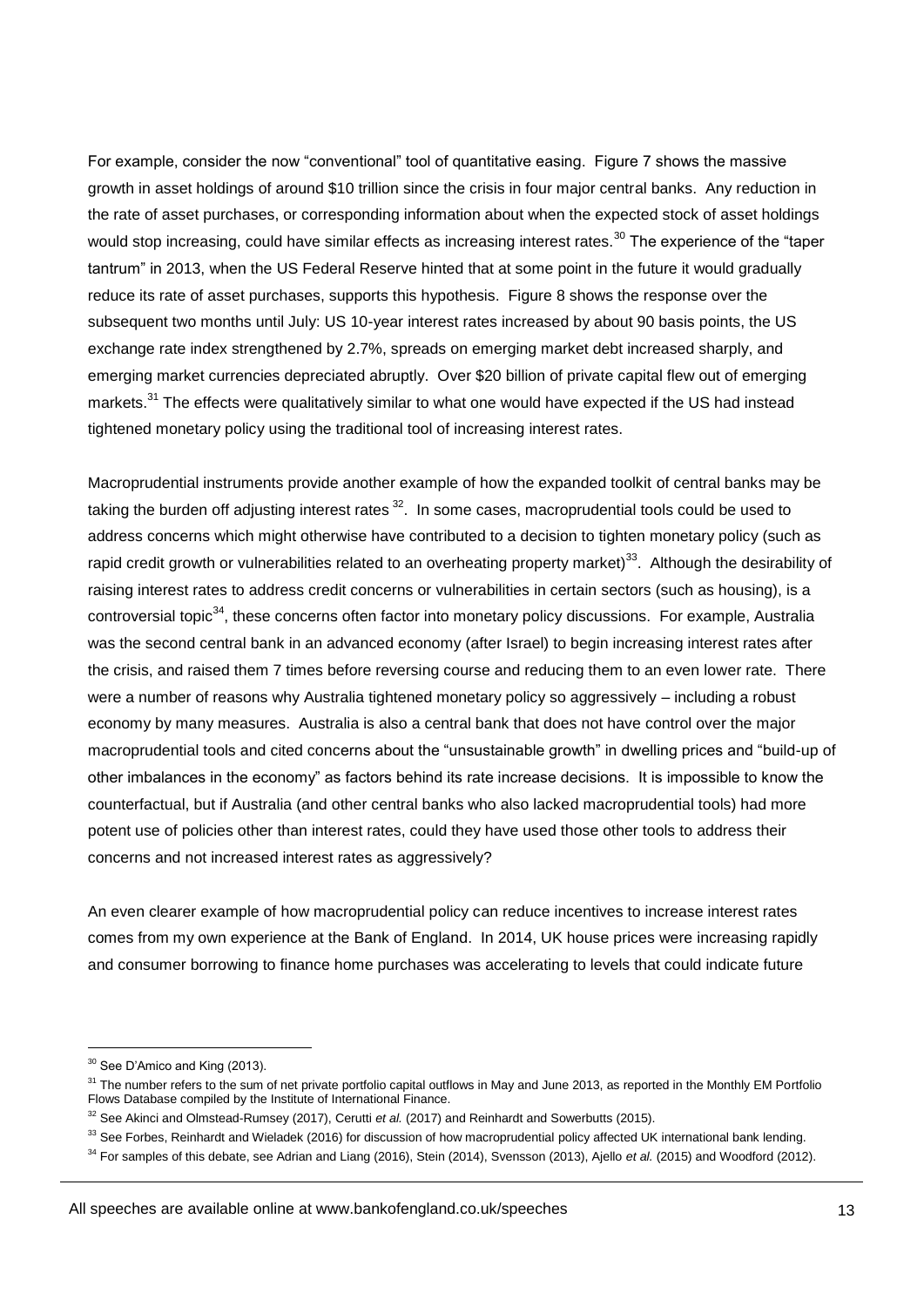vulnerabilities.<sup>35</sup> Bank exposure to housing-related loans was growing at rates that were starting to generate concerns. One response to these types of risks could have been to raise interest rates. The economy was strong enough that an increase in rates soon was already part of the discussion – and if these risks related to the housing market and debt accumulation were not addressed – they would have strengthened the case to move sooner.<sup>36</sup> But instead, the Financial Policy Committee at the Bank of England tightened macroprudential policy to reduce future risks from housing-related debt in the banking sector. Although I wouldn't want to speak for the rest of the Monetary Policy Committee, for me this somewhat reduced the urgency behind one reason to raise rates, providing more time to evaluate whether other economic developments justified tighter monetary policy.

#### *b. Expanded Roles Shift the Focus of Central Bankers*

Just as central banks have a larger set of tools today than before the crisis<sup>37</sup>, they also have a larger set of responsibilities. And by responsibilities, I mean not just over economic and financial variables, but also in terms of transparency and to the broader public.<sup>38</sup> These larger and more demanding roles, especially when combined with changes in their remits, could, in some cases, make it more difficult to raise rates.

In the past, advanced economy central banks primarily focused (some might say myopically) on inflation. Granted, different institutions had somewhat different mandates – with some focused on keeping inflation around or below a target (such as the ECB), some focused on keeping inflation symmetrically around a target (such as the BoE) and some focused on maintaining "maximum employment as well as stable prices" (such as the US Federal Reserve). Although the frameworks differed, there was no doubt that maintaining low inflation was at the core of every central banks' remit.

Over the last decade, however, the remits of several major central banks have been expanded to incorporate risks to the financial sector and broader financial stability, often in conjunction with new tools to accomplish this broader mandate. Prominent examples include the Norges Bank and, closer to home, the Bank of England.<sup>39</sup> This major change in the responsibilities of the Bank of England was made in the Financial Services Act of 2012.<sup>40</sup> This act created an independent Financial Policy Committee (focused on

<sup>35</sup> In the June 2014 *Financial Stability Report*, the FPC notes that the "recovery in the UK housing market has been associated with a marked rise in the share of mortgages extended at high loan to income multiples […] This could pose direct risks to the resilience of the UK banking system, and indirect risks via its impact on economic stability. The FPC… has agreed that it is prudent to insure against the risk of a marked loosening in underwriting standards and a further significant rise in the number of highly indebted households."

<sup>&</sup>lt;sup>36</sup> For example, th[e MPC minutes from June 2014](http://www.bankofengland.co.uk/publications/minutes/Documents/mpc/pdf/2014/mpc1406.pdf) noted that "While the low level of Bank Rate could encourage financial imbalances, particularly in the housing market, the mitigation of such risks was best addressed using the macroprudential tools available to the FPC in the first instance."

<sup>&</sup>lt;sup>37</sup> Granted, in hi[s Per Jacobsson lecture,](http://www.perjacobsson.org/lectures.htm) Tim Geithner discusses how "the tools available to limit the intensity of financial crises" may be more limited in central banks in some advanced economies, primarily due to the low level of interest rates, larger balance sheets, and new restrictions on the Federal Reserve.

<sup>38</sup> See Haldane (2014) for a discussion of the changing role of central banks.

<sup>39</sup> More specifically, in 2012 the Norges Bank published a new loss function that explicitly takes into account the risk of a buildup of financial imbalances (by adding an interest rate gap to the policy function and also by increasing the weight of the output gap, i.e. leaning against the wind). See Evjen and Kloster (2012).

<sup>40</sup> See<http://www.bankofengland.co.uk/about/Pages/history/default.aspx>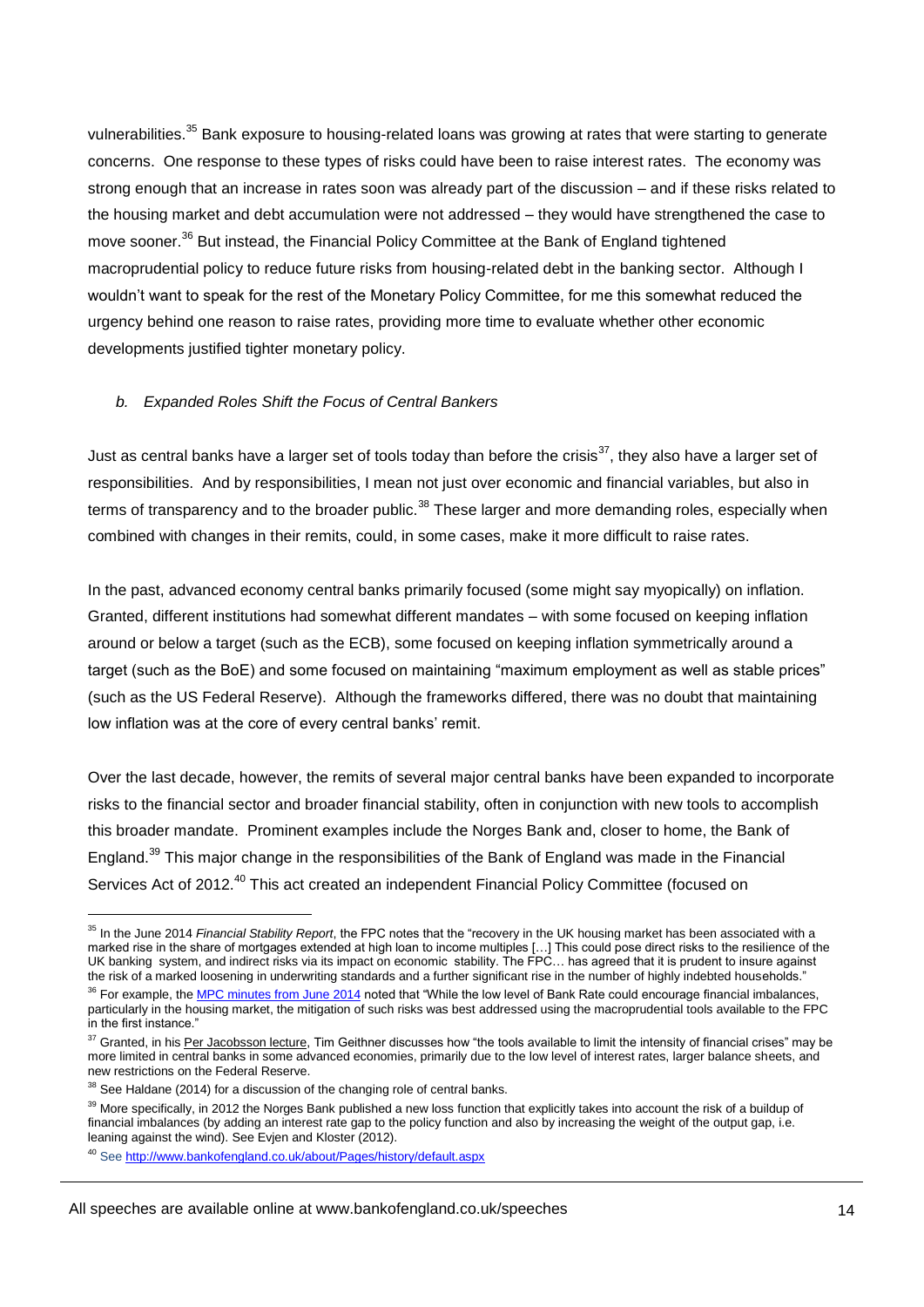macroprudential and financial risks)<sup>41</sup> and a Prudential Regulation Authority (focused on prudential regulation of financial institutions), and gave the Bank new responsibilities for supervising financial market infrastructure providers. The formal mandate for the Monetary Policy Committee has also changed. In 2013, the Government updated the MPC's remit to "clarify the trade-offs that are involved in setting monetary policy" – in other words allowing the MPC to place more weight on other variables and considerations than simply returning inflation to target in about two vears' time.<sup>42</sup> And since the independent FPC was set up in 2013, the government has required the MPC to coordinate with the FPC in cases where trade-offs between the two committees' objectives emerge and asked it "to reflect in any statements on its decisions, the minutes of its meetings and its Inflation Reports how it has had regard to the policy actions of the FPC<sup>"43</sup>. Around 80% of central banks currently have some role in macroprudential policy, and about 50% have the primary responsibility for these tools.<sup>44</sup>

Moreover, as the formal remits of major central banks have expanded in these types of ways over the past few years, the expectations for transparency and the public role played by those leading these institutions has also grown.<sup>45</sup> Think back to the days of Montagu Norman, the Governor of the Bank of England from 1920 to 1944, who is often cited as saying that the role of a central banker was: "Never explain, never apologise". The Bank not only avoided press conferences and hearings before the Treasury Select Committee, but would not even announce changes in interest rates.<sup>46</sup> Central bankers believed that too much talk and public discourse would cause unnecessary volatility in markets, and discussing their actions could tie their hands in the future.

The world has certainly changed. Sebastian Mallaby's brilliant book *Greenspan: The Man Who Knew*  documents how Alan Greenspan developed from a young, data-obsessed economic analyst to one of the most talented political players and influential figures in the United States. His political skills were so sophisticated, that he supposedly even outwitted Henry Kissinger – one of the world's premier political strategists – in a disagreement about an oil deal with Iran. The book also raises serious questions about whether Greenspan might have been more proactive in addressing vulnerabilities that contributed to the Global Financial Crisis if he had been less concerned about his political popularity.

In contrast, to "the maestro" of Alan Greenspan, Mallaby's book also describes Paul Volcker's term as chairman of the Federal Reserve in the 1980's. Volcker's single-minded focus on bringing inflation down through sharp hikes in interest rates made him so unpopular that he was regularly subject to political attacks

 $42$  See 2013 Review of the monetary policy framework for details. Available at:

 $46$  Ip (2010), p.154.

<sup>&</sup>lt;sup>41</sup> More specifically, the mandate of the Financial Policy Committee is "identifying, monitoring and taking action to remove or reduce systemic risks with a view to protecting and enhancing the resilience of the UK financial system".

[https://www.gov.uk/government/uploads/system/uploads/attachment\\_data/file/221567/ukecon\\_mon\\_policy\\_framework](https://www.gov.uk/government/uploads/system/uploads/attachment_data/file/221567/ukecon_mon_policy_framework)

 $43$  For further detail see the latest Remit and Recommendations Letter for the Financial Policy Committee from 8 March 2017, available at: [http://www.bankofengland.co.uk/financialstability/Documents/fpc/letters/chancellorletter080317.pdf.](http://www.bankofengland.co.uk/financialstability/Documents/fpc/letters/chancellorletter080317.pdf)

<sup>44</sup> Claessens *et al.* (2016).

 $45$  See Haldane (2017b) for a longer discussion of the changing transparency and public role played by central banks.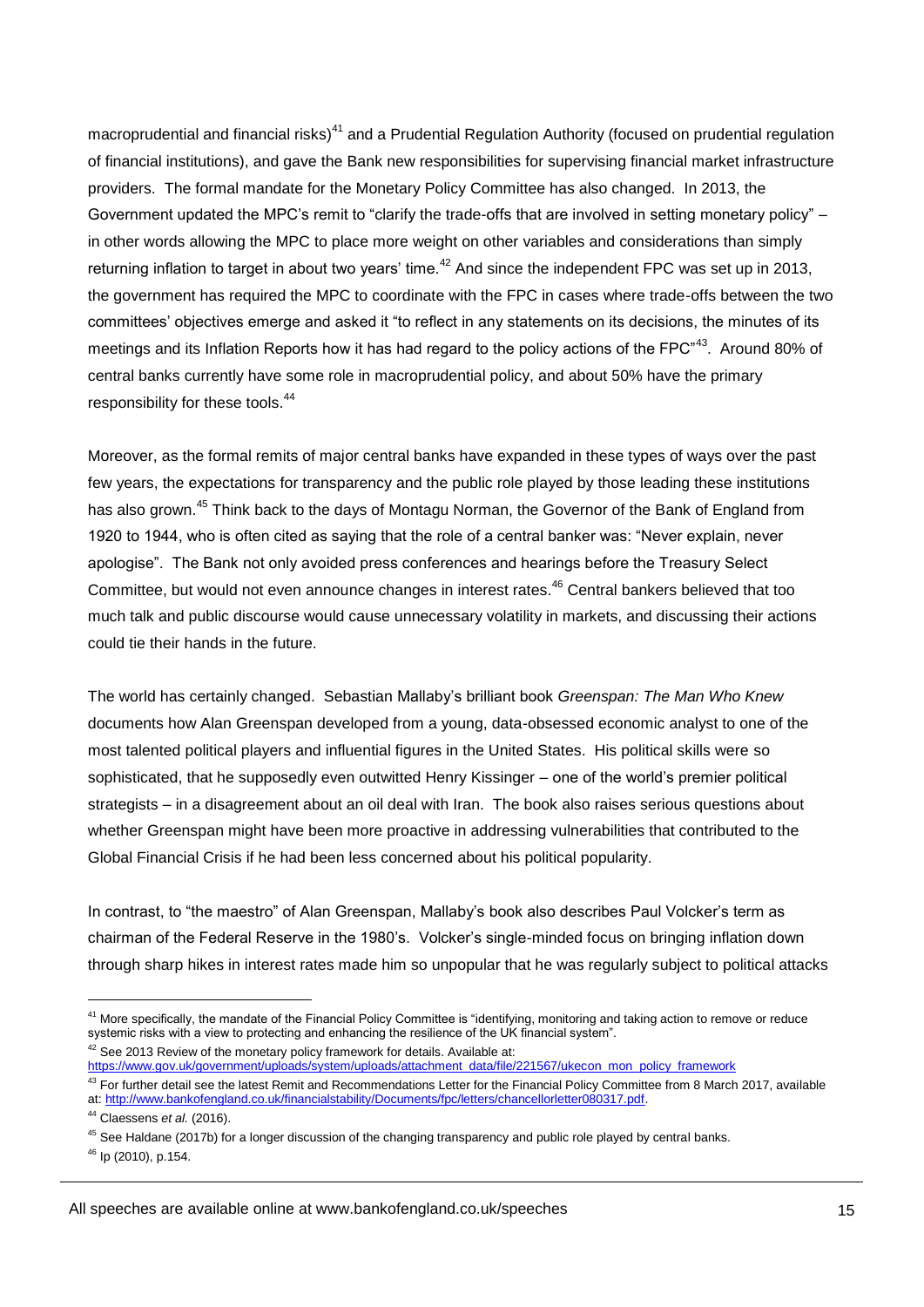and public protests. He faced discontent in the form of two-by-four planks mailed to his office from bankrupt homebuilders, keys of unsold vehicles sent from struggling carmakers, and farmers driving their tractors to Washington and creating a blockade around the Fed's headquarters.<sup>47</sup> Can you imagine a central banker today facing that type of ire? Central bankers can no longer hide behind their thick stone walls as they are now regularly interacting with people throughout the country. And even if central bankers today were willing to make decisions that put them in this extremely unpopular position – would there be pressure for them to resign from their jobs? While at the Bank of England, I have not seen any evidence of the Government pressuring any MPC member to adjust their stance to support government policy. But there have been other voices calling for central bank governors to resign for actions that do not seem to have caused nearly as much economic distress as the increases in foreclosures and unemployment during Volcker's era.<sup>48</sup> The fact that central bankers today have a broader set of issues that they are held responsible for in their remits, are more transparent about their decisions, and play a more public role, does not mean that they are making the wrong decisions. Instead, moving past the era of "never apologise, never explain" to having to publicly explain decisions and meet with a broad set of constituents has undoubtedly improved the decision making process. Nonetheless, there are also ways in which these changes may have made it more difficult to raise interest rates.

More specifically, as central banks have seen their remit expanded to include a broader set of considerations and have played a more public role, this could make them more hesitant to "take away the punch bowl" and make the difficult decisions that can be required to keep inflation stable. In the UK, changes to the BoE's remit explicitly require a consideration of the trade-offs involved in deciding the speed with which inflation is returned sustainably to target. Central bankers may place more weight on supporting the economy today and worry less about future risks related to low interest rates and high inflation if they are constantly on the firing line for the current state of the economy – including for issues other than inflation. As Thomas Hoenig (the former President of the Federal Reserve Bank of Kansas City) recently worried: "In a world of discretionary policy, when the moment comes to choose between long-run goals and short-term effects, policymakers experience enormous pressure to choose the more expedient short-run solution, deferring to another time concern with the long-run implications."<sup>49</sup>

Put slightly differently, do central bankers today put more weight on how tighter monetary policy could affect unemployment during their term and less on the costs of low interest rates in the future? Or given their more public roles, do central bankers today worry more about what could go wrong around the times that rates were tightened—even if any problems were not related to the increase in rates – knowing that they will be blamed nonetheless? As central bankers consider a broader range of economic and political concerns,

<sup>47</sup> Mallaby (2016).

<sup>&</sup>lt;sup>48</sup> For example, se[e http://www.dailymail.co.uk/news/article-3802935/Disgraceful-Bank-England-chief-Mark-Carney-quit-fuelling-Brexit](http://www.dailymail.co.uk/news/article-3802935/Disgraceful-Bank-England-chief-Mark-Carney-quit-fuelling-Brexit-fears-claims-ex-Chancellor-Lord-Nigel-Lawson.html)[fears-claims-ex-Chancellor-Lord-Nigel-Lawson.html](http://www.dailymail.co.uk/news/article-3802935/Disgraceful-Bank-England-chief-Mark-Carney-quit-fuelling-Brexit-fears-claims-ex-Chancellor-Lord-Nigel-Lawson.html) for a call for Governor Carney to resign. Or, see

<http://www.nbcnews.com/storyline/2016-election-day/trump-said-janet-yellen-should-be-ashamed-herself-so-will-n681581> for discussion of Chair Yellen's position at the helm of the Federal Reserve during the US election.

<sup>&</sup>lt;sup>49</sup> Thomas Hoenig, "The Long-Run Imperatives of Monetary Policy and Macro-Prudential Supervision", comments at the Cato Institute's 34<sup>th</sup> Annual Monetary Conference, Nov. 17, 2016.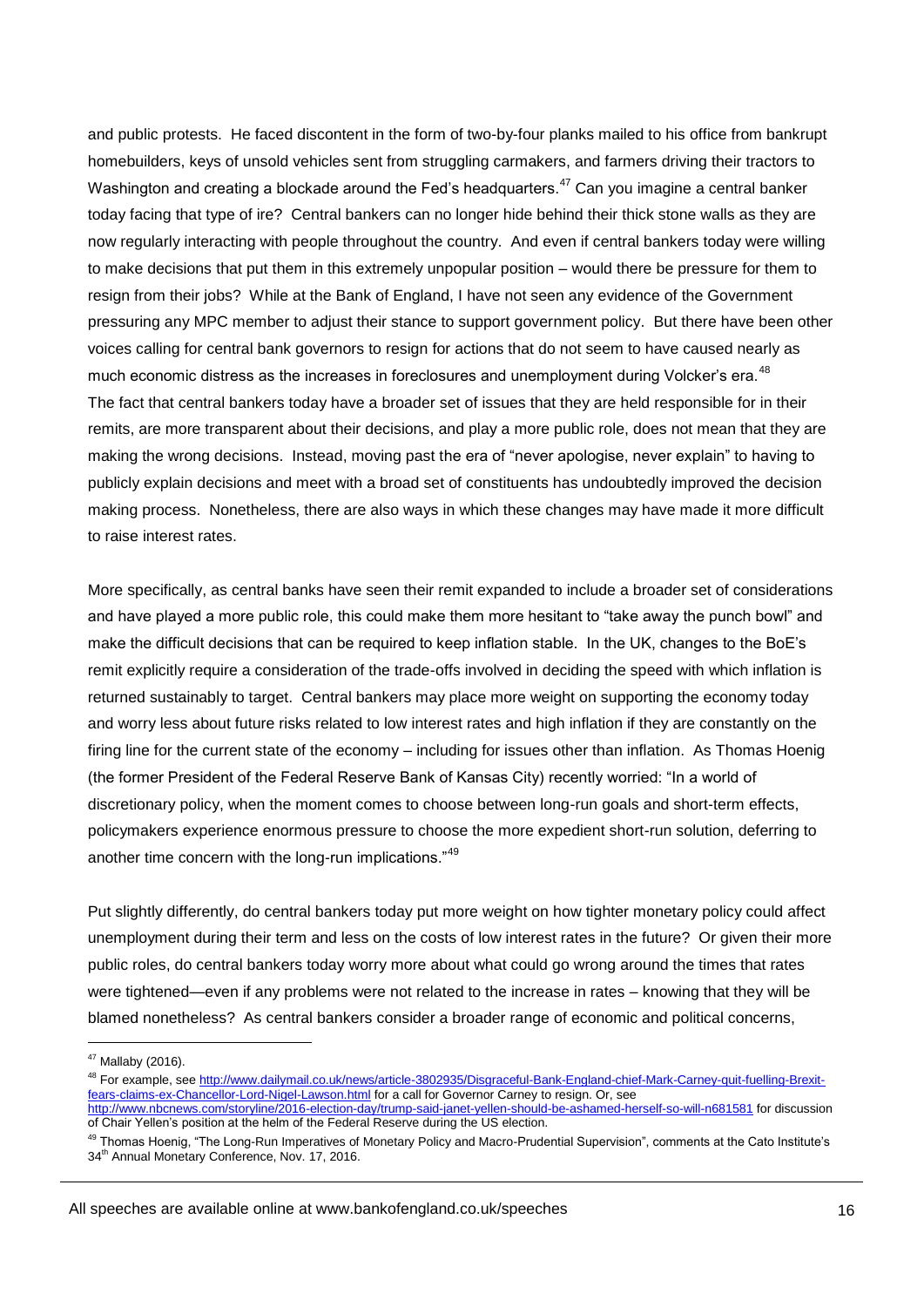could this shift away from the basic focus of monetary policy – inflation – mean it gets less weight in their decisions? Figure 9 shows some support for this hypothesis. It graphs the number of times that the term "downside" and "risk" are cited in MPC Minutes since 1998. Although there are certainly risks and uncertainty about the economy today, it is hard to believe that these risks are so much more elevated than during the Global Financial Crisis in 2008 when the entire global financial system was freezing up and the world experienced the sharpest slowdown since the Great Depression.

Could this greater focus on risks have created an asymmetry in our monetary policy responses? Over my term on the MPC, we have been much quicker to adjust monetary policy in response to downside risks than upside. We adopted a large stimulus package in August due to concerns that the economy might weaken substantially – not waiting for hard data. Then the economy outperformed for much of a year, yet today a majority of the Committee still does not support a recalibration of this stimulus. Granted a greater focus on downside risks – and willingness to respond to them – has made sense over the last few years given risks around deflation, the lower bound, and secular stagnation – as I discussed earlier. But as I also discussed earlier, these risks have receded. And the August stimulus package has confirmed the power of quantitative easing as a policy tool even when interest rates are near zero. It is disconcerting that 1-year-1-year forward rates have become so much less responsive to positive news surprises in the UK, such that staff estimates indicate their sensitivity to positive events is insignificant today – the first time since end-2008.

Also, even if this greater focus on risks and willingness to respond to risks has not been a key factor weighing on interest rate decisions, there is also the fundamental issue of time constraints. In the past, monetary policy was the key focus of most members of monetary policy committees (MPCs). Now, some members of the Bank of England's MPC spend a substantial amount of time on other Committees and focusing on other mandates. For example, the Governor and Deputy Governors at the Bank of England now also sit on the Financial Policy Committee and Prudential Regulatory Committee. As an external member of the MPC, I only have the responsibility to one committee – and there are some weeks that it is hard to keep up with just that workload. Even for people who work extremely long hours, there are only so many hours in a day.

One way to illustrate how this wider set of responsibilities may be affecting the focus of MPC members is to look at the topics of their public speeches. In the three years before the FPC was launched (from 2010 to 2012), about 70% of the speeches given by internal MPC members (excluding the Governor) were at least partly on monetary policy. In the three years after the FPC was operating (from 2014 to 2016), only about 55% of the speeches by the same group included a discussion of monetary policy. In sharp contrast, external members – who do not sit on other committees – maintained their exclusive focus on monetary policy. About 98% of the speeches of external MPC members discussed monetary policy – in both the 2010 to 2012 as well as the 2014 to 2016 periods. Of course, the fact that internal MPC members are focusing on issues other than monetary policy can also bring benefits – such as putting monetary policy decisions in a broader context. But as with any issue, there may also be costs.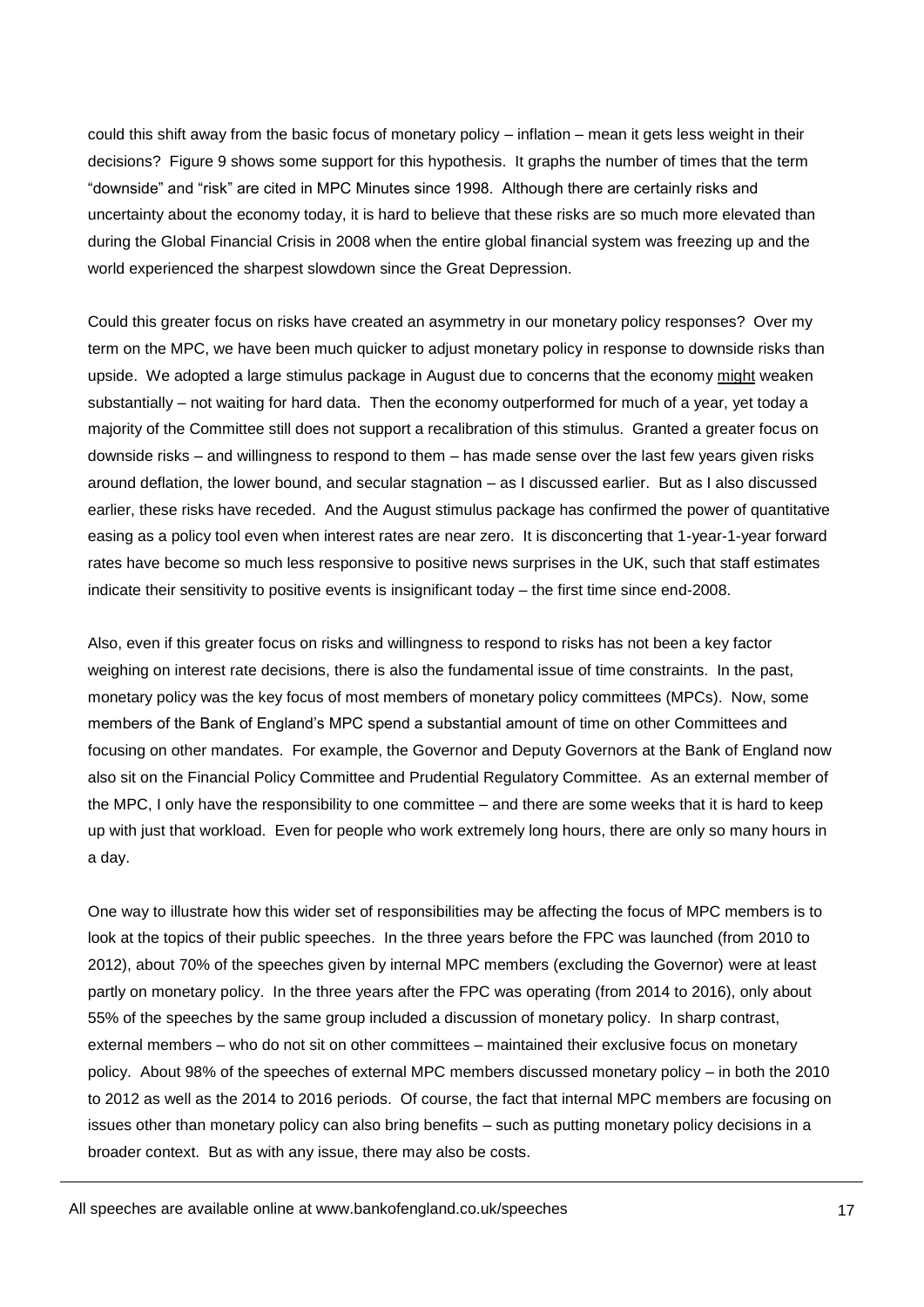Moreover, even if talented officials keep up with all of the issues relevant to all the committees on which they sit, there is little chance for those with a myriad of responsibilities to pursue their own thinking or analysis on issues specific to monetary policy – making it harder to challenge the baseline analysis presented by staff. This may make it more challenging for full committees to thoughtfully consider different approaches and points of view. As potential evidence of this, Figure 10a graphs all dissenting votes on the MPC since it started in 1998. Dissenting votes by both internal and external members are not unusual in the earlier years of the MPC.<sup>50</sup> Over the first 16 years that the MPC was operating (from 1998 through 2013), about 10% of the total votes were dissents from the majority, reflecting a healthy range of views. Internal MPC members were a key part of this range of views – with about 34% of the dissenting views over this period cast by internals. Even the Governor was outvoted on several occasions (as shown in the yellow parts of the bars). This pattern of robust debate by all committee members continued during the tumultuous period from 2007 through 2013 – a period when there may have been more pressure for internal management to show a united front given the heightened risk around the global financial crisis and euro crisis – with 30% of dissenting votes still continuing to come from internals.

This pattern of different views and dissent by all types of committee members, however, seems to have changed around 2013 – a period when there were a number of changes at the Bank and to the MPC's remit, making it hard to pinpoint the cause. From 2014 onwards, there have been 26 non-consensus votes, 3% of all votes cast. This lower rate of dissent could reflect changes in the economy that have made monetary policy decisions straightforward and non-controversial over this period—although given the sharp undershoot and now overshoot of inflation over much of this window – it is hard to believe this is the entire explanation. What is even more striking is changes in the pattern of where the dissents come from. Not a single dissent since 2013 has come from an internal member.<sup>51</sup> This is a sharp change from before 2013, when dissents were spread across external members, internal members, and even at times the Governor.

It is hard to identify exactly what has driven the change. The year 2013 was when the FPC was created – substantially adding to the workload of the members of the MPC that also sat on the FPC. The year 2013 was when the remit of the MPC was changed to incorporate a greater consideration of trade-offs and the speed with which inflation was returned to target. There were also a number of changes in the composition of the committee (with a new Governor, three new deputy governors, and a new chief economist over the course of 2013 and 2014). These comparisons are also on very small sample sizes, so changes in voting patterns could simply reflect changes in committee membership from year to year - especially of any individual external member who frequently had minority opinions. Figure 10b breaks down the number of dissenting votes by internals and externals by meeting (instead of year), however, and suggests that these

<sup>&</sup>lt;sup>50</sup> External members are the four external MPC members. Internal members are the full-time employees of the Bank and include the Governor, deputy governors, and chief economist.

<sup>&</sup>lt;sup>51</sup> Non-consensus votes include votes for tighter and looser monetary policy. On days when there was a vote on more than one issue (such as in August 2016, when there were also votes on additional government bond purchases and a new program of corporate bond purchases), the votes on each issue are counted separately.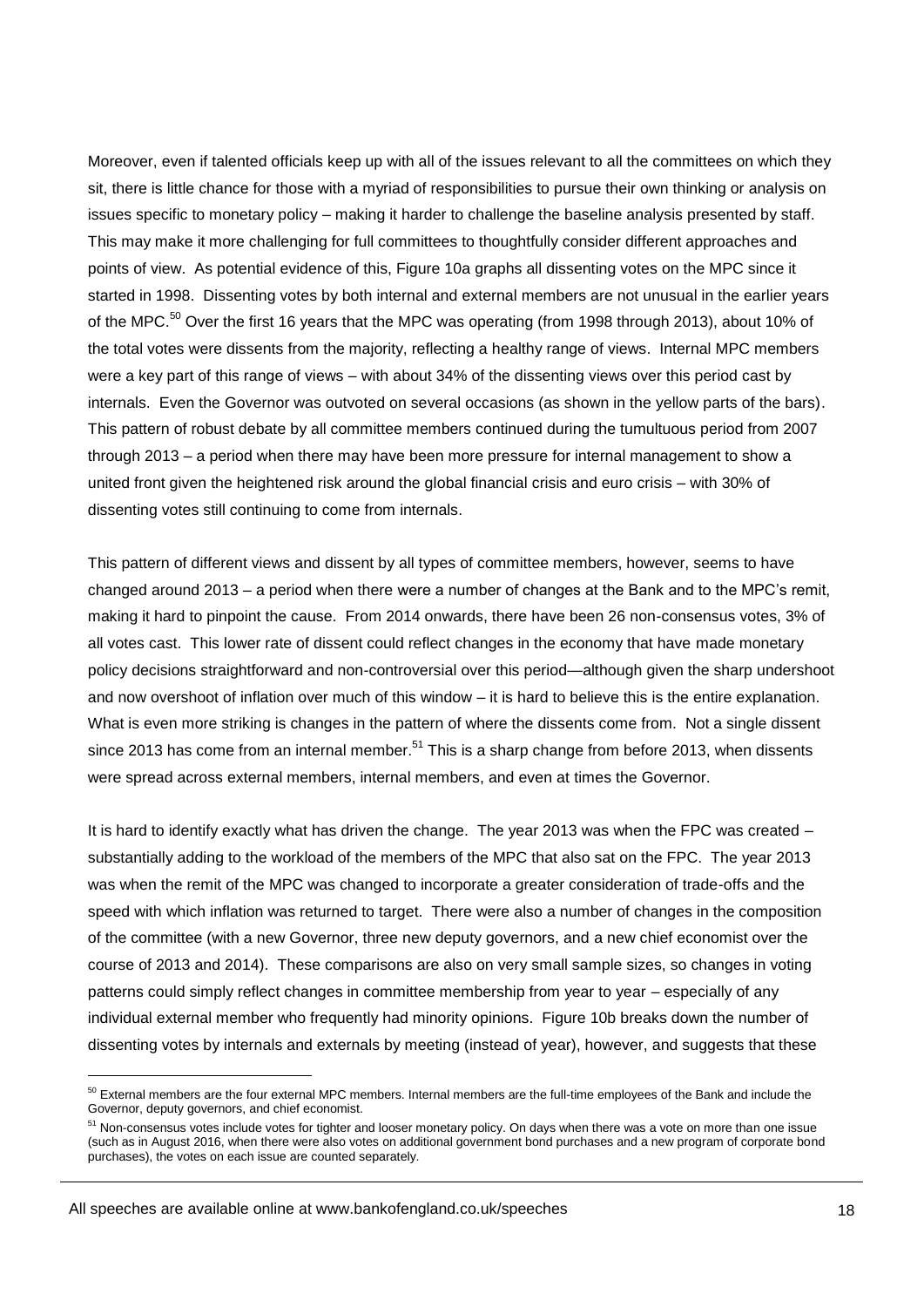changes do not just reflect changes in individual membership – such as just one or two individuals who consistently voted in a minority leaving or joining the committee. Instead, this shift in patterns seems to reflect a more fundamental change in the committee. All except one of the 26 non-consensus votes since 2013 have also been for tighter monetary policy than the consensus.<sup>52</sup>

To summarize, this discussion is not intended to imply that anyone is making a decision for political reasons or making the wrong decision. Instead, the main lesson that I draw is that changes in the institutional structure of central banks, including changes in their remits, the increased expectations for central bankers, and the increased demands on their time, may have shifted their focus and risk assessments in the portion of their role relevant to monetary policy. These institutional changes may provide substantial benefits for the central bank as a whole and overall economy, but these changes may also have played a role in making it more difficult to increase interest rates.

## *c. Increased Constraints on the Effectiveness of Interest Rates for Monetary Policy*

A final way in which the policy environment for central bankers has fundamentally changed in ways that could make it harder to raise interest rates is the way in which the standard tool – of adjusting rates – works. More specifically, are adjustments to interest rates more challenging given the constraints of the effective-lower bound and the sensitivity of the exchange rate?

I'll begin with one issue raised in this context – mainly as I believe it is easy to dismiss. With nominal interest rates in so many countries near zero, it has been argued that central banks are "out of ammunition". If the neutral rate of interest (r\*, as discussed above) remains low, then central banks will continue to have less room to manoeuvre through adjusting interest rates as they will remain closer to their effective lower bounds. Risk assessment – and formal models – suggest that it may therefore make sense to be more cautious in raising interest rates today as you will have less ability to respond in the future to negative shocks. Although there is some merit to these arguments, they implicitly assume that central banks will "run out of ammunition" and are unable to ease policy through tools other than interest rates. And recent experience suggests this is not true –at least for the UK. Although adjusting interest rates is my preferred means for adjusting monetary policy, there is now a body of evidence showing that other tools – such as quantitative easing – can provide meaningful economic stimulus.<sup>53</sup> The quantitative easing programs and Term Funding Scheme adopted by the Bank of England in August seemed to not only be effective, but have even larger immediate effects than expected – at least to the best that we can measure. $54$ 

 $52$  The one exception is in July 2016, when there was one vote to ease monetary policy.

 $53$  Weale and Wieladek (2016) find that an asset purchase announcement of 1% of nominal GDP (about £18bn) leads to a statistically significant rise of 0.25% in real GDP and 0.32 percentage points in CPI inflation. Averaging across several different estimation methods, Haldane *et al.* (2016) concluded that £200 billion of QE may have raised the level of real GDP by 1½% to 2% and increased inflation by between ¾% and 1½% – effects roughly equivalent to a 150 to 300 basis point cut in Bank Rate.

<sup>54</sup> See box "Developments in UK financial conditions since the August *Report*" on pages 2-3 of the November 2016 *Inflation Report.*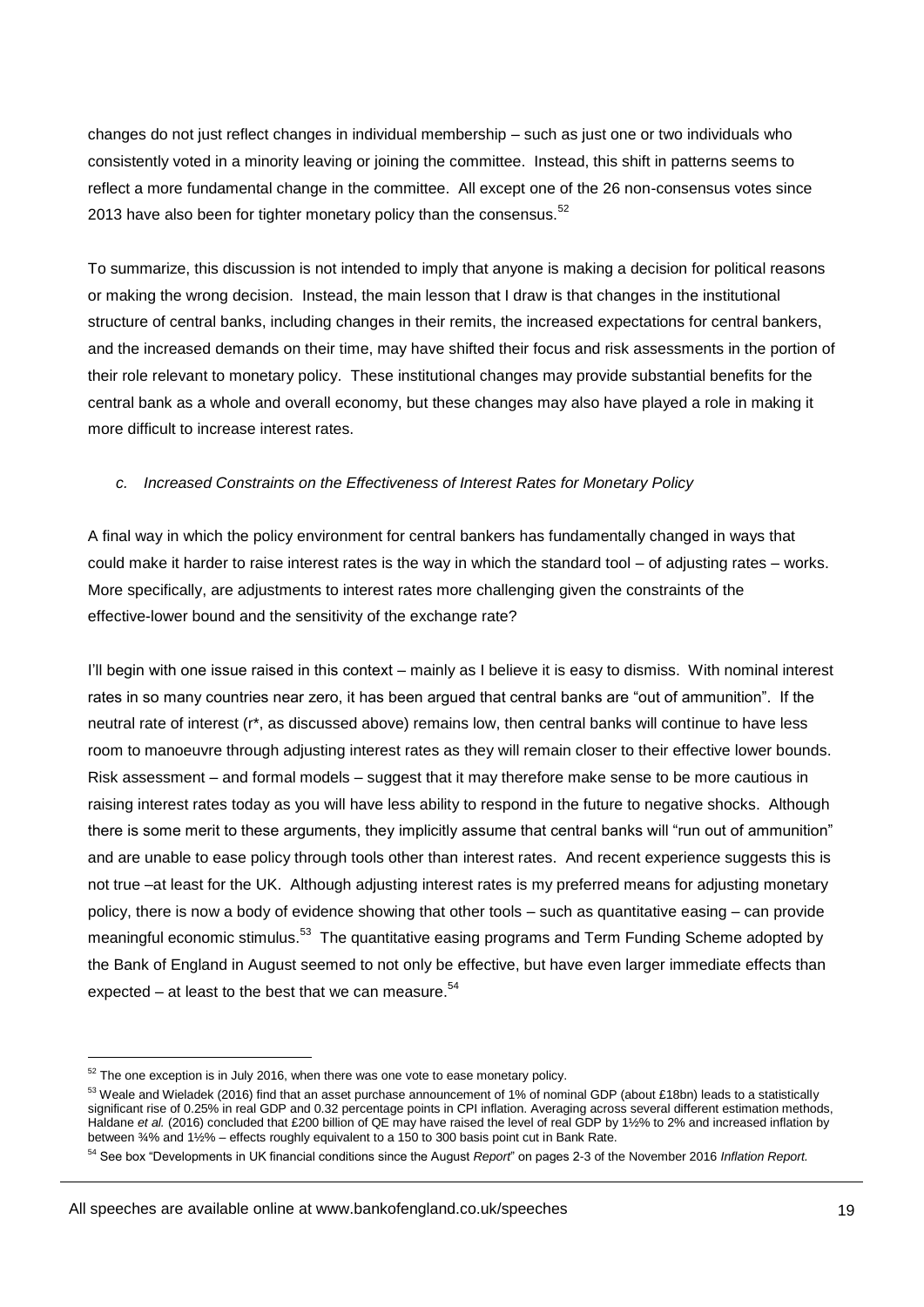A more important constraint on raising interest rates, however, and one that interacts with low interest rates, is the constraint resulting from exchange rate movements in this globalized world. If the increased possibility of an increase in interest rates causes an exchange rate to appreciate, and a stronger exchange rate, in turn, tightens financial conditions and slows exports and demand, then it may no longer be as urgent to raise interest rates. In some sense, the tightening of monetary policy could happen without the policy rate even being tightened. And this is more likely to occur in a world such as today when interest rates in so many countries are at record low levels, so perceived "tightening" happens more through guidance and language than actual adjustments in rates. Put slightly differently, the "impossible trilemma", which already made it difficult for small, open-economies to adjust monetary policy to address domestic imbalances, may have become even more difficult in this era of interest rates near zero.<sup>55</sup> I realize that there are many caveats and "ifs" in this line of reasoning – but my experience at the Bank of England suggests that these effects may be important.

For example, consider the UK's experience in 2014. As shown in Figure 11a, market expectations were for the MPC to increase interest rates soon – not only before the FOMC, but well before the ECB (where rates were expected to remain near zero for at least 2 years). This expectation helped drive a sharp appreciation of sterling (shown in Figure 11b) – by more than 20% between March 2013 and August 2015. This appreciation, in turn, led to tighter financial conditions, lower net exports, and a sharp fall in import prices. All of these contributed to lower inflation. Figure 11c shows the estimates I made of this effect in my first speech on the MPC, in October 2014.<sup>56</sup> It suggests that if sterling had not appreciated so sharply, inflation would have been well above target and I likely would have been voting for an increase in interest rates. Moreover, in more recent work with two bank colleagues, we show that when exchange rate movements are driven more by monetary policy, they tend to have larger effects on prices than when the exchange rate moves for other domestic reasons.<sup>57</sup> Figure 11d shows our estimates for how much larger the effect of a monetary-policy induced exchange rate movement can be – with a given exchange rate appreciation driven entirely by changes in monetary policy predicted to have more than twice as large a drag on prices than if the exchange rate movement was driven by other domestic factors (such as supply or demand shocks or changes in risk premia). These types of large effects – of expected changes in monetary policy on the exchange rate and then on inflation – could in turn make it harder to carry through and change monetary policy.

To take these arguments one step further, these exchange rate effects (and their corresponding constraints on adjusting monetary policy) may have increased over time due to changes in the global environment. Globalization often implies that small changes in the exchange rate have larger effects on the broader

 $55$  See Rey (2014) for a detailed discussion of the "trilemma" and why it has become a "dilemma".

<sup>&</sup>lt;sup>56</sup> See Forbes (2014a), ["The economic impact of sterling's recent moves: more than a midsummer night's dream"](http://www.bankofengland.co.uk/publications/Documents/speeches/2014/speech760.pdf).

<sup>&</sup>lt;sup>57</sup> See Forbes, Hjortsoe and Nenova (2015) and Forbes (2015b), "When, Why and What's Next for Low Inflation: No Magic Slippers [Needed"](http://www.bankofengland.co.uk/publications/Documents/speeches/2015/speech823.pdf) given in June 2015.

All speeches are available online at www.bankofengland.co.uk/speeches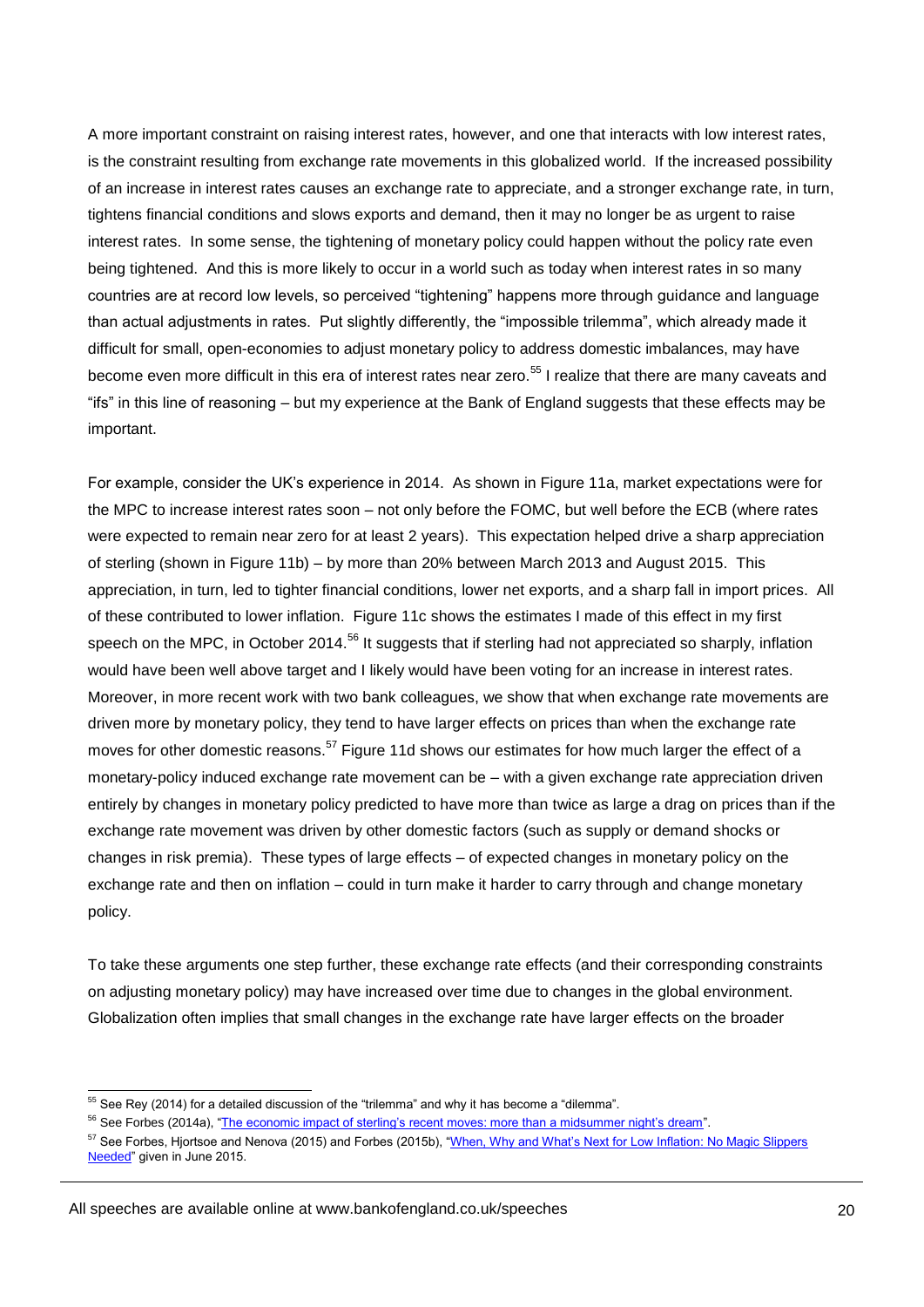economy through capital flows and trade, especially in an open economy, such as the UK.<sup>58</sup> And these effects could have been aggravated over the last few years as so many countries have interest rates near zero – such that any small changes in rates have disproportionately larger effects. Some interesting internal work at the Bank of England suggests that the relationship between relative rates and sterling is significantly greater when there is an increase in rates (compared to a decrease), and that the effect has trebled since the UK policy rate hit the effective lower bound. An interesting new BIS paper finds that exchange rates in a broader set of countries have become significantly more sensitive to monetary policy over time, and that the foreign exchange impact of changes in monetary policy is greater, the lower are rates  $^{59}$ . Put slightly differently, in this era of low rates, a greater share of the adjustment from changes in monetary policy works through exchange rates, and since the exchange rate effects complement those that are the goal of monetary policy, they can subsequently make it less necessary to actually raise interest rates.

## *III. Persistent Inflation Dynamics: A "Trendy" Approach*

Changes in the monetary policy process (such as the additional tools used by central banks, greater focus on risks, and additional responsibilities of central banks) plus changes in the global environment (such as the increased sensitivity of exchange rates to potential changes in monetary policy) may have made it more difficult to "lift off" interest rates above the emergency levels adopted after the crisis. The global environment, and especially the exchange rate, may also be playing a particularly important role in UK inflation dynamics – a role not adequately accounted for in standard models of inflation dynamics. These effects may have played an important role in muting inflationary pressures in the UK from 2013 to 2016 as the economy recovered and exchange rate appreciated, and therefore supported the case not to increase interest rates over this period. But these channels have recently gone into reverse – and now provide a compelling reason why the UK should no longer delay its "lift-off" of interest rates.

Let me back up and explain what I mean by a different channel than in our standard models of inflation dynamics. Most inflation forecasts – used by the majority of economists as well as central banks such as the Bank of England – rely heavily on models that assume slack and inflation expectations are the key drivers of inflation dynamics (often based on some type of Phillips curve relationship). These basic concepts are developed formally in DSGE models that incorporate a complex set of structural relationships. In a recent paper with two colleagues at the Bank of England (Lewis Kirkham and Konstantinos Theodoridis), however, we argue that a very different approach to understanding and modelling inflation dynamics can provide important insights for the UK. $^{60}$  This "trendy" analysis takes a more a theoretical approach than in the standard DSGE models and focuses on the time-series in order to understand what drives movements in the slow-moving trend rate of inflation. This approach provides information on when movements in inflation

<sup>&</sup>lt;sup>58</sup> Although trade and global capital flows have increased since the early 2000s, banking flows decreased sharply during the crisis and have not recovered since. See Forbes (2014b) for more details.

<sup>59</sup> See Ferrari *et al.* (2017).

 $60$  See Forbes, Kirkham and Theodoridis (2017), "A Trendy Approach to UK Inflation Dynamics", available at: <http://www.bankofengland.co.uk/monetarypolicy/Pages/externalmpcpapers/extmpcpaper0049.aspx>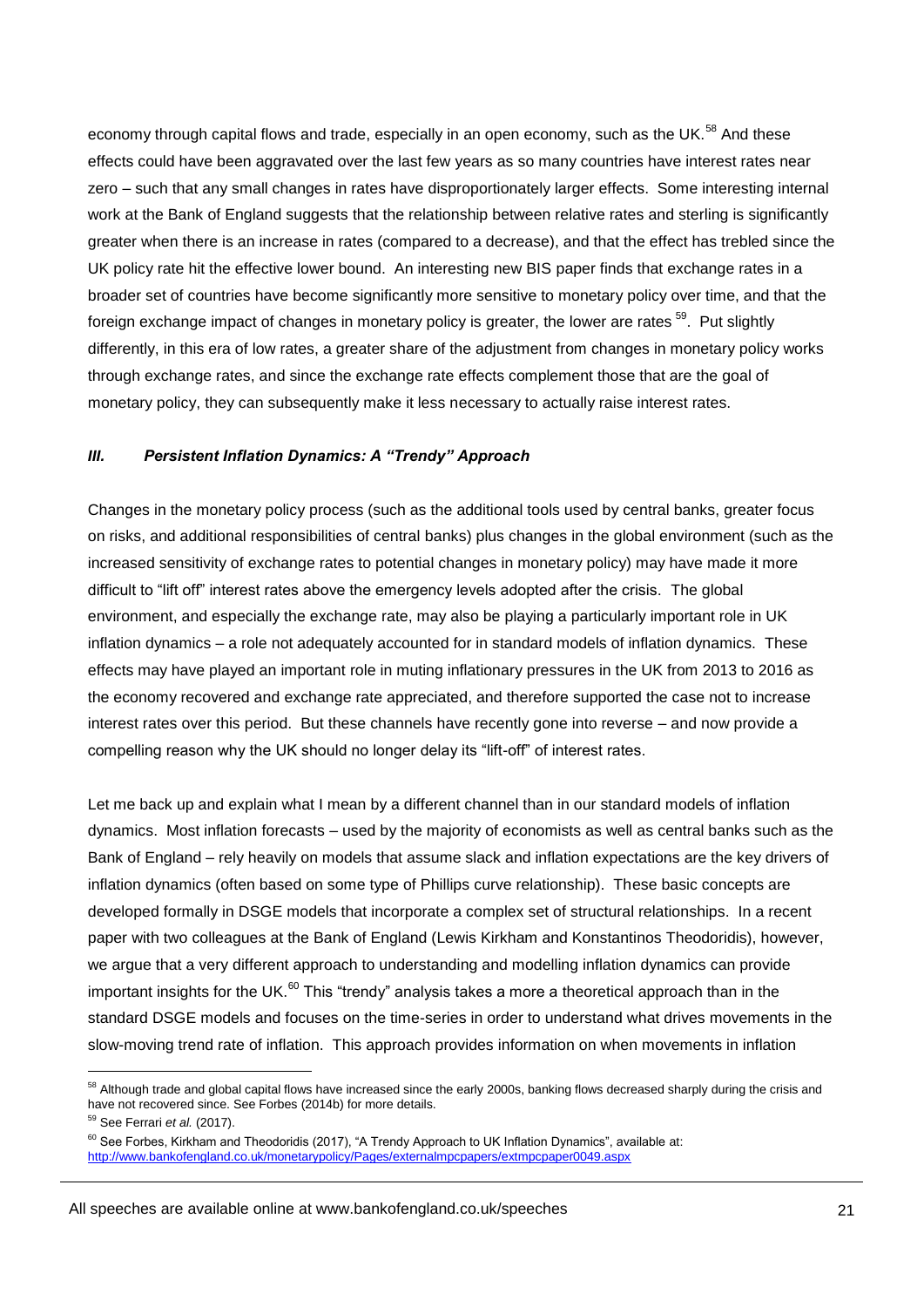away from a target are likely to be short-lived, and when they are likely to be more persistent – and therefore can provide important insights for setting monetary policy.

More specifically, we show how UK inflation can be separated empirically into two components: a slow-moving trend and short-term movements around this trend.<sup>61</sup> Figure 12 shows the resulting decomposition of UK headline and core CPI inflation since 1984 – with the more persistent trend component of inflation in blue, and the shorter-lived, cyclical component in red. This breakdown confirms that cyclical movements have been a key driver of inflation dynamics during certain periods – such as during the period of high inflation in the late-1980s/early-1990s and during the commodity price booms of 2007/08 and 2010/2011. But the slow-moving trend (in blue) also plays an important role in driving overall inflation as well as its movements – explaining about 39% of the variation in headline inflation and 46% in core inflation since 1984.

What is perhaps most striking, however, are several periods since the mid-1990s when trend inflation moved sharply and has been a key factor driving inflation away from 2%. This is particularly evident over the past few years. The recent movement is so striking that I have broken out the estimates of this trend rate of inflation for both the headline and core CPI in separate graphs (Figure 13). I've also included dashed lines showing the 10<sup>th</sup> and 90<sup>th</sup> percentiles of these estimates (basically where we can say the estimated trend is with 80% confidence). The estimated trends of both headline and core inflation have fluctuated well away from the 2% inflation target over the past decade– and recently picked up quite sharply. For example, the trend of headline inflation troughed at 0.6% in 2015 and has recently picked up to reach 2.4% in the 2<sup>nd</sup> quarter of 2017.<sup>62</sup> And although movements in core inflation tend to be smaller, the estimated trend of core inflation has fluctuated from a recent low of 1.5% in 2015 to just above 2% in 2017.

Understanding what drives movements in this persistent trend rate of inflation, and what drives more short-term cyclical movements around it, is useful for deciding when monetary policy should "lift off" or respond to deviations of inflation from the target in either direction. The analysis in Forbes, Kirkham, and Theodoridis (2017) runs a horse race to understand these patterns and reaches a number of conclusions. First, global variables – primarily international prices (commodity prices or world export prices) and the exchange rate (which also has a domestic component) – are critical determinants of these inflation dynamics. Across a range of specifications, international prices are important determinants of the short-term cyclical movements in UK inflation around its trend, and the sterling exchange rate is an important determinant of movements in the more persistent trend in inflation. These relationships are not only significant, but economically meaningful and robust to a range of specifications. For example, using the paper's baseline estimates, the roughly 20% sterling depreciation in the year to October 2016 (in the run-up

<sup>61</sup> This approach builds on the work of Stock and Watson (2007), Chan, Koop, and Potter (2013), and Cecchetti *et al*. (2017). Most of the previous literature using this "trendy" approach has focused on the US, and we are the first to apply it carefully to the UK experience.  $62$  These estimates for trend headline and core inflation in the  $2^{nd}$  quarter of 2017 use reported data through May 2017, combined with the Bank of England's short-term inflation forecast as of mid-June 2017.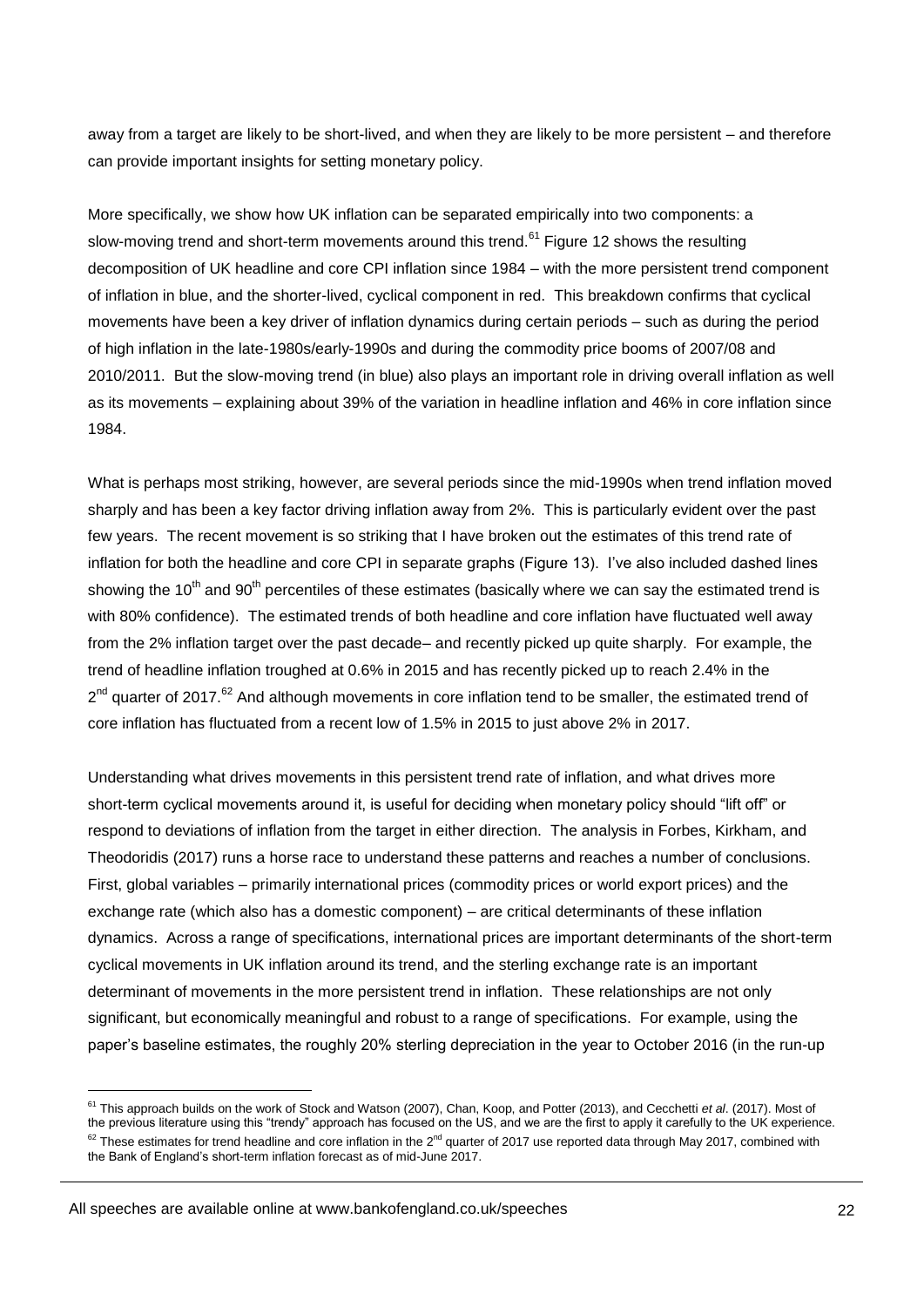and aftermath of the June 2016 vote for the UK to leave the European Union) would imply an eventual increase in trend headline CPI inflation of 0.73pp and in trend core CPI inflation of 0.86pp. This suggests the exchange rate has a potent and long-lasting effect on UK inflationary dynamics.

A second, and related conclusion, is that UK domestic variables at the core of the popular DSGE models of inflation dynamics, such as slack and inflation expectations, seem to play a less important role, especially when explaining the dynamics of core inflation. Even in the specifications when slack and inflation expectations are estimated to be significant, the magnitudes of their estimated relationships with UK inflation tend to be much smaller than those for international prices and the exchange rate. $63$  This implies that if the economy starts around steady-state with trend inflation around the 2% target, and then a moderate exchange rate movement drives the slow-moving trend rate of inflation in one direction, it would take a very substantial movement in slack or inflation expectations to offset this impact of sterling and return inflation to the 2% target.

Finally, these results provide insights on why inflationary pressures remained subdued over much of my term on the MPC – from mid-2014 until the beginning of 2016 – and why it was difficult to "launch" a cycle of interest rate increases despite strength in economic activity and a sharp fall in the unemployment rate. During this period, UK inflation was subdued for two reasons: the fall in commodity prices from mid-2014 to early-2016 (which caused the cyclical component of inflation to fall) and the simultaneous sharp appreciation of sterling (which caused a sharp fall in the trend component of inflation). The drop in the cyclical component of inflation is largely temporary, so that in isolation, the appropriate monetary policy response to the fall in inflation induced by lower commodity prices would be to "look through" and not respond. This was an important component of MPC communication over my term, and has remained true even though commodity prices had several legs down, so that the combined effects lasted for well over a year. Since these commodity-induced movements in inflation did not significantly affect the underlying inflation trend, there was no need for the MPC to provide additional monetary stimulus to compensate for the fall in inflation over this period resulting from this short-term cyclical effect.

In contrast, the fall in the trend component of inflation corresponding to sterling's appreciation had different implications. This effect was likely to be more persistent, and provided a reason not to "lift off" interest rates. Monetary policy could remain more accommodative than it otherwise would have because of this persistent sterling-induced drag – despite the reduction in slack to what was believed to be close to zero at the time. The very low level of slack and continued growth momentum were expected to continue to push up on inflation and close this output gap over time – but these effects of economic activity on inflation would work slowly and be small in magnitude – so it made sense to delay an increase in interest rates until the trend rate

 $63$  For example, a 1 percentage point increase in household inflation expectations, measured by the Barclays Basix1-year ahead measure, is associated with only a 0.08pp increase in trend headline inflation (and an insignificant relationship with core inflation). An unemployment gap of 1% is also correlated with only around a 0.08pp increase in headline trend inflation (and around a 0.03pp increase for core). Of course, if slack or inflation expectations remained elevated over several years, these effects would accumulate and become more meaningful.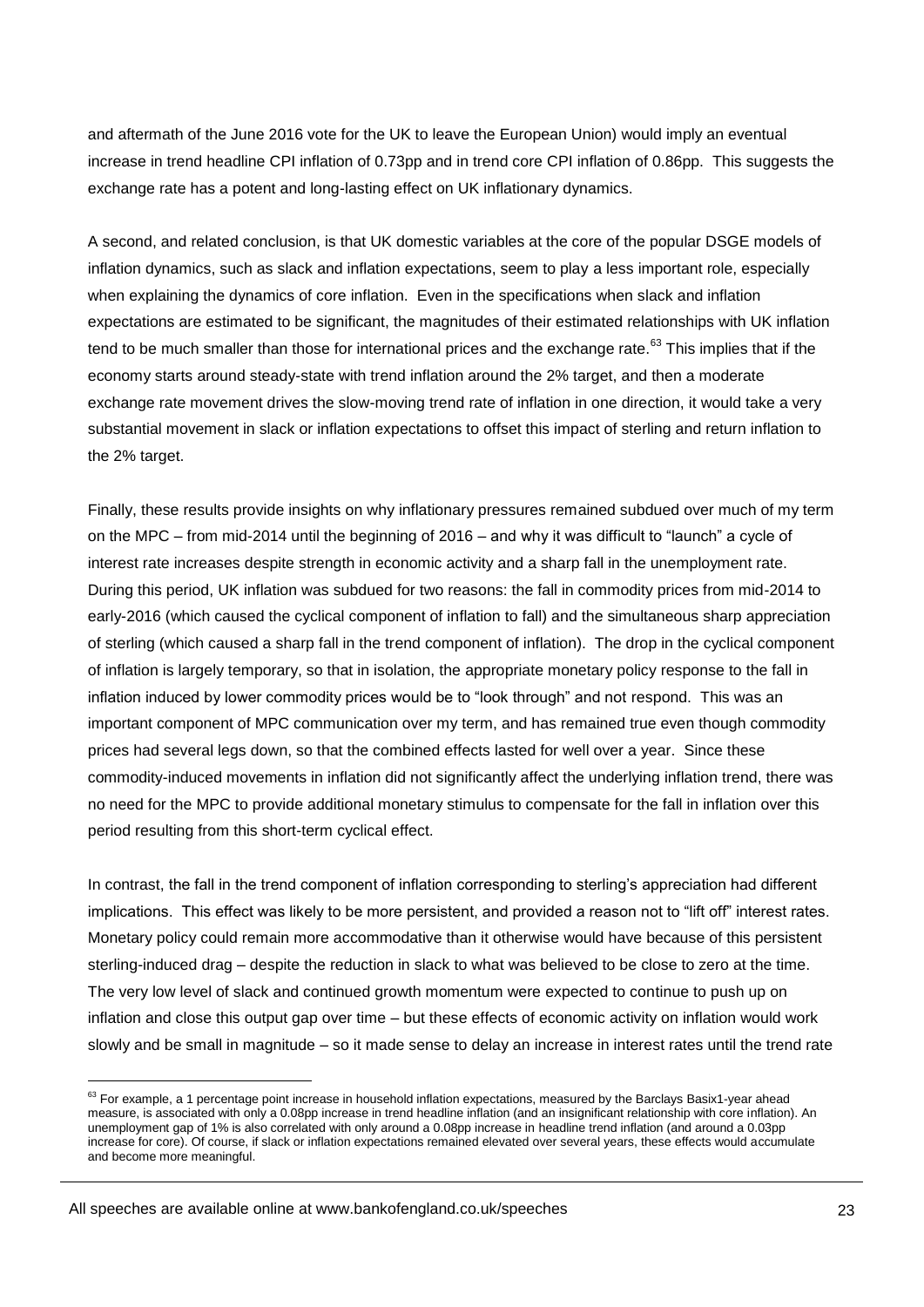of inflation was close to 2%. This combination of factors could have contributed to the myriad of other factors discussed above to justify not launching interest rates off post-crisis levels…..at least until recently….

## *IV. Conclusions and Implications for Monetary Policy Today*

These comments have discussed a number of reasons why it has been difficult to "launch" a cycle of interest rate increases in most advanced countries around the world over the past few years – drawing on my experience in the UK over my term on the Monetary Policy Committee. The UK is a poignant example of this "failure to launch". When I started my term in the summer of 2014, it was widely believed that the UK would soon be the first country to begin the voyage of raising and maintaining interest rates above emergency levels. Since then, the UK has not only lost its lead, but slipped back in the queue so far that the yield curve at the start of the week indicated investors did not expect Bank Rate to be increased until Q3 2019. Does this continued delay in increasing Bank Rate make sense? To answer this question, it is useful to review the three categories of reasons I've discussed for why interest rates have not been raised over the past three years – including before the Brexit vote. Do the same factors preventing a "lift-off" then still explain the MPC's majority decision last week to keep interest rates constant (a majority decision which three members, including myself, voted against)? Can these factors justify a continuation of the full stimulus package announced last August?

In the first part of my comments, I argued that one set of factors delaying a "lift-off" of interest rates over the past three years is a broad set of concerns about the fragility of the economic recovery since 2008: headwinds dragging on growth, reduced stimulus due to the fall in r<sup>\*</sup>, and a series of "unfortunate events". Some of these factors are undoubtedly still playing some role. There continues to be moderate headwinds to growth – such as from fiscal consolidation. The lower equilibrium interest rate implies that today's low rates are providing less support than in the past. And there is never a shortage of "unfortunate events" that could derail a recovery – although the recent acceleration in global economic activity has shifted these risks away from abroad and toward those around domestic uncertainty related to the Brexit negotiations.

Despite all of these factors, in my assessment, the UK economy appears to be solid enough on key economic criteria, and even "overstimulated" by others, such that a moderate reduction in the substantial amount of monetary stimulus currently being provided makes sense. GDP growth over the last 4 quarters has averaged 0.5% (quarter-on-quarter), and although the moderate slowdown that we have been expecting appears to be in process, the MPC's latest forecast expects growth to continue to be at or just above trend over the next three years. Unemployment is now 4.6% – the lowest since 1975 – and there is likely little (if any) slack in the labour market. Headline inflation in May was 2.9%, and will probably soon surpass the 3% threshold that will require a letter to the Chancellor. Core inflation spiked to 2.6% in May, and although some of this reflects the temporary effects of sterling's depreciation, the pickup in various price indicators is now broad enough that some of this is likely to be persistent (as discussed in Section III). Composite and average measures of domestic cost pressures have been building gradually over the last 18 months, so that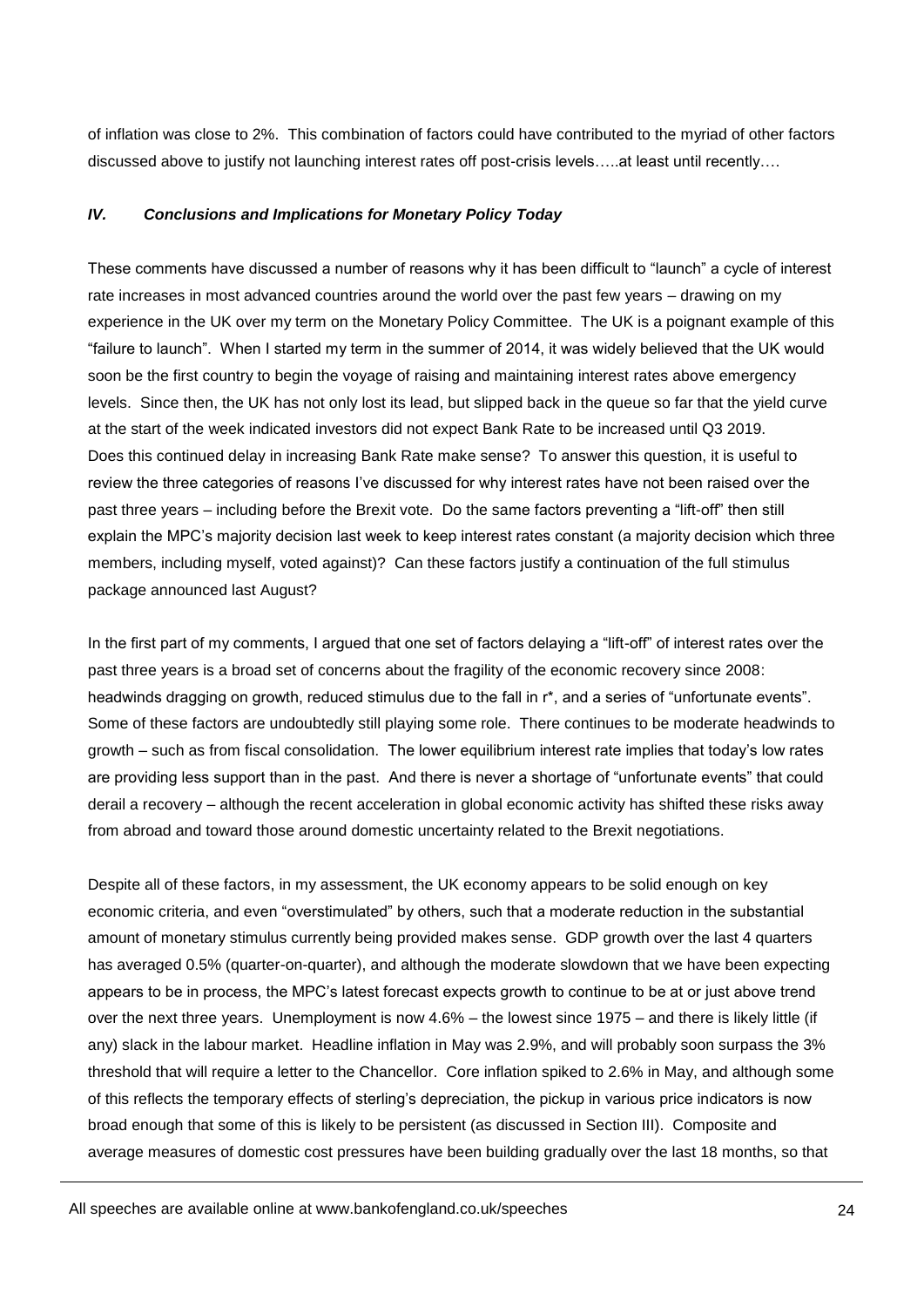just over half of the measures of domestically-generated inflation (DGI) that I follow are at or above levels consistent with inflation at target. My preferred measure of domestic inflation (an inverse-variance-weighted average of DGI measures which puts less weight on the more volatile components of domestic inflation that bounce around from month to month) is now at 2.2%. When adjusting for trends in underlying core goods inflation, service inflation is now at or above levels consistent with inflation sustainably at target. $64$ 

Granted, soft wage growth points in the other direction, but an assessment of domestic inflation should involve measures broader than just wages. It is also important to remember that it is not simply wage growth – but the broader measure of unit labour costs – which is most relevant to assess the domestic labour costs feeding through to headline inflation. If productivity growth remains subdued, then wage growth will not need to increase by much – and certainly not to pre-crisis levels – to be consistent with sustaining headline inflation around 2%. Moreover, a key lesson from monetary history is that a tightening cycle should start before wages accelerate to reach their level consistent with sustainable 2% inflation – why we spend so much time trying to estimate slack and output gaps.

Different people may focus on different economic variables when evaluating the UK economy. Different people can interpret the same data and variables in different ways that make them more cautious about increasing rates. Some people may worry about the strength of the economy today, and others about the economic outlook, especially given the myriad of uncertainties related to the Brexit negotiations. Any of these assessments could support a case not to increase interest rates today. But could there also be other factors contributing to the lack of any "lift-off" in the UK?

In the middle of my comments, I discussed another set of reasons – reasons related to how the monetary policy process has changed over the last decade. It is harder to quantify these effects, but my sense is that they have played, and will continue to play, some role in raising the hurdle to increase interest rates. These factors include the broader "toolkit" of some central banks – such as macroprudential policies – which can now be adjusted instead of interest rates as a way to tighten financial conditions. The broader mandate of some central banks, changes to their remits, and the greater political attention they receive, could make it more difficult to "take away the punch bowl" by increasing interest rates – especially when compared to the period when members of Monetary Policy Committees had more time to narrowly focus on meeting their single mandate of the inflation target. There is also some evidence that exchange rates have become more sensitive to adjustments in monetary policy, possibly making it harder to "lift off", as any such discussion causes sterling to appreciate and financial conditions to tighten without ever getting interest rates off the ground. These changes to how monetary policy works are likely to continue. Many of these changes could

<sup>&</sup>lt;sup>64</sup> Although most composite DGI measures are currently lower than pre-crisis, pre-crisis levels are no longer a useful benchmark for assessing whether domestic costs are consistent with 2% headline inflation. Underlying core goods prices fell on an annual basis in the decade before the crisis – allowing for elevated DGI while still meeting the inflation target. Looking forward, staff analysis suggests that core goods prices are likely to increase around ¼% to ½% over the next few years—suggesting DGI measures should be lower than pre-crisis, and by some measures, around current levels.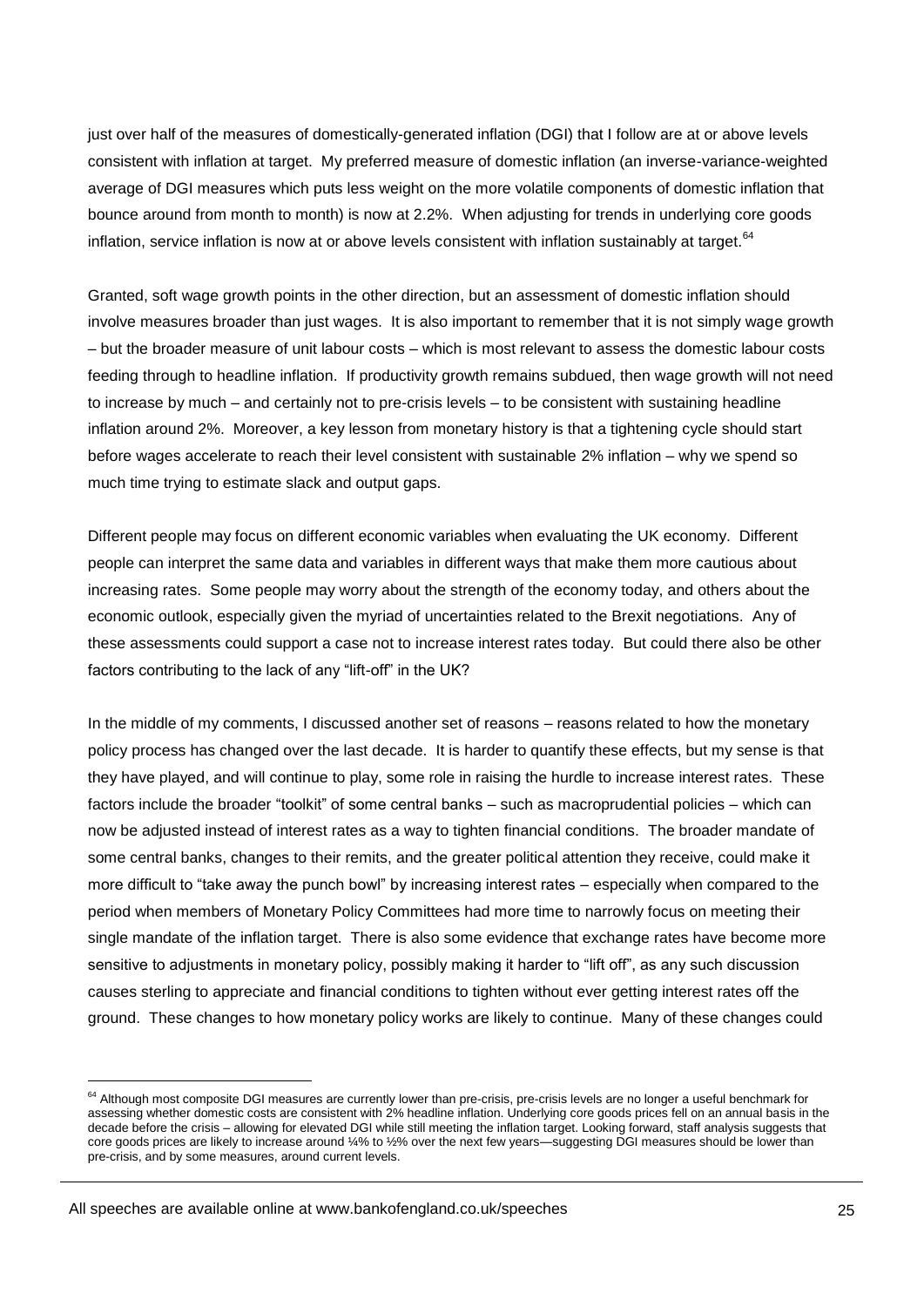also provide substantial benefits (such as the coordinated use of macroprudential and monetary policy tools) – but they could also make it somewhat more difficult to increase interest rates than previously.

My third and final set of arguments suggested that a different framework for thinking about inflationary dynamics, one which focuses on isolating the persistent trend rate of inflation from cyclical and shorter-term movements around the trend, may help explain some of the challenges to increasing interest rates in the UK over the last few years. This framework provides an alternative to standard Phillips-curve based models that explain inflationary dynamics based primarily on slack and inflation expectations – models which have recently not been very successful.<sup>65</sup> This "trendy" framework suggests that sterling's appreciation from 2013 to 2015 could have played an important role in keeping the slow-moving trend in UK inflation subdued – and therefore a powerful reason not to increase interest rates during this period.

But this last set of arguments for not increasing interest rates no longer applies. Instead, it has gone into reverse. Sterling's roughly 20% depreciation since the fall of 2015 is pushing the slow moving trend in inflation up, instead of down. Updated estimates suggest that this persistent component of headline inflation has now picked up to reach 2.4%. Given the long-lasting nature of movements in trend inflation, this type of movement in trend inflation away from 2% would normally require a monetary policy response. Granted, there may be times when any such effects of sterling on inflation are partially balanced by other variables – such as the degree of slack in the economy or changes in inflation expectations. But the empirical estimates in Forbes, Kirkham and Theodoridis (2017) suggest that since the effect of exchange rate movements on trend inflation is substantially larger than that of other variables, a material amount of slack or fall in inflation expectations would be required to fully balance the impact of a moderate fall in sterling on trend inflation. Given that inflation expectations have risen instead of fallen, and given that there is little slack in the economy and most evidence suggests it will continue to fall (instead of rise), the conditions to ignore the overshoot of trend inflation in this framework are not in place.

This framework also suggests that the magnitude and timing of deviations of inflation from the 2% target can be important when assessing the magnitude and timing of monetary policy responses. The longer (or greater amount by which) this trend rate of inflation moves away from target, the more difficult it will be to return to target.<sup>66</sup> Given that UK inflation is now likely to reach 3%, and is forecast to remain above 2% for at least three years (as of the May *Inflation Report*), this suggests some urgency in tightening monetary policy. Granted, the atheoretical approach in this "trendy" framework may not capture complex structural economic relationships that are not easily tested in simple regressions, or broader concerns that may factor into monetary policy decisions. But it does provide a powerful rationale why keeping interest rates on hold in 2014/2015 made sense, as well as why these reasons have evolved in ways that no longer apply today.

 $65$  For recent evidence on how the Phillips curve has changed, see IMF (2013), Blanchard, Cerutti and Summers (2015), Saunders (2016), and Auer, Borio and Filardo (2017).

<sup>&</sup>lt;sup>66</sup> See Cecchetti et al. (2017) which uses this framework for the US and shows that the more trend inflation moves above 2%, and assuming no other variables are affecting trend inflation in a meaningful way, then the more headline inflation will need to undershoot 2% in order to return the trend to 2%. This point is made using a different framework in papers such as Clarida, Galí and Gertler (1999).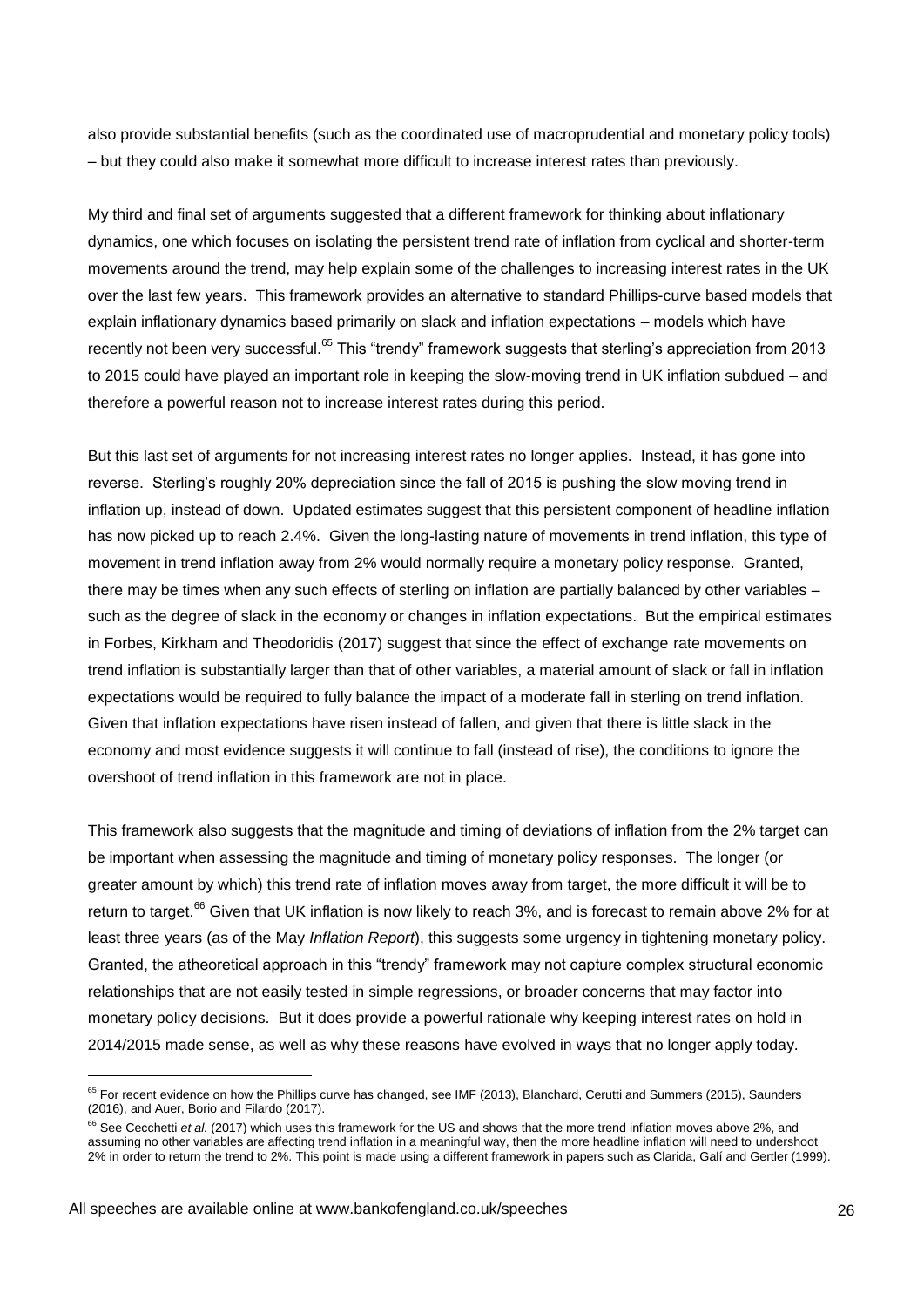This combination of results suggests that, in my view, the "lift-off" of UK interest rates should not be delayed any longer. Many of the factors that have justified keeping interest rates at emergency levels over the past few years have become less potent, and sterling's depreciation has fundamentally shifted underlying inflation dynamics in a way that makes it more pressing to begin this voyage soon. Granted, there are changes in the monetary policy process that may still slow this launch, especially given concerns about the broader evolution of the economy as it adjusts to new arrangements with its most important trading partner. These concerns reinforce the case to make any adjustments in monetary policy limited and gradual. For me, however, these risks also highlight the need to make monetary policy more nimble – both today and in the future. We should be less hesitant to adjust interest rates – in either direction – as the situation changes. Engineers are quick to adjust a launch date if there is a technical concern or if the weather shifts. We should do the same. Otherwise, the UK economy may face greater challenges than parents face when their thirty-something fails to launch from their home.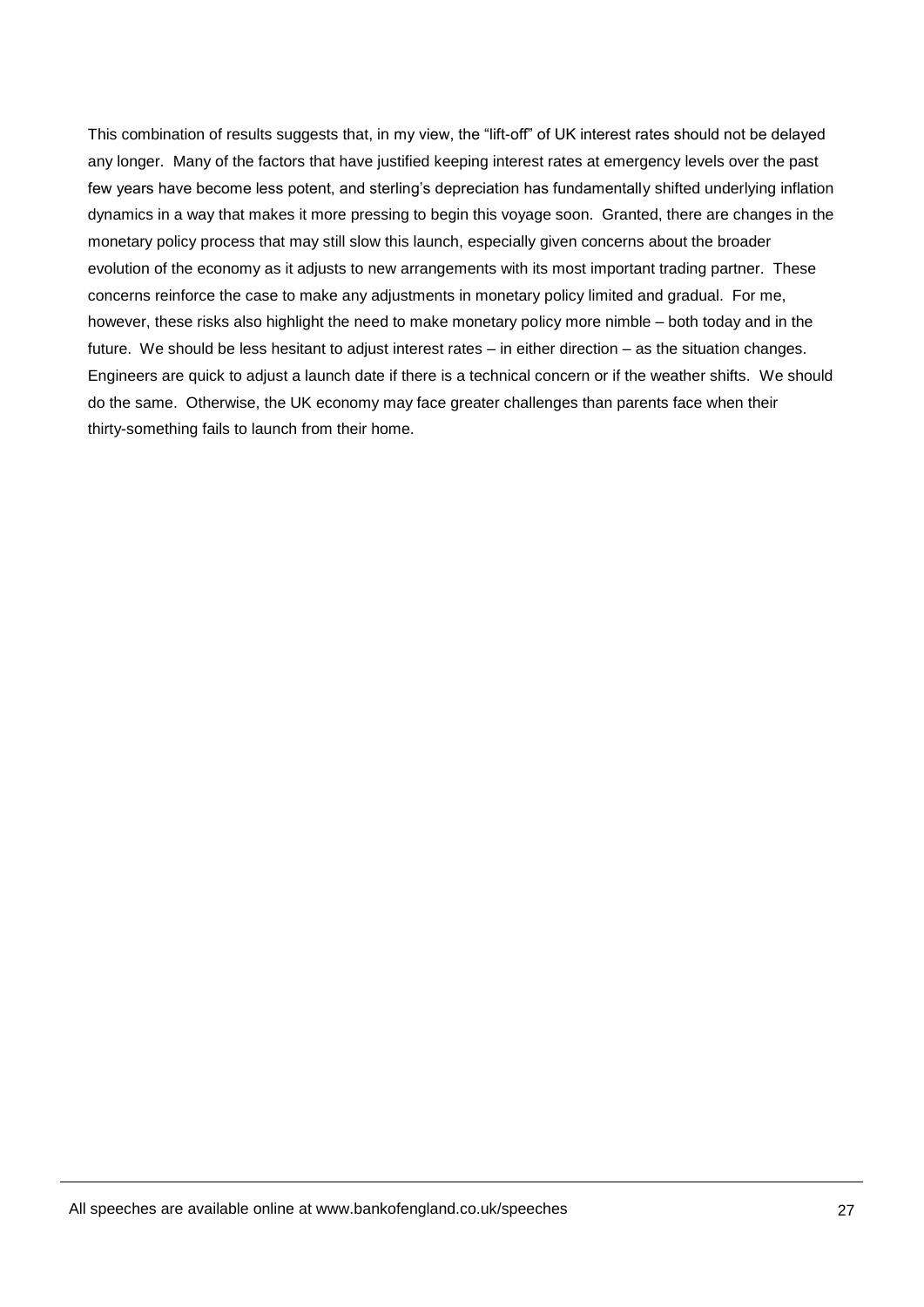

# **Figure 1: Interest Rate (LHS) and GDP (RHS) in Advanced Economies**

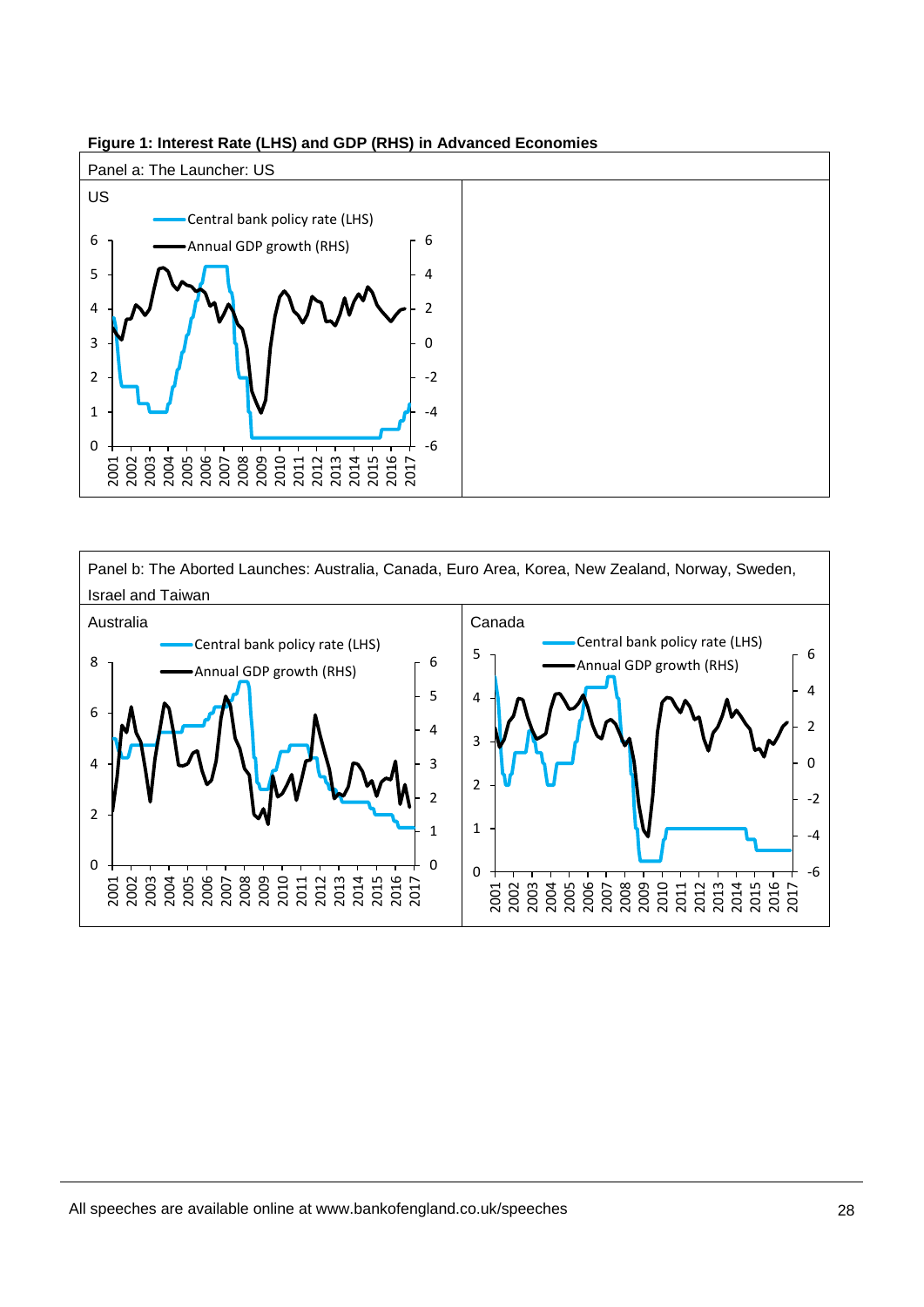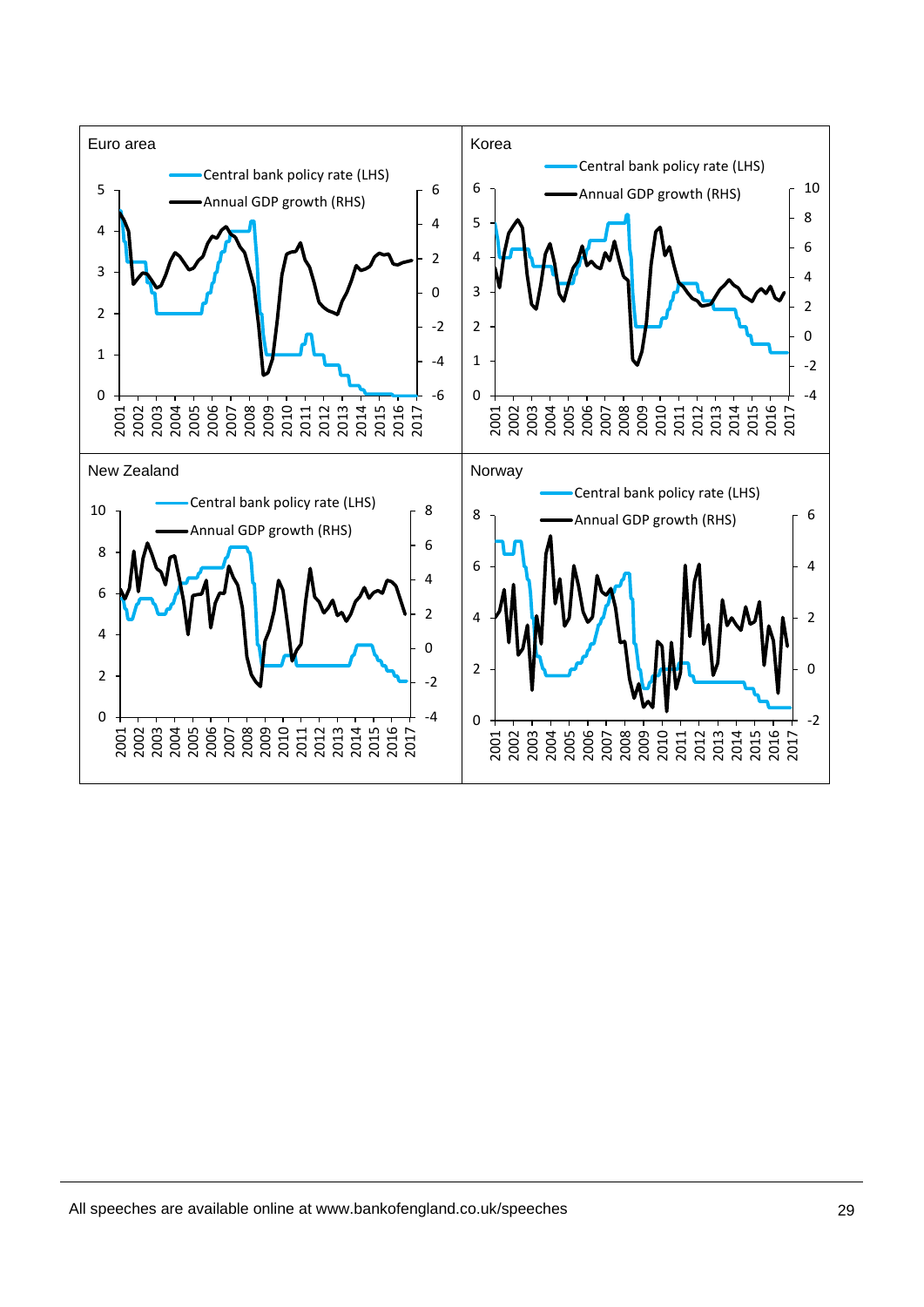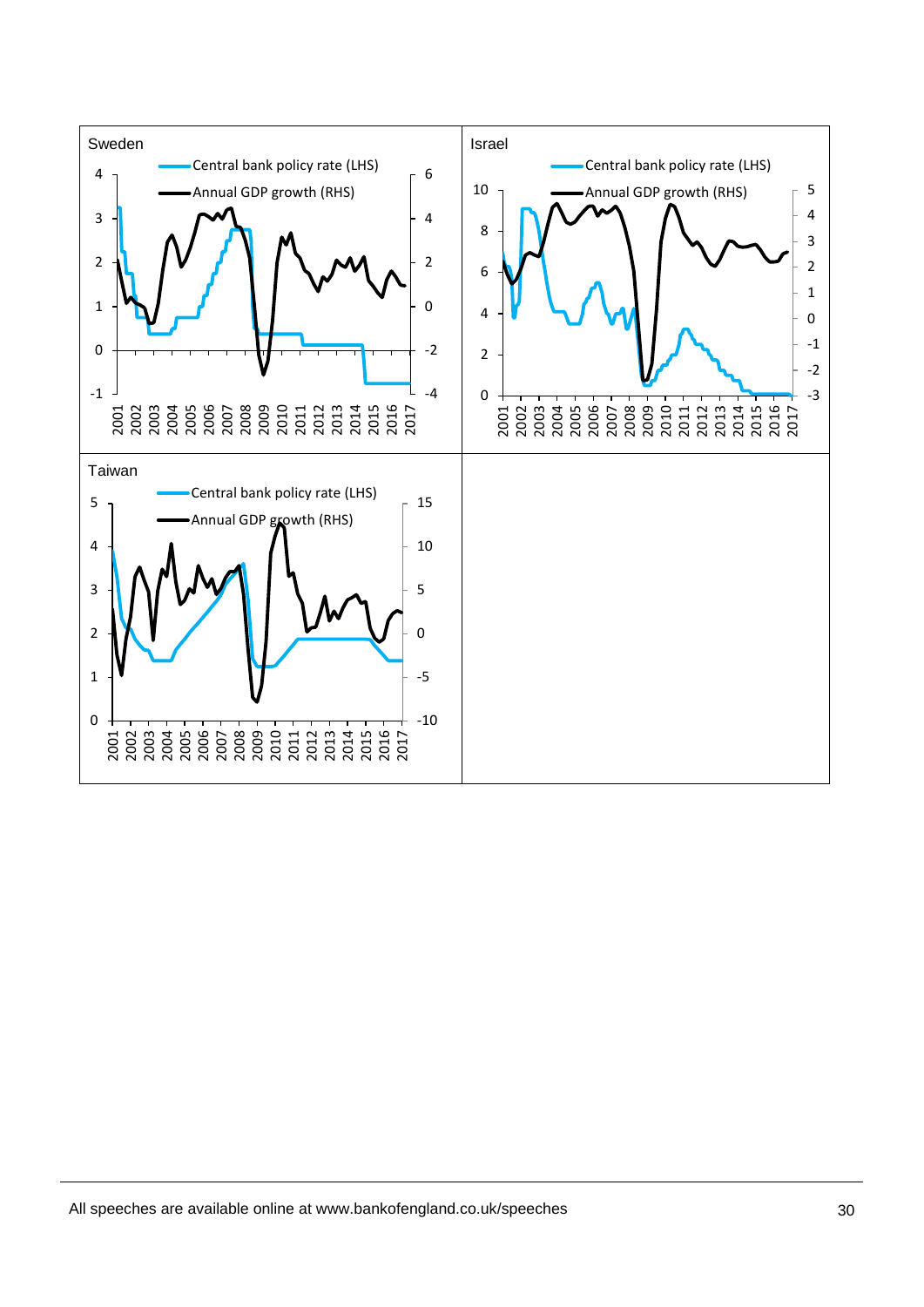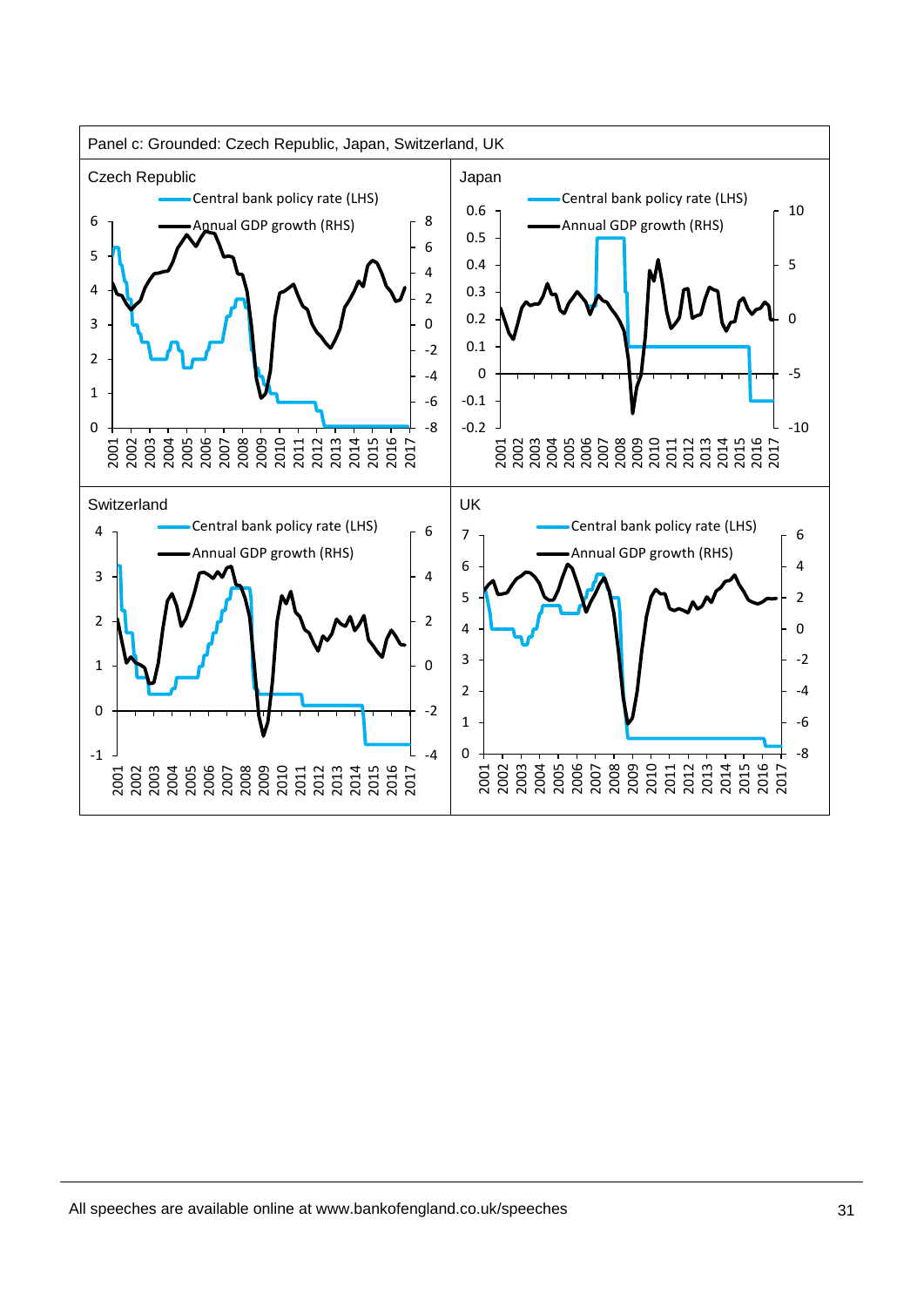

**Figure 2. Estimate of the Natural Real Rate of Interest (r\*), US and UK**

Source: "Measuring the Natural rate of Interest: International Trends and Determinants," by Kathryn Holston, Thomas Laubach, and John C. Williams, forthcoming in the *Journal of International Economics*. Final data point: 2016:Q4.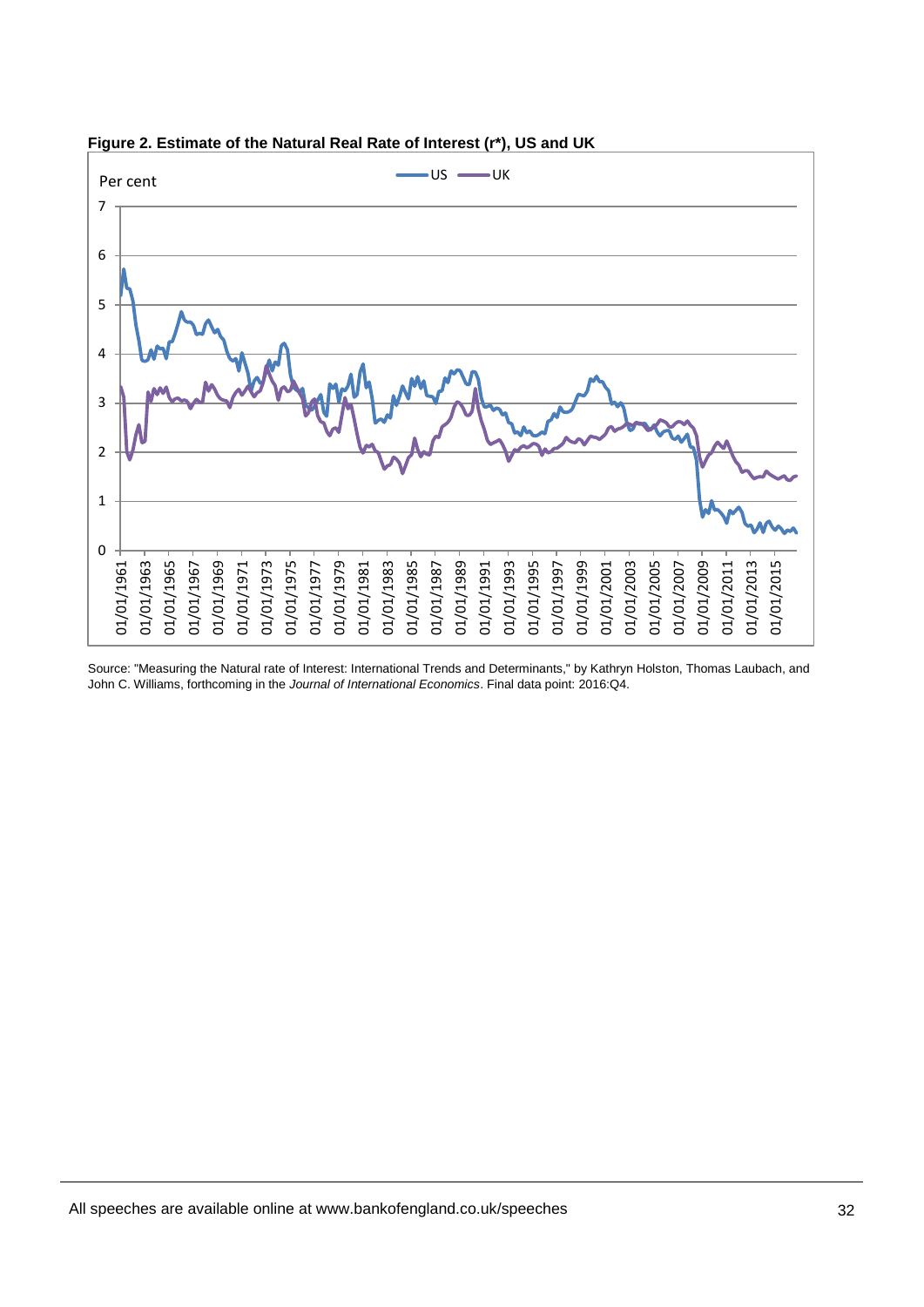



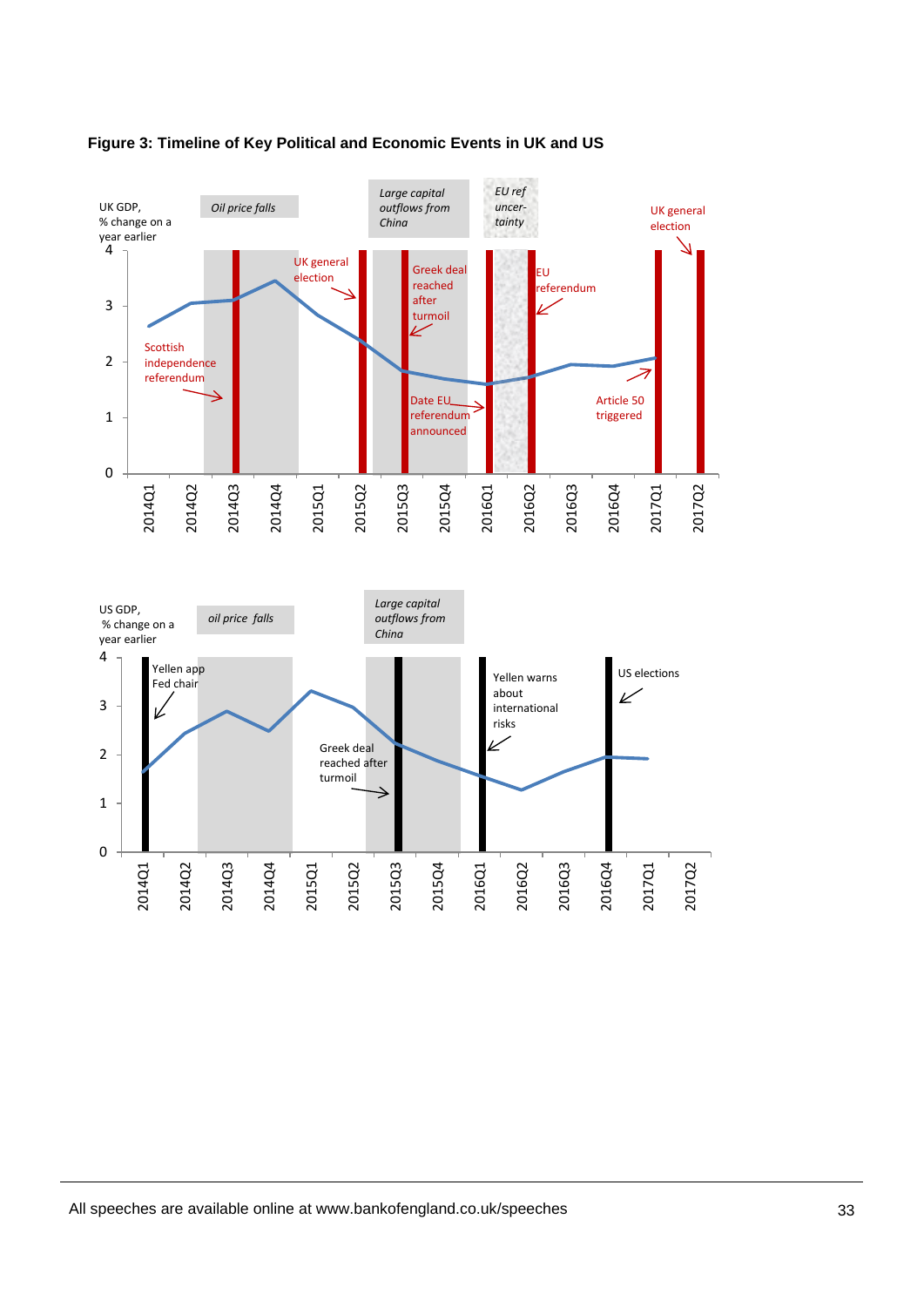

# **Figure 4: Words Associated with Mentions of Risk in FOMC Minutes**

Source: Bank of England



# **Figure 5: Quit Rates and Average Weekly Earnings**

Source: ONS and Bank calculations. The dashed line depicts the 1997-2007 average quit rate.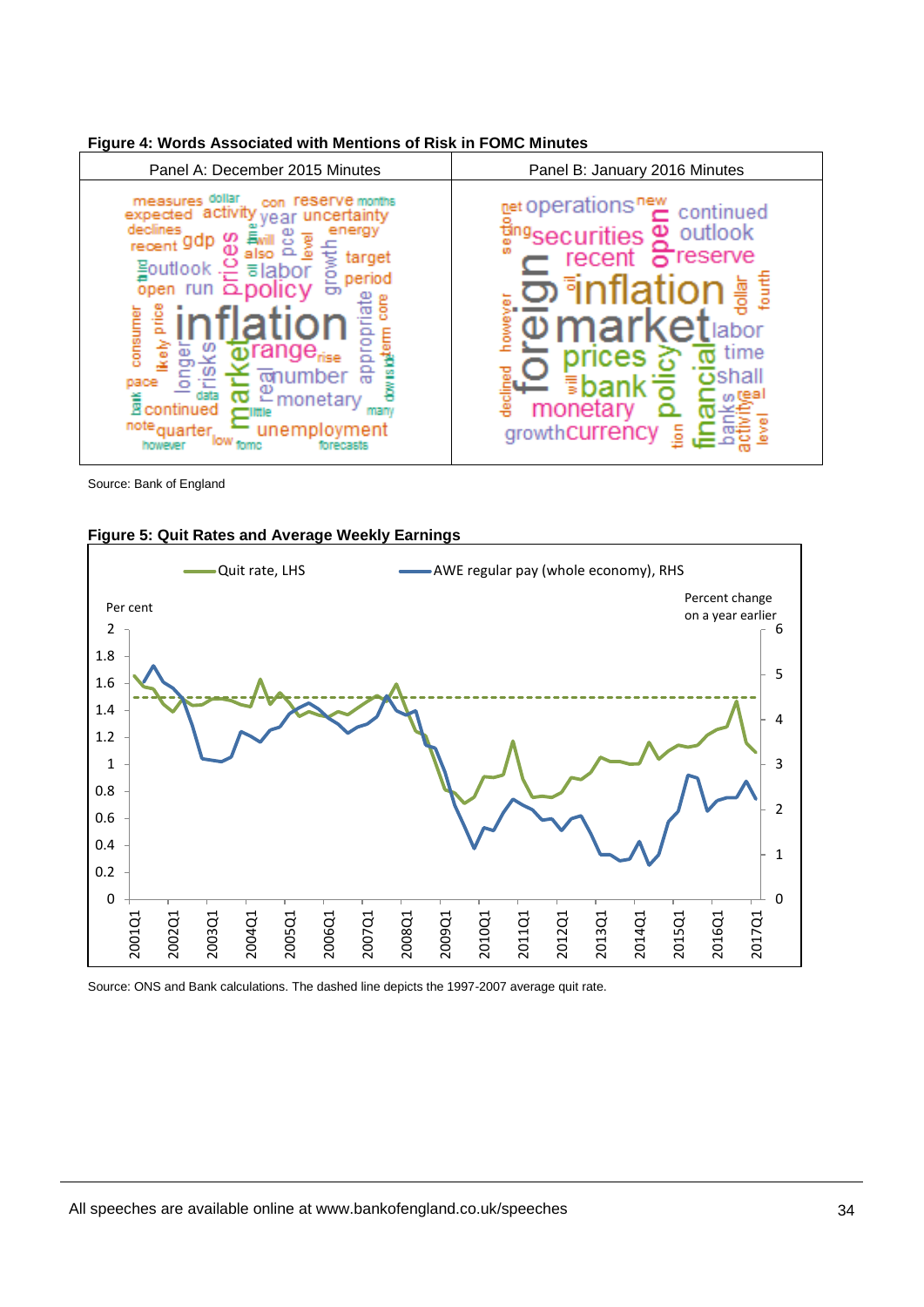

**Figure 6a: Comparison to Past Lift-Offs: US and UK Spider Web** 

Note: All variables are expressed in terms of standard deviations from their historical averages. Historical averages refer to the period 1997-latest data except for AWE. For the UK's AWE, the data starts in March 2001 and for the US March 1997. Unemployment rates have been reversed so that a high unemployment rate relative to average is close to the centre whereas a low unemployment rate is further from the centre. GDP numbers are the average of the last two quarters rather than latest available quarter, to smooth any volatility in the GDP data. Previous tightening cycles are the averages of March 1997, June 1999, June 2004 and December 2015 for the US and of May 1997, September 1999, June 2004 and August 2006 for the UK.



#### **Figure 6b: Comparison to Targets: US and UK Spider Web**

Note: See previous chart. Target numbers for CPI and core CPI are 2%; target numbers for output growth are potential output growth for 2016 according to OECD (1.7% for the UK and 1.5% for the US); Target unemployment rates are the equilibrium rates (NAIRU) estimated by the MPC and Fed (UK: 4.5%, US: 4.8%); AWE target numbers are the 2000-2015 average labour productivity growth plus target inflation rates.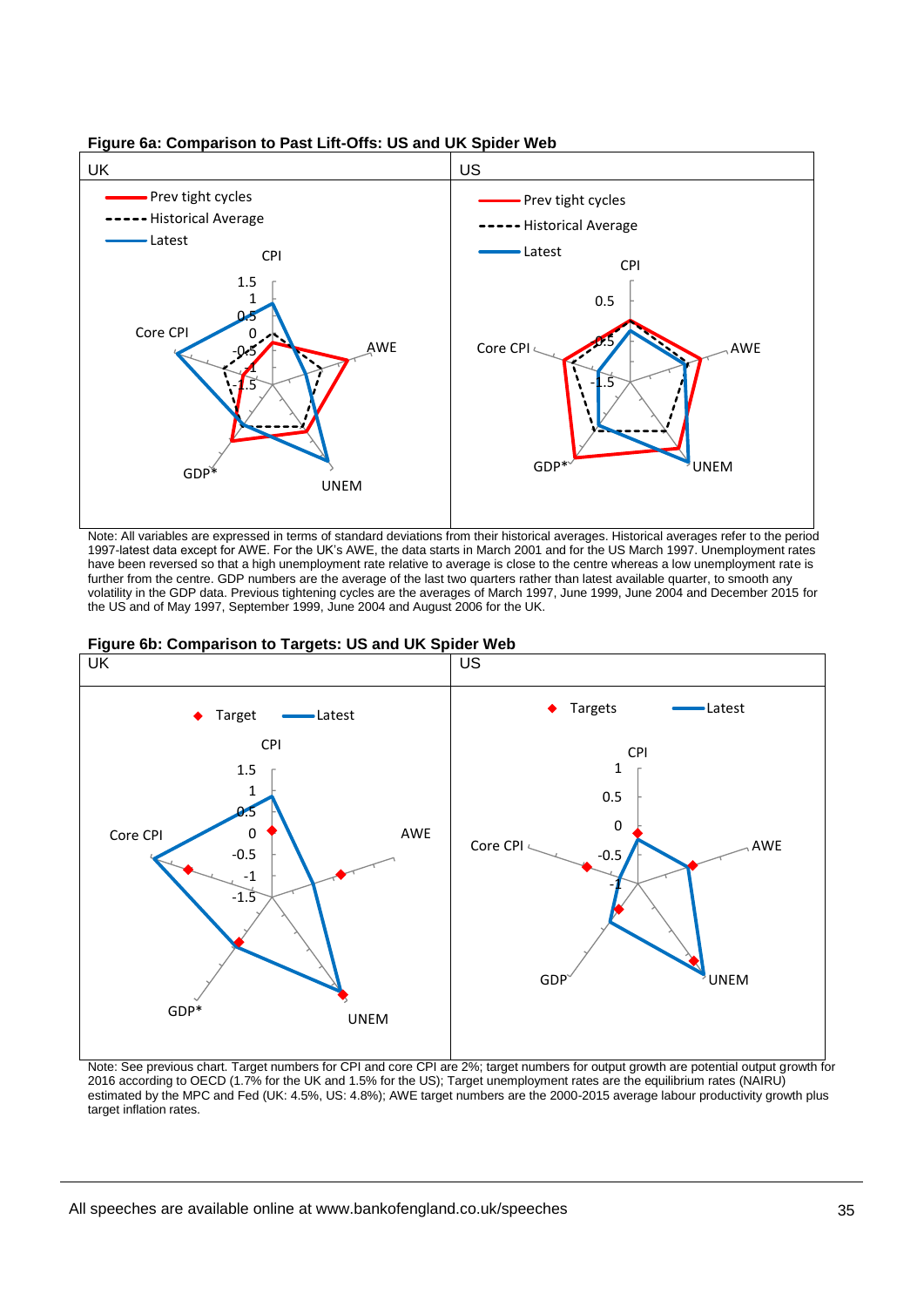

**Figure 7: QE Asset Holdings of 4 Major Central Banks**

# **Figure 8: The Taper Tantrum**



Note: The bars depicting interest rates, spreads and exchange rates correspond to their change from 1 May 2013 to 1 July 2013. The bar showing capital flows to emerging markets depict the cumulative net flow to these countries in May and June 2013.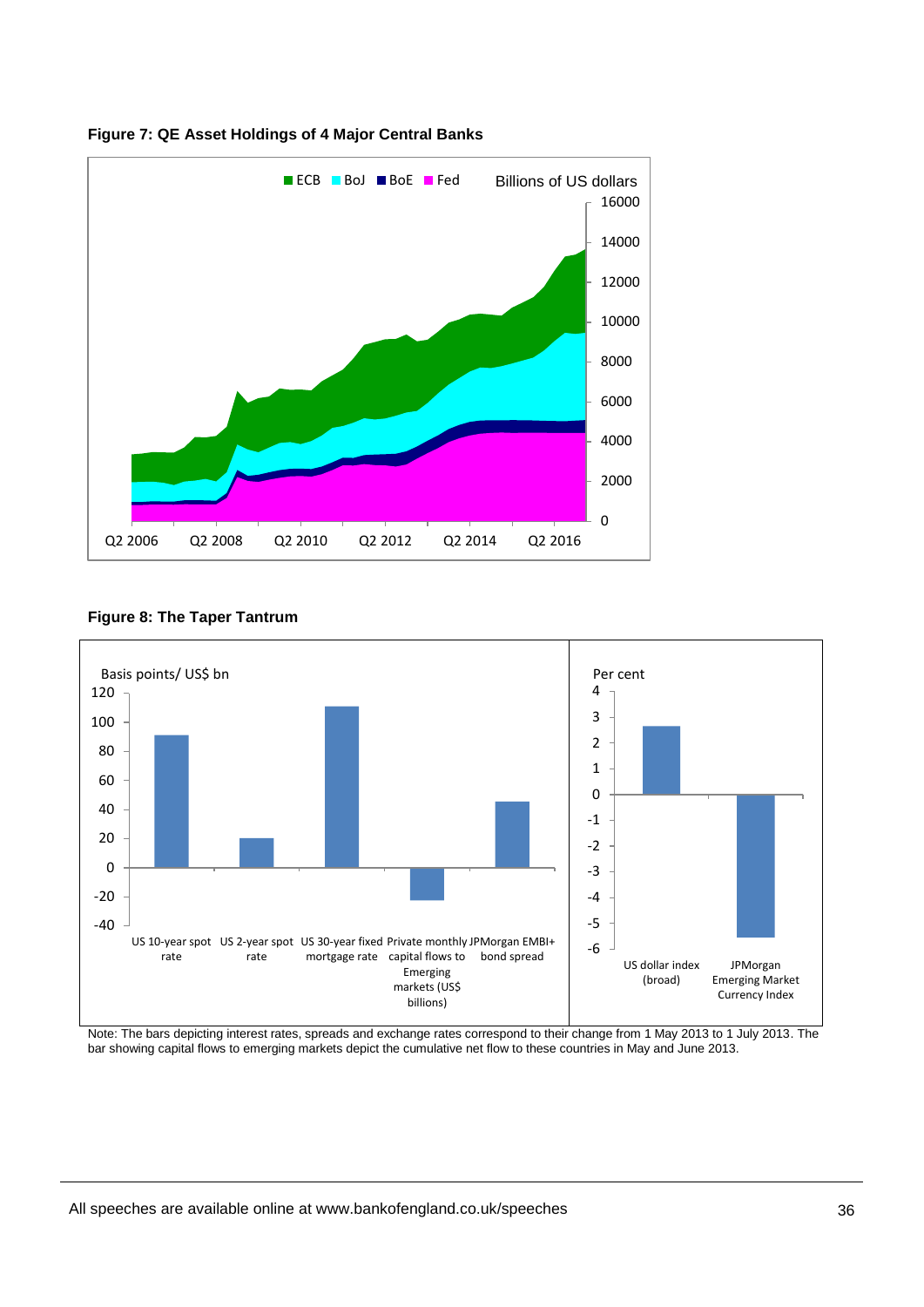## **Figure 9: Mentions of "risk" and "downside" in MPC Minutes**



Number of mentions per thousand words

#### **Figure 10a: Number of MPC Dissenting Votes by Year since Independence, Split by Role**



Note: "External dissent" is all dissenting votes by external MPC members. "Governer dissent" is only by the Governor. "Internal dissent" is by any other MPC members, including the Deputy Governors and Chief Economist. A dissent is a vote that is not in the majority on any issue put before the Committee at an MPC Policy meeting, including on Bank Rate, government or corporate asset purchases, or other schemes.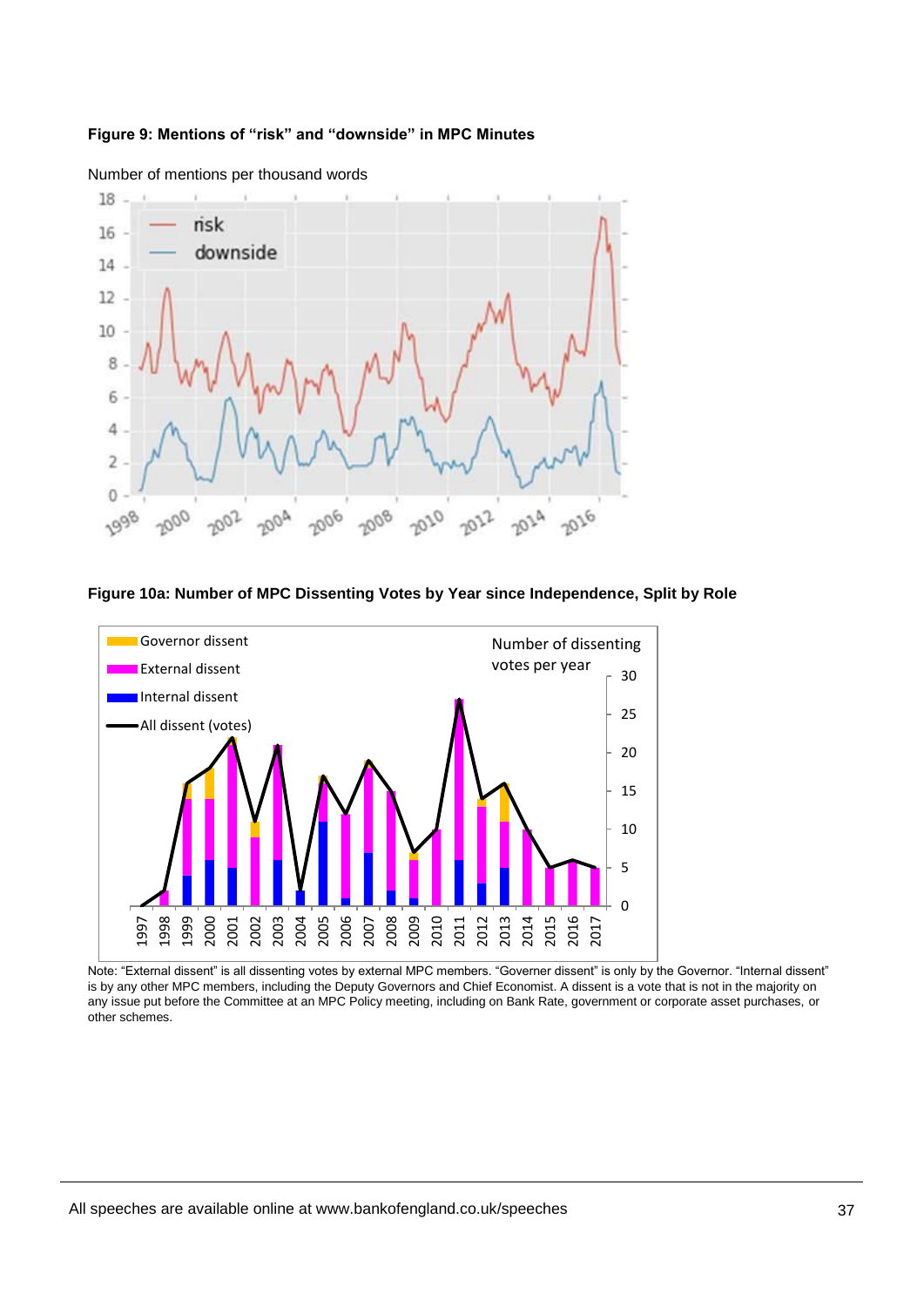





**b) Number of dissenting votes by internal members per meeting over time**

Note: "External dissent" is all dissenting votes by external MPC members. "Internal dissent" is by any internal MPC member, including the Governor, Deputy Governors and Chief Economist. A dissent is a vote that is not in the majority on any issue put before the Committee at an MPC Policy meeting, including on Bank Rate, government or corporate asset purchases, or other schemes.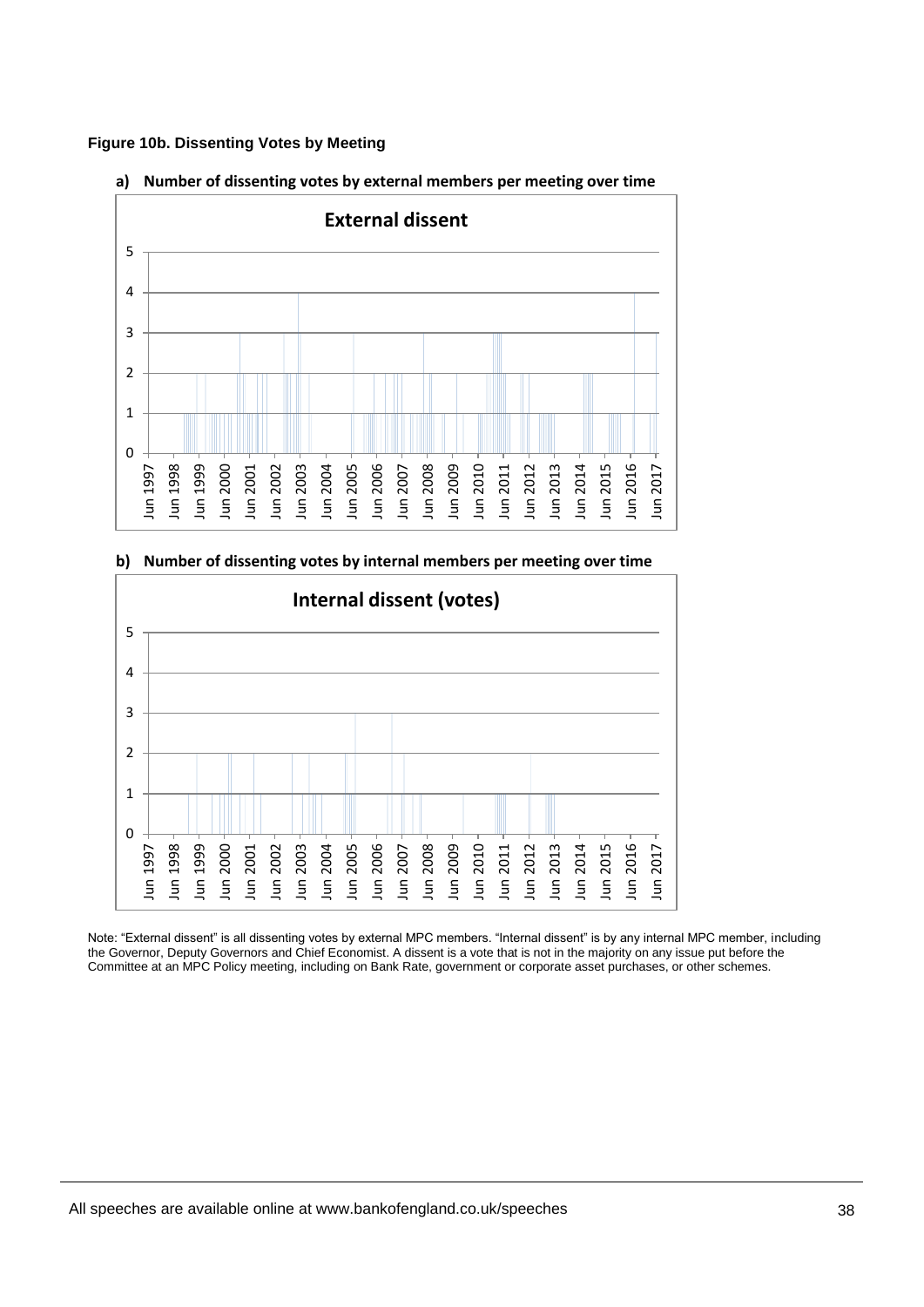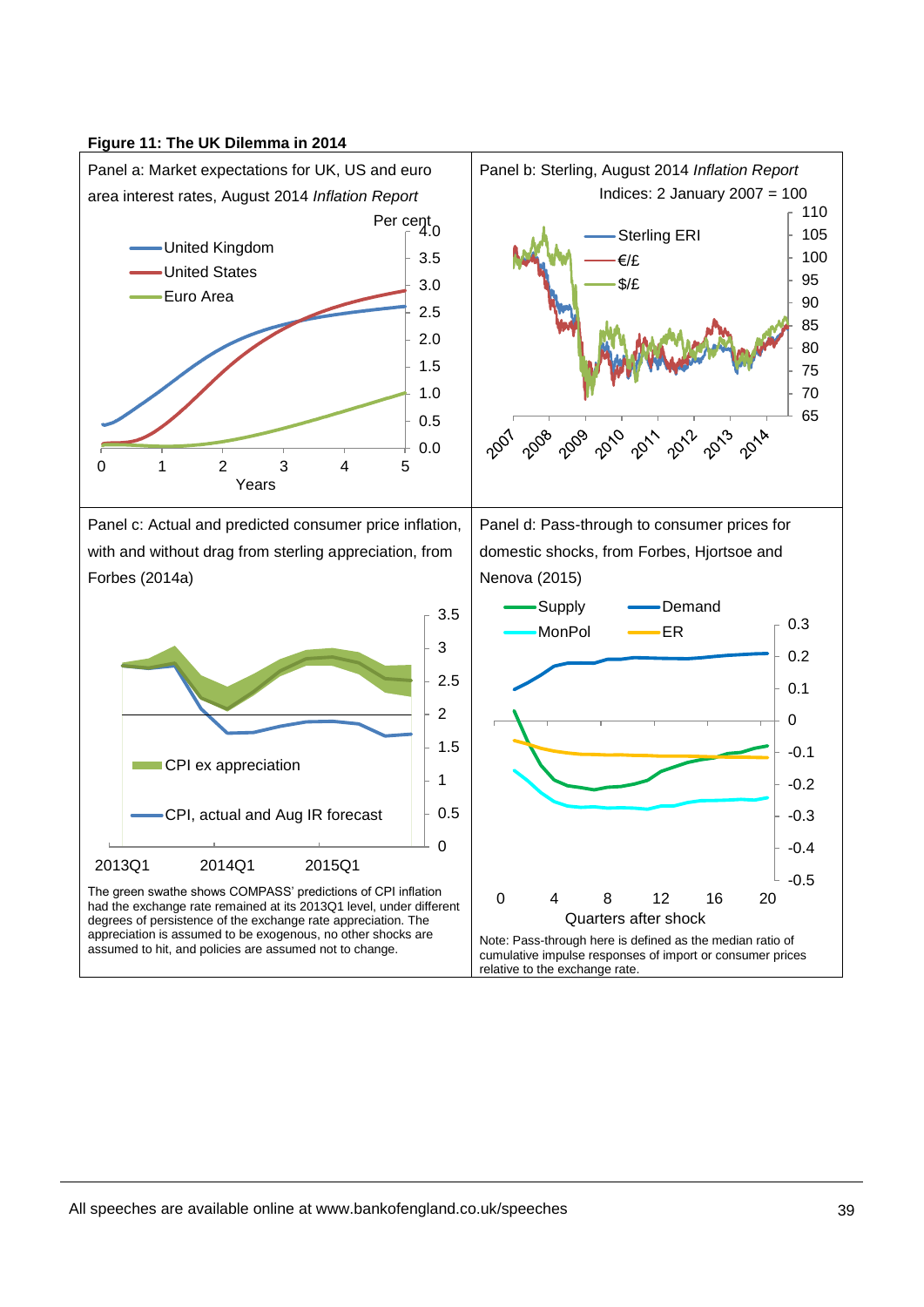

**Figure 12: Cycle-trend Decomposition of Inflation**

**Figure 13: A Closer Look at Trend Inflation**

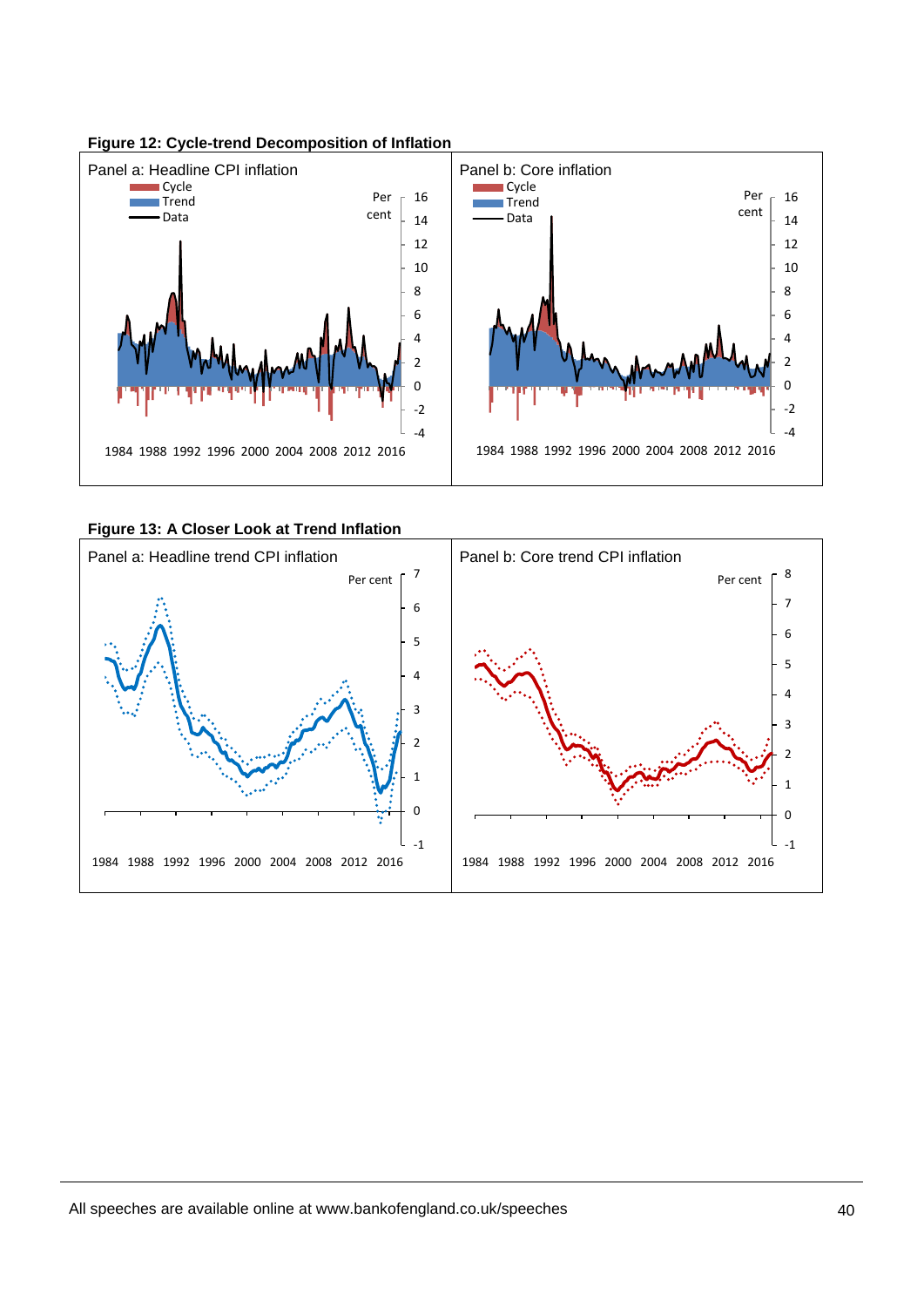# **References**

Adrian, Tobias and Liang, Nellie. (2016). "Monetary Policy, Financial Conditions, and Financial Stability." *Federal Reserve Bank of New York Staff Reports*, No. 690.

Ajello, Andrea, Laubach, Thomas, Lopez-Salido, David and Nakata, Taisuke. (2016). "Financial Stability and Optimal Interest-Rate Policy." *Finance and Economics Discussion Series 2016-067.* Washington: Board of Governors of the Federal Reserve System.

Akinci, Ozge and Olmstead-Rumsey, Jane. (2017). "How effective are macroprudential policies? An empirical investigation." *Journal of Financial Intermediation.* Available at [https://doi.org/10.1016/j.jfi.2017.04.001.](https://doi.org/10.1016/j.jfi.2017.04.001)

Auer, Raphael, Borio, Claudio and Filardo, Andrew. (2017). "The globalisation of inflation: the growing importance of global value chains", *BIS Working Paper*, No. 602

Borio, Claudio, Kharroubi, Enisse, Upper, Christian and Zampolli, Fabrizio. (2016). "Labour reallocation and productivity dynamics: financial causes, real consequences." *BIS Working Papers No 534*, Bank for International Settlements.

Barnett, Alina, Chiu, Adrian, Franklin, Jeremy and Sebastiá-Barriel, María. (2014). "The productivity puzzle: a firm-level investigation into employment behaviour and resource allocation over the crisis." *Bank of England Working Paper,* No. 495.

Bean, Charles, Broda, Christian, Ito, Takatoshi and Kroszner, Randall. (2015). "Low for Long? Causes and Consequences of Persistently Low Interest Rates." *17th CEPR-ICMB Geneva Report on the World Economy.* Available at: [http://voxeu.org/content/low-long-causes-and-consequences-persistently-low](http://voxeu.org/content/low-long-causes-and-consequences-persistently-low-interest-rates)[interest-rates.](http://voxeu.org/content/low-long-causes-and-consequences-persistently-low-interest-rates)

Blanchard, Olivier, Cerutti, Eugenio and Summers, Lawrence. (2015). "Inflation and Activity: Two Explorations and their Monetary Policy Implications", *IMF Working Paper,* No. 230.

Broadbent, Ben. (2014). "Monetary policy, asset prices and distribution." Available at: <http://www.bankofengland.co.uk/publications/Documents/speeches/2014/speech770.pdf>

Bouis, Romain, Inaba, Kei-Ichiro, Rawdanowicz, Lukasz and Christensen, Ane. (2014). "Factors behind the decline in real long-term government bond yields", *OECD Economics Department Working Papers*, No. 1167, OECD Publishing: [http://dx.doi.org/10.1787/5jxvgg7q1322-en.](http://dx.doi.org/10.1787/5jxvgg7q1322-en)

Carney, Mark. (2016a). "The Turn of the Year." Available at: [http://www.bankofengland.co.uk/publications/Documents/speeches/2016/speech873.pdf.](http://www.bankofengland.co.uk/publications/Documents/speeches/2016/speech873.pdf)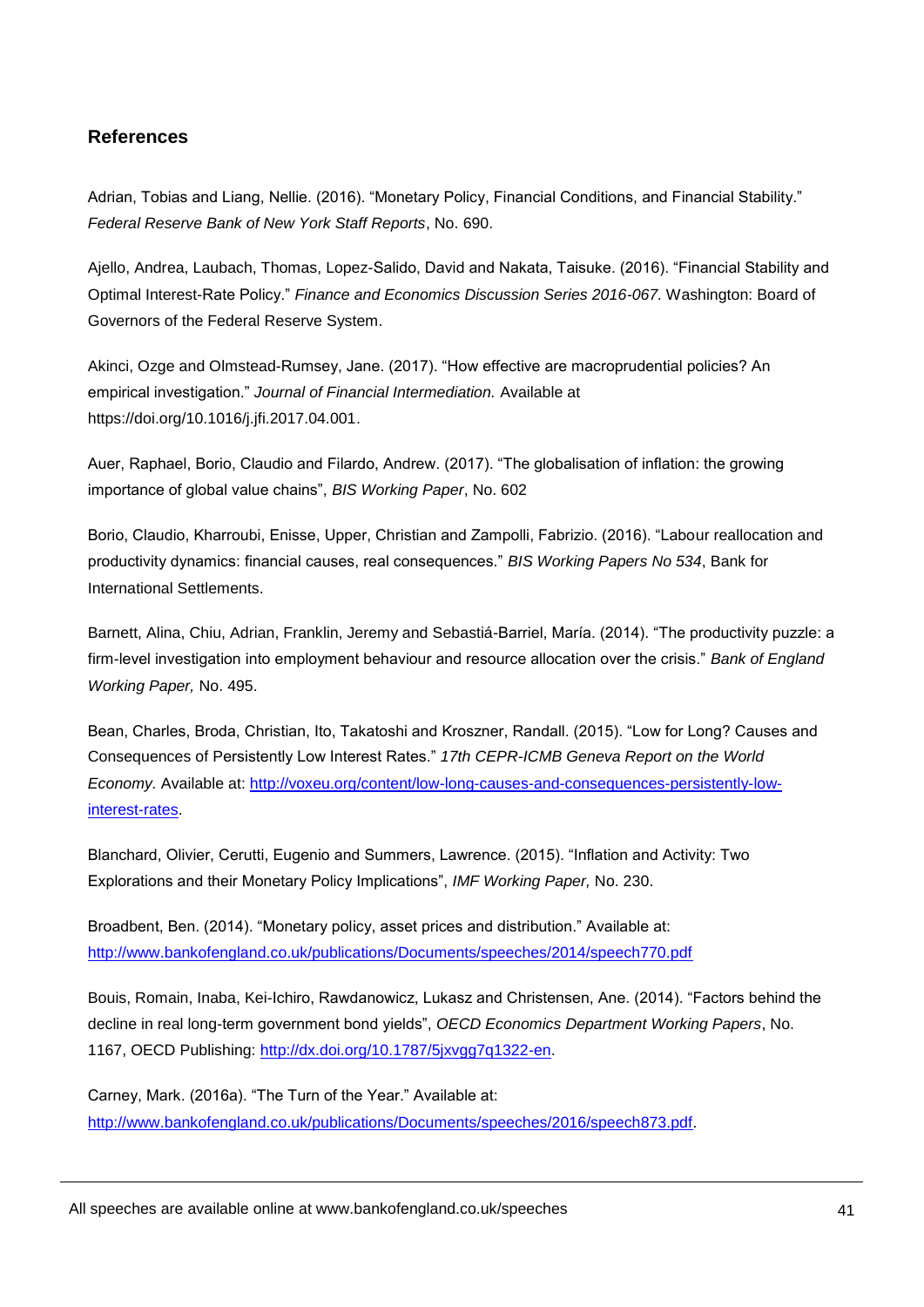Carney, Mark. (2016b). "The Spectre of Monetarism." Available at: [http://www.bankofengland.co.uk/publications/Documents/speeches/2016/speech946.pdf.](http://www.bankofengland.co.uk/publications/Documents/speeches/2016/speech946.pdf)

Cecchetti, Stephen, Feroli, Michael, Hooper, Peter, Kashyap, Anil, and Schoenholtz, Kermit. (2017). "Deflating Inflation Expectations: The Implications of Inflations' Simple Dynamics." Paper prepared for the 2017 US Monetary Policy Forum, [https://papers.ssrn.com/sol3/papers.cfm?abstract\\_id=2941510.](https://papers.ssrn.com/sol3/papers.cfm?abstract_id=2941510) 

Cerutti, Eugenio, Claessens, Stijn and Laeven, Luc. (2017). "The use and effectiveness of macroprudential policies: New evidence." *Journal of Financial Stability*, Elsevier, vol. 28(C), pages 203-224.

Coimbra, Nuno, and Rey, Hélène. (2017). "Financial Cycles with Heterogeneous Intermediaries." London Business School, unpublished working paper.

D'Amico, Stefania and King, Thomas. (2013). "Flow and Stock Effects of Large-Scale Asset Purchases: Evidence on the Importance of Local Supply." *Journal of Financial Economics*, Elsevier, vol. 108(2), pages 425-448.

Evjen, Snorre and Kloster, Thea. (2012). "Norges Bank's new monetary policy loss function – further discussion." *Staff Memo No. 11*, Norges Bank.

Ferrari, Massimo, Kearns, Jonathan and Schrimpf, Andreas. (2017). "Monetary policy's rising FX impact in the era of ultra-low rates." *BIS Working Papers No 626.*

Forbes, Kristin (2014a). "The economic impact of sterling's recent moves: More than a Midsummer Night's Dream." Available at:<http://www.bankofengland.co.uk/publications/Pages/news/2014/124.aspx>

Forbes, Kristin. (2014b). "Financial "deglobalization"?: capital flows, banks, and the Beatles." Available at: [http://www.bankofengland.co.uk/publications/Documents/speeches/2014/speech777.pdf.](http://www.bankofengland.co.uk/publications/Documents/speeches/2014/speech777.pdf)

Forbes, Kristin. (2015a). "Low interest rates: King Midas' golden touch?" Available at: [http://www.bankofengland.co.uk/publications/Documents/speeches/2015/speech798.pdf.](http://www.bankofengland.co.uk/publications/Documents/speeches/2015/speech798.pdf)

Forbes, Kristin. (2015b). ["When, Why and What's Next for Low Inflation: No Magic Slippers Needed.](http://www.bankofengland.co.uk/publications/Documents/speeches/2015/speech823.pdf)" Available at: [http://www.bankofengland.co.uk/publications/Documents/speeches/2015/speech823.pdf.](http://www.bankofengland.co.uk/publications/Documents/speeches/2015/speech823.pdf)

Forbes, Kristin. (2016). "Uncertainty About Uncertainty". Available at <http://www.bankofengland.co.uk/publications/Documents/speeches/2016/speech942.pdf>

Forbes, Kristin, Hjortsoe, Ida and Nenova, Tsvetelina. (2015). "The shocks matter: Improving our estimates of exchange rate pass-through." *External MPC Unit Discussion Paper No. 43*, Bank of England.

Forbes, Kristin, Kirkham, Lewis and Theodoridis, Konstantinos. (2017). "A trendy approach to UK inflation dynamics." *External MPC Unit Discussion Paper No. 49*, Bank of England.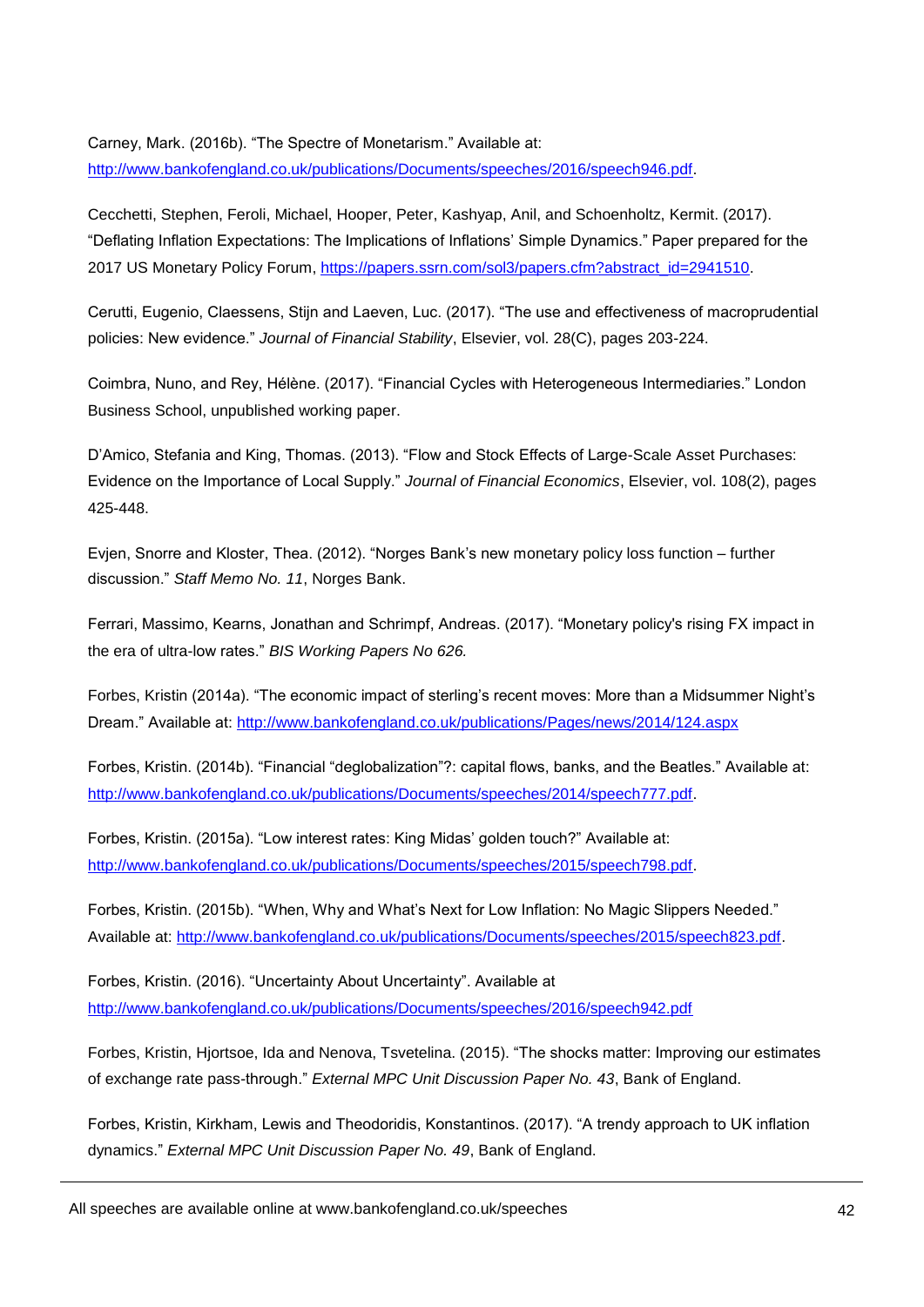Forbes, Kristin, Reinhardt, Dennis and Wieladek, Tomasz. (2017). "The spillovers, interactions, and (un)intended consequences of monetary and regulatory policies." *Journal of Monetary Economics*, Elsevier, vol. 85(C), pages 1-22.

Ford, William and Vlasenko, Polina. (2011), "The Downside of Monetary Easing", American Institute for Economic Research, Vol. 78, No 22, 4 July 2011.

Geithner, Timothy. (2016). "Are We Safer? The Case for Strengthening the Bagehot Arsenal." Per Jacobsson Lecture at the 2016 Annual Meetings of the International Monetary Fund and World Bank Group.

Gourinchas, Pierre-Olivier and Rey, Hélène. (2016). "Real Interest Rates, Imbalances and the Curse of Regional Safe Asset Providers at the Zero Lower Bound." *Presented at the 2016 ECB Forum on Central Banking, June*. Available at: [http://socrates.berkeley.edu/~pog/academic/Sintra\\_POGHR.pdf.](http://socrates.berkeley.edu/~pog/academic/Sintra_POGHR.pdf)

Haldane, Andrew. (2014). "Halfway up the stairs." Available at: [http://www.bankofengland.co.uk/publications/Documents/speeches/2014/speech751.pdf.](http://www.bankofengland.co.uk/publications/Documents/speeches/2014/speech751.pdf)

Haldane, Andrew. (2017a). "Productivity puzzles." Available at: [http://www.bankofengland.co.uk/publications/Documents/speeches/2017/speech968.pdf.](http://www.bankofengland.co.uk/publications/Documents/speeches/2017/speech968.pdf)

Haldane, Andrew. (2017b). "A Little More Conversation, A Little Less Action." Available at: [http://www.bankofengland.co.uk/publications/Documents/speeches/2017/speech971.pdf.](http://www.bankofengland.co.uk/publications/Documents/speeches/2017/speech971.pdf)

Haldane, Andrew, Roberts-Sklar, Matt, Wieladek, Tomasz and Young, Chris. (2016). "QE: the story so far." *Staff Working Paper 624*, Bank of England.

Hall, Robert. (2016), "The Role of Growth of Risk-Averse Wealth in the Decline of the Safe Real Interest Rate", mimeo.

International Monetary Fund. (2013). "The dog that didn't bark: Has inflation been muzzled or was it just sleeping?" *World Economic Outlook April 2013*, Chapter 3.

International Monetary Fund. (2014). "Perspectives on Global Real Interest Rates." *World Economic Outlook April 2014*, Chapter 3.

Ip, Greg. (2010). "The Little Book of Economics: How the Economy Works in the Real World." Hoboken, N.J: John Wiley & Sons.

Mallaby, Sebastian. (2016). "The man who knew: The life and times of Alan Greenspan." *New York:*  Penguin Press.

McGowan, Müge Adalet, Andrews, Dan and Millot, Valentine. (2017). "The Walking Dead? Zombie Firms and Productivity Performance in OECD Countries." *Economics Department Working Papers No. 1372*.